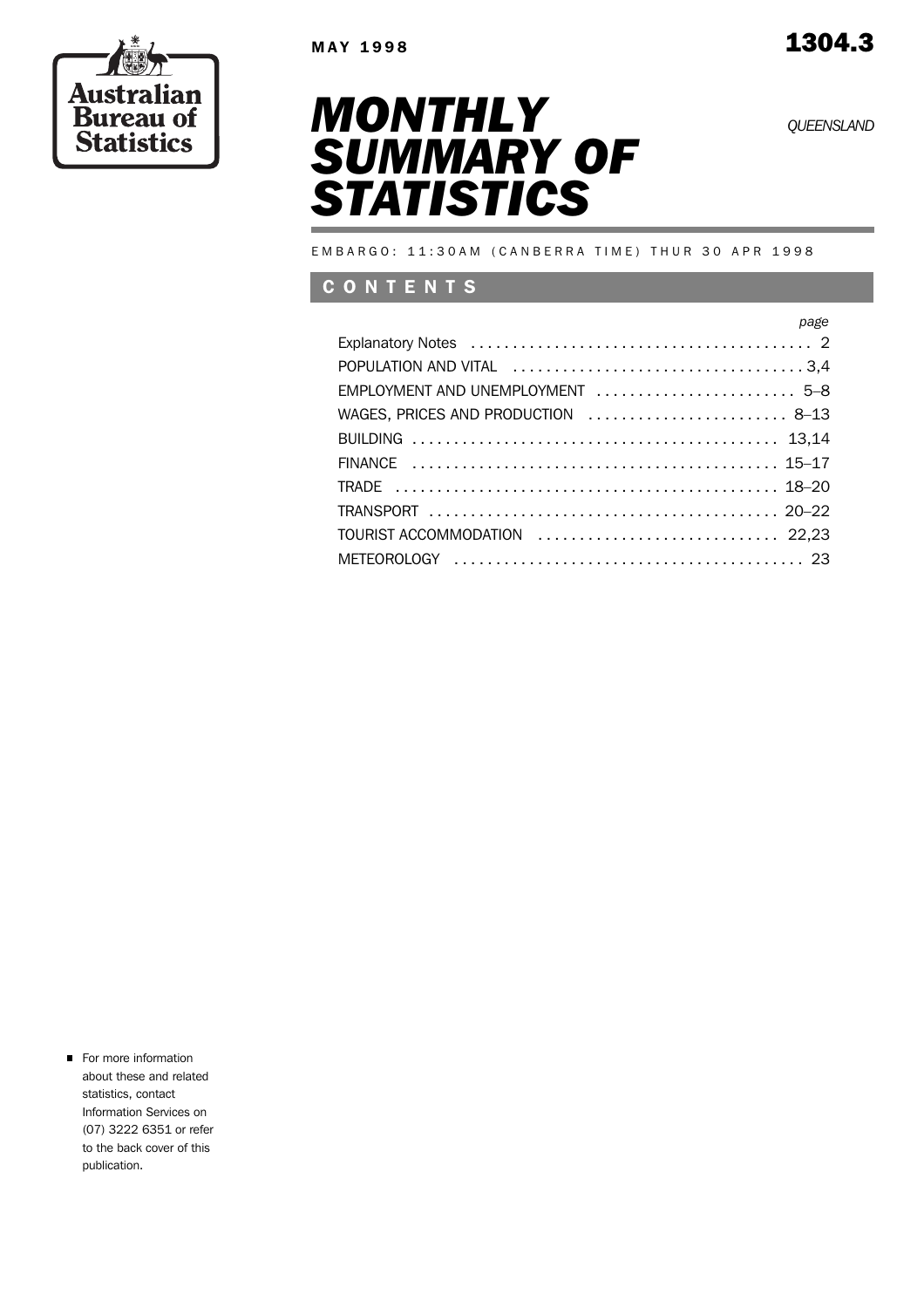# EXPLANATORY NOTES

| FORTHCOMING ISSUES  | <b>ISSUE</b>     |                                                                                                                                                                                                                                                                                                                                           | <b>RELEASE DATE</b>                                                                                                                                                                                                                                                                                                                                                         |  |  |  |  |  |
|---------------------|------------------|-------------------------------------------------------------------------------------------------------------------------------------------------------------------------------------------------------------------------------------------------------------------------------------------------------------------------------------------|-----------------------------------------------------------------------------------------------------------------------------------------------------------------------------------------------------------------------------------------------------------------------------------------------------------------------------------------------------------------------------|--|--|--|--|--|
|                     | <b>June 1998</b> |                                                                                                                                                                                                                                                                                                                                           | 29 May 1998                                                                                                                                                                                                                                                                                                                                                                 |  |  |  |  |  |
|                     | <b>July 1998</b> |                                                                                                                                                                                                                                                                                                                                           | 30 June 1998                                                                                                                                                                                                                                                                                                                                                                |  |  |  |  |  |
|                     | August 1998      |                                                                                                                                                                                                                                                                                                                                           | 31 July 1998                                                                                                                                                                                                                                                                                                                                                                |  |  |  |  |  |
|                     |                  |                                                                                                                                                                                                                                                                                                                                           |                                                                                                                                                                                                                                                                                                                                                                             |  |  |  |  |  |
| <b>INTRODUCTION</b> | shown.           |                                                                                                                                                                                                                                                                                                                                           | 1 Statistics shown in this publication are the latest available at the time of preparation.<br>In a number of cases, figures appearing in this summary are preliminary and are subject<br>to revision in subsequent issues. Reference should therefore always be made to the<br>latest issue or to the statistical publication on the specific subject when figures are not |  |  |  |  |  |
|                     |                  | 2 Current publications produced by the ABS are listed in the Catalogue of Publications<br>and Products (1101.0). The ABS also issues the Release Advice (1105.0) on Tuesdays<br>and Fridays which lists publications to be released in the next few days. Both the<br>Catalogue and the Release Advice are available from any ABS office. |                                                                                                                                                                                                                                                                                                                                                                             |  |  |  |  |  |
| EFFECTS OF ROUNDING |                  | sums of the component items.                                                                                                                                                                                                                                                                                                              | 3 Where figures have been rounded, discrepancies may occur between totals and the                                                                                                                                                                                                                                                                                           |  |  |  |  |  |
|                     |                  |                                                                                                                                                                                                                                                                                                                                           |                                                                                                                                                                                                                                                                                                                                                                             |  |  |  |  |  |
| SYMBOLS AND OTHER   | n.a.             | not available                                                                                                                                                                                                                                                                                                                             |                                                                                                                                                                                                                                                                                                                                                                             |  |  |  |  |  |
| USAGES              | n.y.a.           | not yet available                                                                                                                                                                                                                                                                                                                         |                                                                                                                                                                                                                                                                                                                                                                             |  |  |  |  |  |
|                     | r                | figure or series revised since previous issue                                                                                                                                                                                                                                                                                             |                                                                                                                                                                                                                                                                                                                                                                             |  |  |  |  |  |
|                     | *                | subject to sampling variability too high for most practical purposes                                                                                                                                                                                                                                                                      |                                                                                                                                                                                                                                                                                                                                                                             |  |  |  |  |  |
|                     |                  | not applicable                                                                                                                                                                                                                                                                                                                            |                                                                                                                                                                                                                                                                                                                                                                             |  |  |  |  |  |
|                     |                  | nil or rounded to zero (including null cells)                                                                                                                                                                                                                                                                                             |                                                                                                                                                                                                                                                                                                                                                                             |  |  |  |  |  |
|                     |                  | break in continuity of series                                                                                                                                                                                                                                                                                                             |                                                                                                                                                                                                                                                                                                                                                                             |  |  |  |  |  |

Brian Doyle Regional Director, Queensland

313 Adelaide Street BRISBANE Q 4000 30 April 1998

© Commonwealth of Australia 1998

............................................................................................ .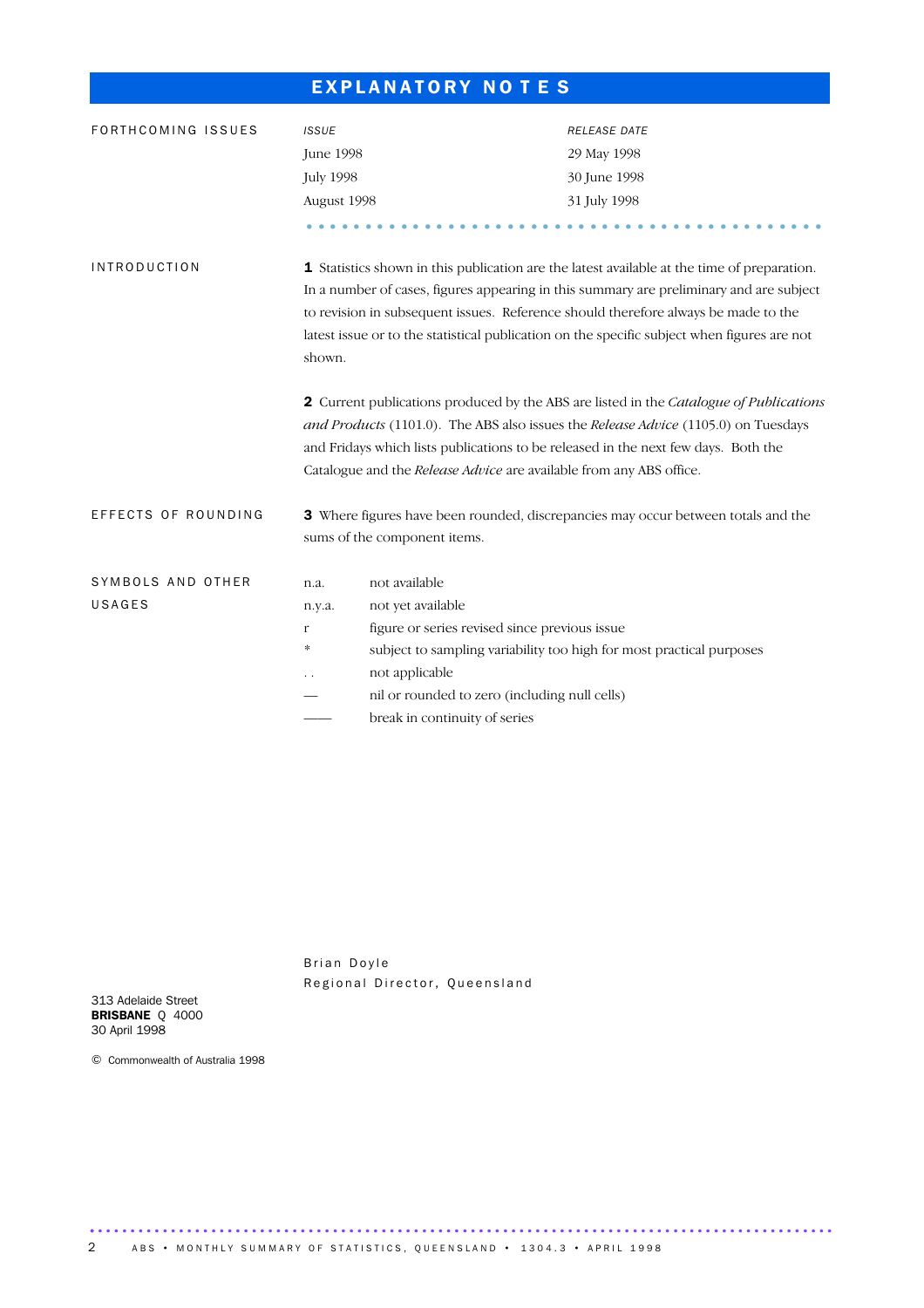# POPULATION, QUEENSLAND

|               |                       |                     |            |               | Increase<br>during period |            | Mean       |                             |
|---------------|-----------------------|---------------------|------------|---------------|---------------------------|------------|------------|-----------------------------|
|               | Estimated<br>resident | Natural<br>increase |            | Net migration |                           |            | Propor-    | population<br>for<br>period |
| Period        | population            | (a)                 | Interstate | Overseas      | Total                     | Number     | tion $(b)$ |                             |
|               | '000                  | '000                | '000       | '000          | '000                      | '000       | %          | '000                        |
| 1991-92       | 3 0 3 0.0             | 25.8                | 34.1       | 8.3           | 42.3                      | (c) 69.0   | 2.3        | 2 9 9 5.9                   |
| 1992-93       | 3 109.8               | 26.1                | 49.2       | 3.7           | 52.9                      | $(c)$ 79.8 | 2.6        | 3 0 7 0.5                   |
| 1993-94       | 3 187.1               | 26.2                | 44.9       | 5.2           | 50.2                      | $(c)$ 77.3 | 2.5        | 3 149.9                     |
| 1994-95       | 3 2 6 5 . 1           | 26.0                | 40.2       | 10.6          | 50.8                      | $(c)$ 78.0 | 2.4        | 3 2 2 5 . 1                 |
| 1995-96       | 3 3 3 8.7             | 25.3                | 32.6       | 13.1          | 45.7                      | (c) 73.6   | 2.3        | 3 3 0 3.5                   |
| 1996-97       | 3 401.2               | 25.1                | 23.4       | 14.0          | 37.4                      | 62.5       | 1.9        | 3 3 7 1.8                   |
| 1991          | 2 9 9 3.8             | 25.3                | 31.0       | 10.2          | 41.1                      | (c) 65.1   | 2.2        | 2 9 6 2.1                   |
| 1992          | 3 067.3               | 25.9                | 40.4       | 6.3           | 46.7                      | $(c)$ 73.5 | 2.5        | 3 0 3 1.8                   |
| 1993          | 3 148.1               | 26.8                | 48.8       | 4.2           | 53.0                      | (c) 80.8   | 2.6        | 3 111.1                     |
| 1994          | 3 2 2 3 . 0           | 25.4                | 41.8       | 6.7           | 48.5                      | $(c)$ 74.9 | 2.4        | 3 187.7                     |
| 1995          | 3 3 0 3.4             | 26.3                | 39.5       | 13.7          | 52.2                      | (c) 80.4   | 2.5        | 3 2 6 4 . 4                 |
| 1996          | 3 3 7 1.4             | 24.5                | 29.4       | 12.9          | 42.2                      | (c) 68.0   | 2.1        | 3 3 3 8 . 9                 |
| 1996-         |                       |                     |            |               |                           |            |            |                             |
| June qtr      | 3 3 3 8.7             | 6.3                 | 5.6        | 3.0           | 8.6                       | (c) 15.6   | 0.5        | $\sim$                      |
| September gtr | 3 3 5 5.7             | 5.9                 | 7.0        | 4.2           | 11.1                      | 17.0       | 0.5        | $\sim$                      |
| December gtr  | 3 3 7 1.4             | 5.6                 | 7.4        | 2.7           | 10.1                      | 15.7       | 0.5        | $\cdot$ .                   |
| $1997 -$      |                       |                     |            |               |                           |            |            |                             |
| March qtr     | 3 3 8 8.9             | 7.0                 | 5.7        | 4.8           | 10.5                      | 17.5       | 0.5        | $\cdot$ .                   |
| June qtr      | 3 401.2               | 6.6                 | 3.4        | 2.3           | 5.7                       | 12.3       | 0.4        | $\sim$                      |
| September gtr | 3 4 1 7.4             | 6.2                 | 4.7        | 5.4           | 10.0                      | 16.2       | 0.5        | $\sim$                      |

(a) Excess of births over deaths. (b) The rates represent the increase during the period, expressed as a proportion of the population at the beginning of the period. (c) Discrepancies between the sum of natural increase and net migration figures and the total increase figures are due to inter-censal adjustment.

### ESTIMATED RESIDENT POPULATION (a) AT 30 JUNE

| Period              | 1992      | 1993    | 1994      | 1995      | 1996       | 1997      |
|---------------------|-----------|---------|-----------|-----------|------------|-----------|
|                     | '000      | '000    | '000      | '000      | '000       | '000      |
| <b>Brisbane SD</b>  | 1 3 8 8.4 | 1422.8  | 1 4 5 5.2 | 1486.7    | 1 5 2 0.0  | 1 548.3   |
| Moreton SD          | 513.5     | 538.9   | 566.0     | 596.0     | 618.2      | 639.0     |
| Wide Bay-Burnett SD | 200.5     | 207.1   | 214.0     | 219.5     | 224.3      | 227.8     |
| Darling Downs SD    | 196.0     | 197.8   | 198.8     | 199.0     | 199.9      | 200.3     |
| South-West SD       | 28.8      | 28.3    | 27.6      | 26.9      | 26.5       | 26.2      |
| Fitzroy SD          | 170.0     | 172.5   | 174.5     | 176.2     | 178.0      | 179.6     |
| Central-West SD     | 13.2      | 13.0    | 12.9      | 12.6      | 12.5       | 12.4      |
| Mackay SD           | 112.0     | 113.4   | 115.1     | 117.3     | 120.3      | 122.6     |
| Northern SD         | 184.0     | 186.5   | 188.3     | 190.3     | 192.2      | 193.5     |
| Far North SD        | 185.8     | 192.0   | 197.8     | 204.5     | 210.8      | 215.5     |
| North-West SD       | 37.9      | 37.4    | 36.8      | 36.1      | 35.9       | 35.9      |
| Queensland (b)      | 3 0 3 0.0 | 3 109.8 | 3 187.1   | 3 2 6 5 1 | 3 3 3 8 .7 | 3 4 0 1.2 |

(a) Estimates use 1996 boundaries (ASGC 2.6) and are based on 1996 Census results. (b) Including off-shore and migratory.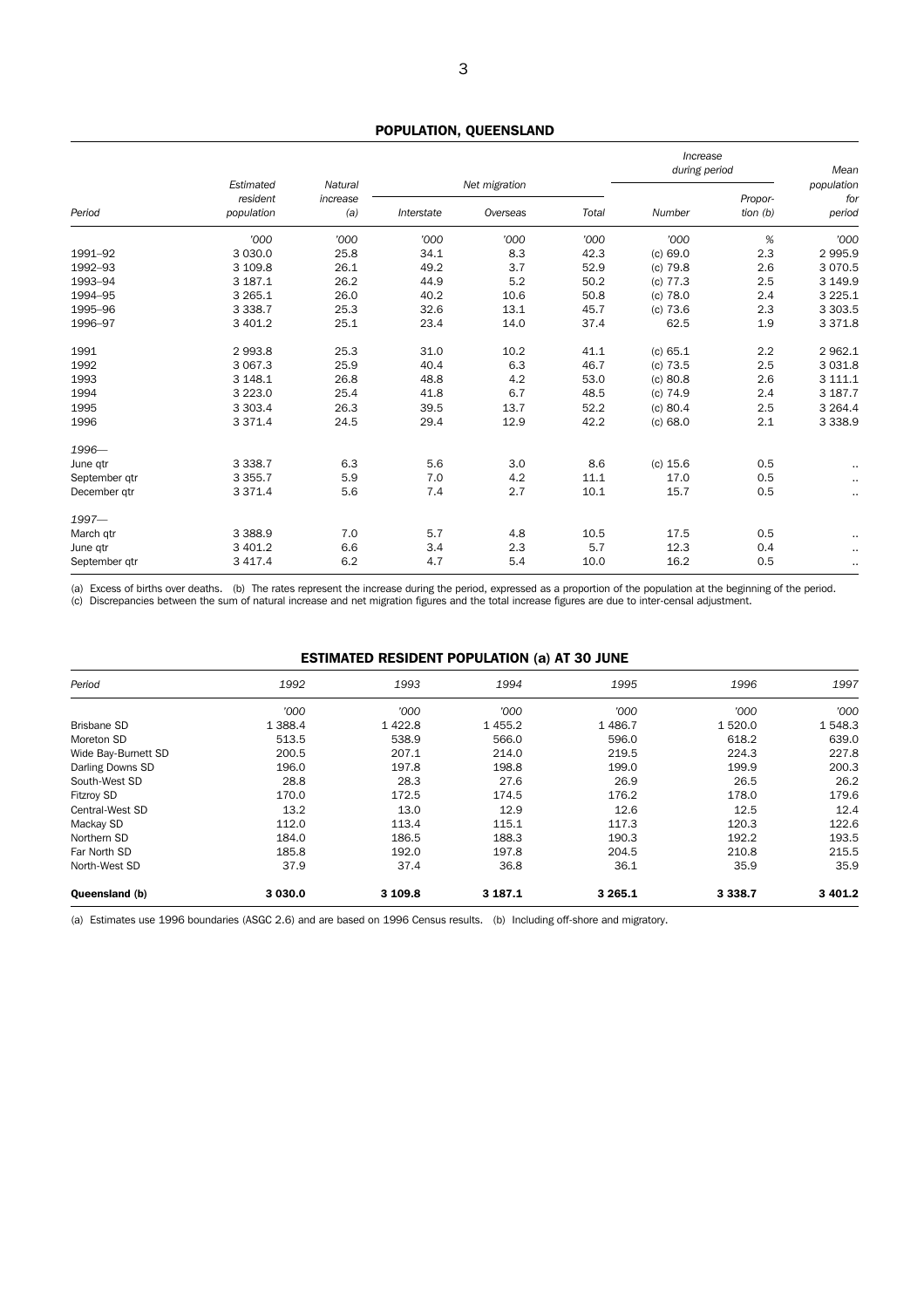# VITAL STATISTICS, QUEENSLAND

|               |               |          |           |                         | Annual rate (b)      |               |                  |                            |
|---------------|---------------|----------|-----------|-------------------------|----------------------|---------------|------------------|----------------------------|
| Period        | <b>Births</b> | Deaths   | Marriages | Infant<br>deaths<br>(a) | <b>Births</b><br>(c) | Deaths<br>(c) | Marriages<br>(c) | Infant<br>mortality<br>(d) |
| 1991-92       | 45 153        | 19 690   | 19 9 84   | 349                     | 14.9                 | 6.5           | 6.6              | 7.7                        |
| 1992-93       | 46 285        | 20 260   | 20 4 28   | 340                     | 14.9                 | 6.5           | 6.6              | 7.3                        |
| 1993-94       | 46 623        | 20 610   | 20 997    | 300                     | 14.6                 | 6.5           | 6.6              | 6.4                        |
| 1994-95       | 46 731        | 21 3 64  | 20 4 25   | 309                     | 14.3                 | 6.5           | 6.3              | 6.6                        |
| 1995-96       | 47 356        | 21 4 8 5 | 20876     | 295                     | 14.2                 | 6.4           | 6.3              | $6.2\,$                    |
| 1996-97       | 47 0 20       | 21 984   | 20822     | 280                     | 13.8                 | 6.5           | 6.1              | 6.0                        |
| 1996-         |               |          |           |                         |                      |               |                  |                            |
| September gtr | 12 540        | 6 6 18   | 5 3 8 2   | 76                      | 14.9                 | 7.9           | 6.4              | 6.1                        |
| December gtr  | 10 4 98       | 4898     | 5 6 8 4   | 67                      | 12.5                 | 5.8           | 6.7              | 6.4                        |
| $1997 -$      |               |          |           |                         |                      |               |                  |                            |
| March gtr     | 12 102        | 5 1 6 3  | 4 3 8 5   | 80                      | 14.3                 | 6.1           | 5.2              | 6.6                        |
| June qtr      | 11 880        | 5 3 0 5  | 5371      | 57                      | 14.0                 | 6.2           | 6.3              | 4.8                        |
| September qtr | 12 587        | 6342     | 5 2 4 9   | 73                      | n.y.a.               | n.y.a.        | n.y.a.           | 5.8                        |
| December gtr  | 10 4 25       | 5 1 6 4  | 5863      | 67                      | n.y.a.               | n.y.a.        | n.y.a.           | 6.4                        |
| $1997 -$      |               |          |           |                         |                      |               |                  |                            |
| July          | 4 6 6 1       | 2 2 0 6  | 1 3 0 6   | 24                      |                      |               | $\cdot$ .        | 5.1                        |
| August        | 3808          | 1950     | 1 3 9 6   | 20                      | $\cdot$ .            | $\cdot$ .     | $\cdot$ .        | 5.3                        |
| September     | 4 1 1 8       | 2 1 8 6  | 2 5 4 7   | 29                      | $\cdot$ .            | $\cdot$ .     | $\cdot$ .        | 7.0                        |
| October       | 3 9 5 9       | 2015     | 2838      | 25                      | $\cdot$              |               | $\sim$           | 6.3                        |
| November      | 3598          | 1665     | 1735      | 23                      | $\sim$               |               | $\sim$           | 6.4                        |
| December      | 2868          | 1484     | 1 2 9 0   | 19                      | $\cdot$ .            | $\cdot$ .     | $\cdot$ .        | 6.6                        |

(a) Deaths of children aged under 1 year. (b) For quarterly periods, an equivalent annual rate for each quarter. (c) Per 1,000 mean estimated resident population. (d) Infant deaths per 1,000 live births.

# OVERSEAS ARRIVALS AND DEPARTURES, QUEENSLAND

|                         |           |           |         |           | 1998    |          |          |         |
|-------------------------|-----------|-----------|---------|-----------|---------|----------|----------|---------|
| Particulars             | 1996      | 1997      | August  | September | October | November | December | January |
| Arrivals                |           |           |         |           |         |          |          |         |
| Permanent and long-term | 39 658    | 42 467    | 3 0 0 7 | 3 1 7 2   | 3 0 0 6 | 2889     | 4014     | 4 9 9 1 |
| Total permanent         | 14 565    | 14 778    | 1 2 0 9 | 1 2 0 1   | 1 1 4 9 | 1 1 2 7  | 1 3 9 5  | 1512    |
| Residents long-term     | 12 7 12   | 13 536    | 1 0 2 7 | 1 1 0 9   | 1049    | 1 1 6 6  | 2 0 5 8  | 1 2 5 4 |
| Visitors long-term      | 12 3 8 1  | 14 153    | 771     | 862       | 808     | 596      | 557      | 2 2 2 5 |
| Residents short-term    | 408 143   | 431 541   | 34 135  | 36 848    | 44 988  | 36 592   | 28 590   | 49 607  |
| Visitors short-term     | 1 279 706 | 1 328 684 | 117 367 | 109 141   | 112 061 | 112 658  | 123 147  | 99 536  |
| All arrivals            | 1727508   | 1902692   | 154 509 | 149 161   | 160 055 | 152 139  | 155 747  | 154 134 |
| Departures              |           |           |         |           |         |          |          |         |
| Permanent and long-term | 26 231    | 28 880    | 2 2 8 7 | 2038      | 1989    | 2 7 5 1  | 3 3 3 4  | 3 270   |
| Residents long-term     | 12 169    | 13 139    | 1 1 2 4 | 942       | 973     | 1022     | 1025     | 1837    |
| Visitors long-term      | 8 1 5 3   | 9521      | 690     | 639       | 554     | 1 2 2 6  | 1765     | 781     |
| Former and other        | 5909      | 6 2 2 0   | 473     | 457       | 462     | 503      | 544      | 652     |
| Former settlers         | 2821      | 2892      | 200     | 224       | 199     | 278      | 267      | 230     |
| Other residents         | 3 0 8 8   | 3 3 2 8   | 273     | 233       | 263     | 225      | 277      | 422     |
| Residents short-term    | 409 200   | 435 804   | 34 520  | 49 687    | 36 192  | 36 953   | 46 256   | 29 672  |
| Visitors short-term     | 1 197 700 | 1 247 231 | 129 003 | 104 941   | 102873  | 109 806  | 98 0 22  | 108 950 |
| All departures          | 1633131   | 1711915   | 165 811 | 156 666   | 141 054 | 149 509  | 147 612  | 141 892 |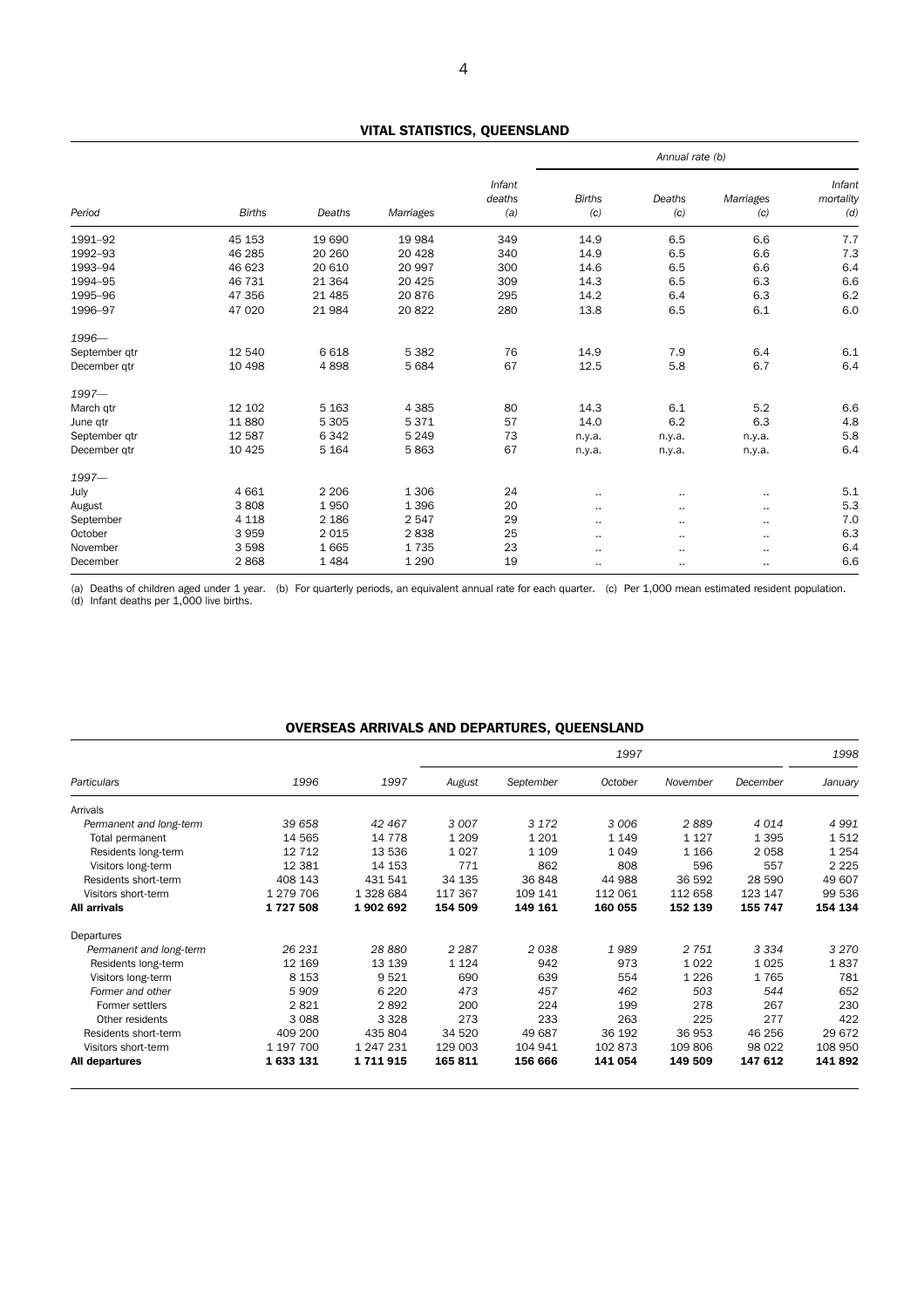|           |             | Employed  |         | Unemployed     |                      |             | Total labour force    | Not in          | Civilian<br>population<br>aged 15 |
|-----------|-------------|-----------|---------|----------------|----------------------|-------------|-----------------------|-----------------|-----------------------------------|
|           | Full-time   | Part-time | Total   | Number         | Unemployment<br>rate | Number      | Participation<br>rate | labour<br>force | years<br>and over                 |
| Month     | '000        | '000      | '000    | '000           | $\%$                 | '000        | $\%$                  | '000            | '000                              |
|           |             |           |         | <b>MALES</b>   |                      |             |                       |                 |                                   |
| 1997-     |             |           |         |                |                      |             |                       |                 |                                   |
| January   | 770.9       | 99.3      | 870.2   | 109.1          | 11.1                 | 979.3       | 74.6                  | 333.3           | 1 3 1 2.6                         |
| February  | 773.9       | 97.1      | 871.0   | 105.7          | 10.8                 | 976.7       | 74.3                  | 338.3           | 1 3 1 5 . 0                       |
| March     | 756.6       | 109.0     | 865.6   | 110.4          | 11.3                 | 976.1       | 74.1                  | 341.4           | 1 3 1 7 . 4                       |
| April     | 762.4       | 109.0     | 871.4   | 100.6          | 10.3                 | 972.0       | 73.7                  | 347.7           | 1 3 1 9.7                         |
| May       | 767.6       | 107.0     | 874.6   | 95.6           | 9.9                  | 970.1       | 73.4                  | 351.8           | 1 3 2 1.9                         |
| June      | 768.4       | 119.6     | 888.0   | 86.3           | 8.9                  | 974.3       | 73.6                  | 349.9           | 1 3 2 4 . 1                       |
| July      | 790.7       | 103.7     | 894.4   | 88.8           | 9.0                  | 983.2       | 74.1                  | 343.0           | 1 3 2 6 . 2                       |
| August    | 772.4       | 110.4     | 882.9   | 93.7           | 9.6                  | 976.6       | 73.5                  | 351.6           | 1 3 28.2                          |
| September | 781.3       | 113.0     | 894.3   | 90.1           | 9.1                  | 984.3       | 74.0                  | 346.0           | 1 3 3 0 . 3                       |
| October   | 787.1       | 117.9     | 905.0   | 88.0           | 8.9                  | 993.0       | 74.5                  | 339.8           | 1 3 3 2.8                         |
| November  | 781.5       | 112.2     | 893.8   | 91.4           | 9.3                  | 985.2       | 73.8                  | 350.2           | 1 3 3 5.4                         |
| December  | 795.7       | 114.8     | 910.6   | 92.5           | 9.2                  | 1 003.1     | 75.0                  | 334.9           | 1 3 3 8 . 0                       |
| 1998-     |             |           |         |                |                      |             |                       |                 |                                   |
| January   | 792.6       | 108.5     | 901.2   | 99.2           | 9.9                  | 1 000.4     | 74.6                  | 339.7           | 1 3 4 0.1                         |
| February  | 792.1       | 113.1     | 905.2   | 101.4          | 10.1                 | 1 006.6     | 75.0                  | 335.7           | 1 3 4 2 . 3                       |
| March     | 789.0       | 116.5     | 905.5   | 92.4           | 9.3                  | 997.9       | 74.2                  | 346.6           | 1 3 4 4.4                         |
|           |             |           |         | <b>FEMALES</b> |                      |             |                       |                 |                                   |
| 1997-     |             |           |         |                |                      |             |                       |                 |                                   |
| January   | 375.1       | 267.7     | 642.8   | 77.3           | 10.7                 | 720.0       | 53.9                  | 616.7           | 1 3 3 6.7                         |
| February  | 376.6       | 293.1     | 669.7   | 78.7           | 10.5                 | 748.4       | 55.9                  | 590.9           | 1 3 3 9 . 3                       |
| March     | 374.4       | 295.6     | 670.0   | 71.3           | 9.6                  | 741.3       | 55.2                  | 600.5           | 1 3 4 1.9                         |
| April     | 369.8       | 301.4     | 671.2   | 67.4           | 9.1                  | 738.5       | 54.9                  | 605.6           | 1 3 4 4.1                         |
| May       | 373.2       | 295.9     | 669.1   | 71.3           | 9.6                  | 740.4       | 55.0                  | 605.9           | 1 3 4 6.4                         |
| June      | 368.5       | 312.2     | 680.8   | 63.3           | 8.5                  | 744.0       | 55.2                  | 604.6           | 1 3 4 8.6                         |
| July      | 382.0       | 300.6     | 682.6   | 61.2           | 8.2                  | 743.8       | 55.1                  | 607.0           | 1 3 5 0.8                         |
| August    | 379.9       | 292.2     | 672.1   | 67.1           | 9.1                  | 739.2       | 54.6                  | 613.7           | 1 3 5 2.9                         |
| September | 382.9       | 312.2     | 695.1   | 67.4           | 8.8                  | 762.5       | 56.3                  | 592.6           | 1 3 5 5.1                         |
| October   | 382.5       | 312.1     | 694.6   | 62.6           | 8.3                  | 757.3       | 55.8                  | 600.3           | 1 3 5 7 .6                        |
| November  | 386.2       | 310.9     | 697.1   | 64.4           | 8.5                  | 761.5       | 56.0                  | 598.6           | 1 3 6 0.1                         |
| December  | 404.5       | 292.2     | 696.6   | 63.8           | 8.4                  | 760.4       | 55.8                  | 602.3           | 1 3 6 2.7                         |
|           |             |           |         |                |                      |             |                       |                 |                                   |
| 1998-     |             |           |         |                |                      |             |                       |                 |                                   |
| January   | 386.6       | 283.9     | 670.5   | 66.0           | 9.0                  | 736.5       | 54.0                  | 628.2           | 1 3 6 4 . 7                       |
| February  | 390.6       | 307.6     | 698.2   | 75.0           | 9.7                  | 773.2       | 56.6                  | 593.5           | 1 3 6 6.7                         |
| March     | 382.3       | 314.0     | 696.2   | 65.1           | 8.6                  | 761.3       | 55.6                  | 607.4           | 1 3 68.7                          |
|           |             |           |         | <b>PERSONS</b> |                      |             |                       |                 |                                   |
| 1997-     |             |           |         |                |                      |             |                       |                 |                                   |
| January   | 1 1 46.0    | 367.0     | 1 513.0 | 186.4          | 11.0                 | 1 699.4     | 64.1                  | 949.9           | 2 649.3                           |
| February  | 1 150.5     | 390.1     | 1540.6  | 184.5          | 10.7                 | 1 7 2 5 . 1 | 65.0                  | 929.2           | 2 654.3                           |
| March     | 1 131.0     | 404.7     | 1 535.6 | 181.8          | 10.6                 | 1 7 1 7 .4  | 64.6                  | 941.9           | 2 659.3                           |
| April     | 1 132.2     | 410.5     | 1 542.6 | 167.9          | 9.8                  | 1 7 1 0.5   | 64.2                  | 953.2           | 2 663.8                           |
| May       | 1 140.8     | 402.9     | 1 543.7 | 166.9          | 9.8                  | 1 701.6     | 64.1                  | 957.7           | 2 668.3                           |
| June      | 1 137.0     | 431.8     | 1 568.8 | 149.5          | 8.7                  | 1 7 1 8.3   | 64.3                  | 954.5           | 2672.8                            |
| July      | 1 172.7     | 404.3     | 1 577.0 | 150.0          | 8.7                  | 1727.0      | 64.5                  | 950.0           | 2676.9                            |
| August    | 1 152.3     | 402.7     | 1 555.0 | 160.8          | 9.4                  | 1 7 1 5.8   | 64.0                  | 965.4           | 2 681.1                           |
| September | 1 1 64.2    | 425.2     | 1589.4  | 157.4          | 9.0                  | 1746.8      | 65.0                  | 938.6           | 2 685.3                           |
| October   | 1 1 69.6    | 430.0     | 1599.6  | 150.6          | 8.6                  | 1 7 5 0.3   | 65.1                  | 940.1           | 2 690.4                           |
| November  | 1 1 6 7 . 7 | 423.1     | 1 590.8 | 155.9          | 8.9                  | 1 746.7     | 64.8                  | 948.8           | 2 695.5                           |
| December  | 1 200.2     | 407.0     | 1 607.2 | 156.3          | 8.9                  | 1763.5      | 65.3                  | 937.1           | 2 700.6                           |
| 1998-     |             |           |         |                |                      |             |                       |                 |                                   |
| January   | 1 179.2     | 392.4     | 1571.6  | 165.2          | 9.5                  | 1 736.9     | 64.2                  | 967.9           | 2 704.8                           |
| February  | 1 1 8 2.7   | 420.7     | 1 603.4 | 176.5          | 9.9                  | 1779.8      | 65.7                  | 929.1           | 2 709.0                           |
| March     | 1 171.2     | 430.5     | 1 601.7 | 157.5          | 9.0                  | 1759.2      | 64.8                  | 953.9           | 2 7 1 3 . 1                       |

# LABOUR FORCE STATUS OF THE CIVILIAN POPULATION AGED 15 YEARS AND OVER (a), QUEENSLAND

(a) See the Explanatory Notes in the ABS publication *Labour Force* (6203.0). Estimates are based on 1996 Population Census benchmarks.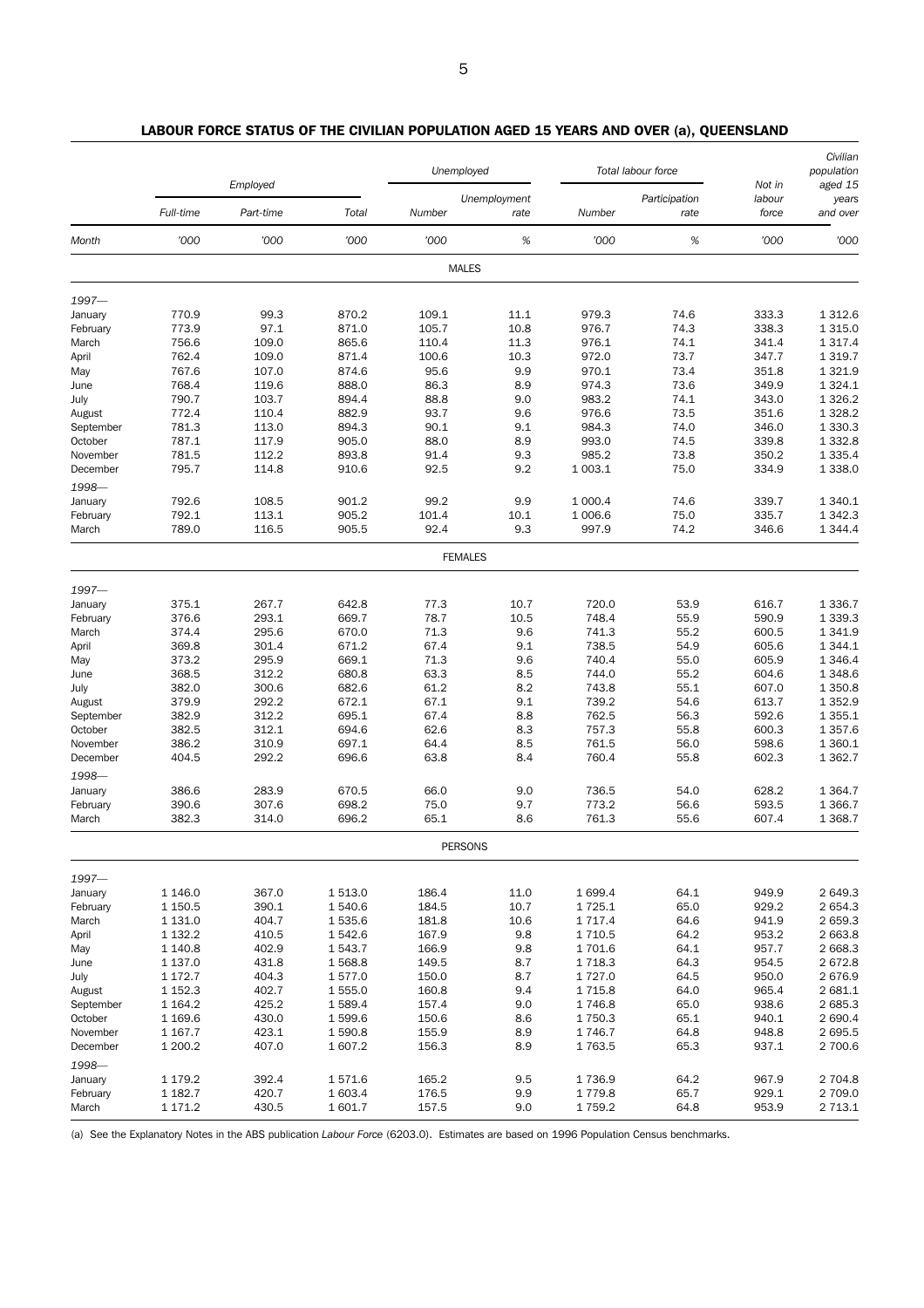|           | Employed persons |           |                                   |                       |                 |                      |                       |
|-----------|------------------|-----------|-----------------------------------|-----------------------|-----------------|----------------------|-----------------------|
|           | Full Time        | Part Time | Total                             | Unemployed<br>persons | Labour<br>force | Unemployment<br>rate | Participation<br>rate |
| Month     | '000             | '000      | '000                              | '000                  | '000            | %                    | %                     |
|           |                  |           | SEASONALLY ADJUSTED ESTIMATES (a) |                       |                 |                      |                       |
| $1997 -$  |                  |           |                                   |                       |                 |                      |                       |
| February  | 1 1 5 2.9        | 395.5     | 1548.4                            | 165.4                 | 1 7 1 3.8       | 9.7                  | 64.6                  |
| March     | 1 141.9          | 398.4     | 1 540.3                           | 168.8                 | 1709.2          | 9.9                  | 64.3                  |
| April     | 1 144.4          | 402.8     | 1547.2                            | 163.8                 | 1 7 1 1.0       | 9.6                  | 64.2                  |
| May       | 1 147.4          | 402.5     | 1549.9                            | 167.1                 | 1 7 1 7 . 1     | 9.7                  | 64.4                  |
| June      | 1 1 3 5.9        | 426.5     | 1562.4                            | 154.6                 | 1 7 1 7 .0      | 9.0                  | 64.2                  |
| July      | 1 1 68.2         | 401.4     | 1569.6                            | 160.2                 | 1729.8          | 9.3                  | 64.6                  |
| August    | 1 1 58.8         | 408.0     | 1566.8                            | 166.0                 | 1732.8          | 9.6                  | 64.6                  |
| September | 1 1 5 5.3        | 415.1     | 1570.4                            | 163.0                 | 1 7 3 3.4       | 9.4                  | 64.6                  |
| October   | 1 1 6 3 . 9      | 428.2     | 1 592.1                           | 161.2                 | 1753.2          | 9.2                  | 65.2                  |
| November  | 1 1 6 7 . 1      | 418.5     | 1585.6                            | 162.8                 | 1 7 4 8.4       | 9.3                  | 64.9                  |
| December  | 1 1 8 0.9        | 406.9     | 1587.8                            | 159.0                 | 1746.8          | 9.1                  | 64.7                  |
| 1998-     |                  |           |                                   |                       |                 |                      |                       |
| January   | 1 180.6          | 420.7     | 1601.3                            | 154.2                 | 1755.4          | 8.8                  | 64.9                  |
| February  | 1 1 8 4 . 8      | 426.3     | 1611.1                            | 158.3                 | 1769.5          | 8.9                  | 65.3                  |
| March     | 1 1 8 2.9        | 424.0     | 1 606.9                           | 146.4                 | 1 7 5 3.2       | 8.3                  | 64.6                  |
|           |                  |           | TREND ESTIMATES (a)               |                       |                 |                      |                       |
| 1997-     |                  |           |                                   |                       |                 |                      |                       |
| February  | 1 1 48.6         | 395.4     | 1 544.0                           | 167.0                 | 1 711.0         | 9.8                  | 64.5                  |
| March     | 1 1 4 5 . 6      | 400.1     | 1545.7                            | 166.7                 | 1 7 1 2.4       | 9.7                  | 64.4                  |
| April     | 1 1 4 4.8        | 403.8     | 1548.6                            | 165.3                 | 1 7 1 3.8       | 9.6                  | 64.3                  |
| May       | 1 1 4 6 . 1      | 406.7     | 1552.8                            | 163.4                 | 1716.2          | 9.5                  | 64.3                  |
| June      | 1 1 4 9 . 0      | 409.5     | 1 558.5                           | 162.0                 | 1720.5          | 9.4                  | 64.4                  |
| July      | 1 1 5 2.7        | 412.0     | 1 5 6 4 . 7                       | 161.7                 | 1726.4          | 9.4                  | 64.5                  |
| August    | 1 1 56.7         | 413.9     | 1570.6                            | 162.0                 | 1 7 3 2.7       | 9.4                  | 64.6                  |
| September | 1 1 6 1 . 1      | 415.3     | 1576.4                            | 162.3                 | 1738.7          | 9.3                  | 64.7                  |
| October   | 1 1 65.7         | 416.3     | 1582.0                            | 162.1                 | 1 744.1         | 9.3                  | 64.8                  |
| November  | 1 170.4          | 417.5     | 1587.9                            | 160.9                 | 1748.8          | 9.2                  | 64.9                  |
| December  | 1 1 7 4 .9       | 419.0     | 1593.9                            | 158.8                 | 1752.7          | 9.1                  | 64.9                  |
| 1998-     |                  |           |                                   |                       |                 |                      |                       |
| January   | 1 179.4          | 420.2     | 1599.6                            | 156.3                 | 1756.0          | 8.9                  | 64.9                  |
| February  | 1 1 8 3 . 3      | 421.5     | 1 604.8                           | 153.9                 | 1758.7          | 8.8                  | 64.9                  |
| March     | 1 1 86.2         | 422.5     | 1 608.7                           | 151.8                 | 1760.5          | 8.6                  | 64.9                  |
|           |                  |           |                                   |                       |                 |                      |                       |

CIVILIAN LABOUR FORCE (a), QUEENSLAND

(a) See the Explanatory Notes in the ABS publication *Labour Force* (6203.0). Estimates are based on 1996 Population Census benchmarks.

WAGE AND SALARY EARNERS, QUEENSLAND

|          | (000)                 |              |       |       |       |                            |  |  |  |  |  |  |  |
|----------|-----------------------|--------------|-------|-------|-------|----------------------------|--|--|--|--|--|--|--|
|          |                       | All employed |       |       |       |                            |  |  |  |  |  |  |  |
| Month    | Private<br>sector (a) | Commonwealth | State | Local | Total | wage and salary<br>earners |  |  |  |  |  |  |  |
| 1994-    |                       |              |       |       |       |                            |  |  |  |  |  |  |  |
| August   | 753.1                 | 43.5         | 190.4 | 33.2  | 267.1 | 1 0 20.2                   |  |  |  |  |  |  |  |
| November | 802.2                 | 45.8         | 195.0 | 32.7  | 273.4 | 1075.6                     |  |  |  |  |  |  |  |
| 1995-    |                       |              |       |       |       |                            |  |  |  |  |  |  |  |
| February | 837.7                 | 45.4         | 191.7 | 33.4  | 270.5 | 1 108.2                    |  |  |  |  |  |  |  |
| May      | 860.8                 | 45.6         | 194.7 | 34.1  | 274.4 | 1 1 3 5 . 3                |  |  |  |  |  |  |  |
| August   | 864.1                 | 44.1         | 198.5 | 33.7  | 276.3 | 1 140.4                    |  |  |  |  |  |  |  |
| November | 909.4                 | 45.1         | 191.3 | 33.4  | 269.8 | 1 179.3                    |  |  |  |  |  |  |  |
| 1996-    |                       |              |       |       |       |                            |  |  |  |  |  |  |  |
| February | 896.1                 | 45.8         | 188.9 | 34.9  | 269.5 | 1 1 65.6                   |  |  |  |  |  |  |  |
| May      | 897.9                 | 45.3         | 206.5 | 34.8  | 286.6 | 1 1 8 4 .5                 |  |  |  |  |  |  |  |
| August   | 884.3                 | 39.8         | 208.1 | 34.7  | 282.6 | 1 1 66.8                   |  |  |  |  |  |  |  |
| November | 891.7                 | 39.3         | 208.1 | 36.5  | 283.9 | 1 175.6                    |  |  |  |  |  |  |  |
| $1997 -$ |                       |              |       |       |       |                            |  |  |  |  |  |  |  |
| February | 872.7                 | 38.8         | 203.4 | 36.5  | 278.8 | 1 1 5 1 . 4                |  |  |  |  |  |  |  |
| May      | 884.2                 | 37.2         | 209.2 | 38.8  | 285.1 | 1 1 69.3                   |  |  |  |  |  |  |  |
| August   | 900.8                 | 37.3         | 211.7 | 37.5  | 286.4 | 1 187.2                    |  |  |  |  |  |  |  |

(a) Estimates are based on a sample survey and subject to sampling variability. See the Explanatory Notes in the publication *Wage and Salary Earners, Australia*  $(6248.0)$ .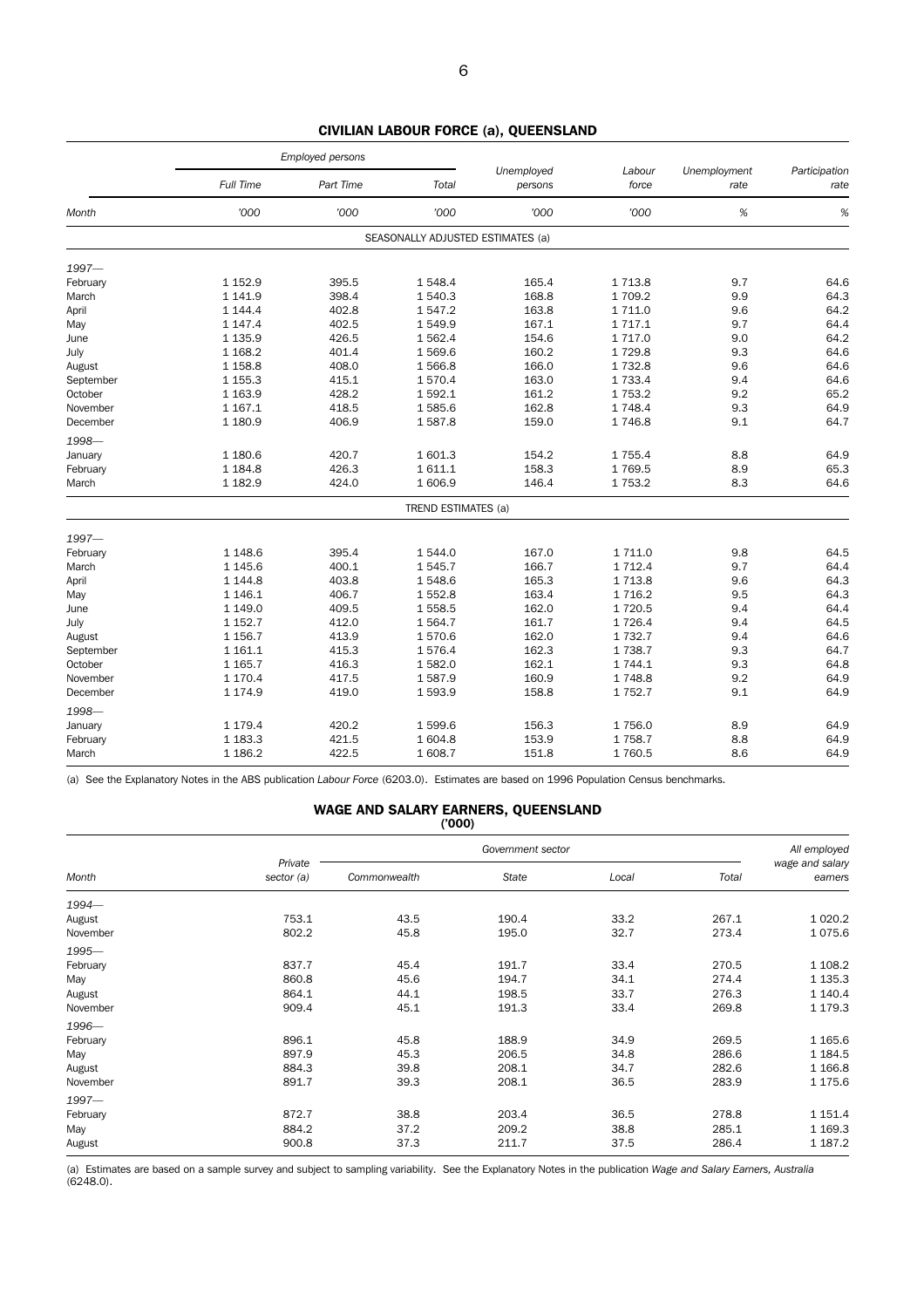|           | Number of persons unemployed for |                           |                            |                             |                             |                               |       |                    |  |
|-----------|----------------------------------|---------------------------|----------------------------|-----------------------------|-----------------------------|-------------------------------|-------|--------------------|--|
| Period    | Less than<br>4<br>weeks          | 4 and<br>under 8<br>weeks | 8 and<br>under 13<br>weeks | 13 and<br>under 26<br>weeks | 26 and<br>under 52<br>weeks | 52 weeks<br><b>or</b><br>more | Total | Median<br>duration |  |
|           | '000                             | '000                      | '000                       | '000                        | '000                        | '000                          | '000  | weeks              |  |
| $June-$   |                                  |                           |                            |                             |                             |                               |       |                    |  |
| 1992      | 21.7                             | 14.8                      | 14.0                       | 32.3                        | 29.2                        | 47.0                          | 159.1 | 24                 |  |
| 1993      | 23.4                             | 15.4                      | 11.5                       | 28.6                        | 32.5                        | 45.2                          | 156.7 | 24                 |  |
| 1994      | 22.6                             | 14.9                      | 11.2                       | 28.6                        | 25.2                        | 41.0                          | 143.5 | 22                 |  |
| 1995      | 23.2                             | 17.6                      | 11.4                       | 31.7                        | 26.1                        | 34.8                          | 144.9 | 21                 |  |
| 1996      | 31.3                             | 18.4                      | 13.4                       | 28.7                        | 26.2                        | 37.0                          | 155.0 | 18                 |  |
| 1997      | 24.9                             | 12.2                      | 18.0                       | 31.7                        | 26.3                        | 36.5                          | 149.5 | 21                 |  |
| 1996-     |                                  |                           |                            |                             |                             |                               |       |                    |  |
| December  | 37.3                             | 26.7                      | 15.0                       | 16.6                        | 27.2                        | 37.8                          | 160.7 | 13                 |  |
| $1997 -$  |                                  |                           |                            |                             |                             |                               |       |                    |  |
| January   | 42.1                             | 35.7                      | 19.5                       | 18.2                        | 26.0                        | 44.8                          | 186.4 | 10                 |  |
| February  | 33.5                             | 30.2                      | 24.8                       | 22.9                        | 25.8                        | 47.3                          | 184.5 | 13                 |  |
| March     | 31.7                             | 21.0                      | 31.1                       | 32.3                        | 24.1                        | 41.4                          | 181.8 | 13                 |  |
| April     | 29.7                             | 16.9                      | 19.5                       | 40.3                        | 23.8                        | 37.8                          | 167.9 | 15                 |  |
| May       | 23.3                             | 22.5                      | 18.6                       | 34.5                        | 30.0                        | 38.1                          | 166.9 | 19                 |  |
| June      | 24.9                             | 12.2                      | 18.0                       | 31.7                        | 26.3                        | 36.5                          | 149.5 | 21                 |  |
| July      | 23.6                             | 16.5                      | 11.2                       | 25.9                        | 32.8                        | 39.9                          | 150.0 | 23                 |  |
| August    | 28.8                             | 20.1                      | 14.4                       | 22.1                        | 34.2                        | 41.2                          | 160.8 | 21                 |  |
| September | 24.3                             | 12.4                      | 18.3                       | 20.4                        | 35.7                        | 46.4                          | 157.4 | 26                 |  |
| October   | 24.9                             | 16.4                      | 12.4                       | 24.2                        | 29.8                        | 43.0                          | 150.6 | 21                 |  |
| November  | 27.2                             | 19.2                      | 13.1                       | 20.6                        | 27.9                        | 47.9                          | 155.9 | 21                 |  |
| December  | 33.7                             | 17.9                      | 12.9                       | 22.1                        | 24.2                        | 45.5                          | 156.3 | 19                 |  |
| 1998-     |                                  |                           |                            |                             |                             |                               |       |                    |  |
| January   | 32.4                             | 28.5                      | 20.6                       | 20.5                        | 19.9                        | 43.3                          | 165.2 | 12                 |  |
| February  | 32.9                             | 26.9                      | 24.7                       | 23.6                        | 20.8                        | 47.6                          | 176.5 | 13                 |  |

DURATION (a) OF UNEMPLOYMENT (b), QUEENSLAND

(a) Period from the time the person began looking for work or was stood down, to the end of survey week. (b) See the Explanatory Notes in the ABS publication *Labour Force* (6203.0). Estimates are based on 1996 Population Census benchmarks.

### JOB VACANCIES AND OVERTIME, QUEENSLAND

| Sector  |            |         |          |                    |          |                            |
|---------|------------|---------|----------|--------------------|----------|----------------------------|
|         |            |         |          | hours per employee |          | employees in<br>the survey |
| Private | Government | Total   | rate (a) | In the survey      | overtime | working<br>overtime        |
| '000    | '000       | '000    | $\%$     | No.                | No.      | %                          |
|         |            |         |          |                    |          |                            |
| 7.8     | 1.2        | 9.0     | 0.8      | 1.01               | 6.01     | 16.77                      |
|         |            |         |          |                    |          |                            |
| 10.3    | 1.9        | 12.2    | 1.0      | 0.99               | 6.16     | 16.14                      |
| 10.2    | 2.0        | 12.1    | 1.0      | 0.94               | 5.84     | 16.10                      |
| $*14.5$ | 2.2        | 16.7    | 1.4      | 0.88               | 5.70     | 15.48                      |
| $*13.7$ | 1.9        | $*15.7$ | $*1.2$   | 0.96               | 6.03     | 15.98                      |
|         |            |         |          |                    |          |                            |
| $*12.4$ | $1.6\,$    | 14.0    | 1.1      | 0.83               | 5.93     | 13.94                      |
|         |            |         |          | Job vacancy        |          | Working                    |

(a) The number of job vacancies as a proportion of the number of employees plus vacancies.

# WAGE AND SALARY EARNERS BY INDUSTRY DIVISION, QUEENSLAND

|                                |            | (000)    |             |             |          |             |
|--------------------------------|------------|----------|-------------|-------------|----------|-------------|
|                                |            | 1996     |             | 1997        |          |             |
| ANZSIC industry division       | May        | August   | November    | February    | May      | August      |
| Manufacturing                  | 140.8      | 142.2    | 141.5       | 124.6       | 130.2    | 136.6       |
| Construction                   | 68.5       | 68.3     | 85.1        | 67.4        | 71.1     | 63.0        |
| Wholesale trade                | 71.2       | 60.8     | 57.0        | 72.3        | 79.72    | 81.6        |
| Retail trade                   | 174.5      | 186.2    | 188.6       | 189.4       | 184.1    | 190.5       |
| Transport and storage          | 53.3       | 57.4     | 55.5        | 56.6        | 54.9     | 52.5        |
| Property and business services | 95.8       | 103.1    | 94.9        | 90.6        | 87.3     | 93.7        |
| Health and community services  | 134.1      | 122.3    | 119.4       | 131.0       | 135.9    | 136.4       |
| Other (a)                      | 446.3      | 426.5    | 433.6       | 419.5       | 426.1    | 432.7       |
| <b>Total</b>                   | 1 1 8 4 .5 | 1 1 66.8 | 1 1 7 5 . 6 | 1 1 5 1 . 4 | 1 1 69.3 | 1 1 8 7 . 2 |

(a) Including employees of government agencies classified to Agriculture, forestry and fishing.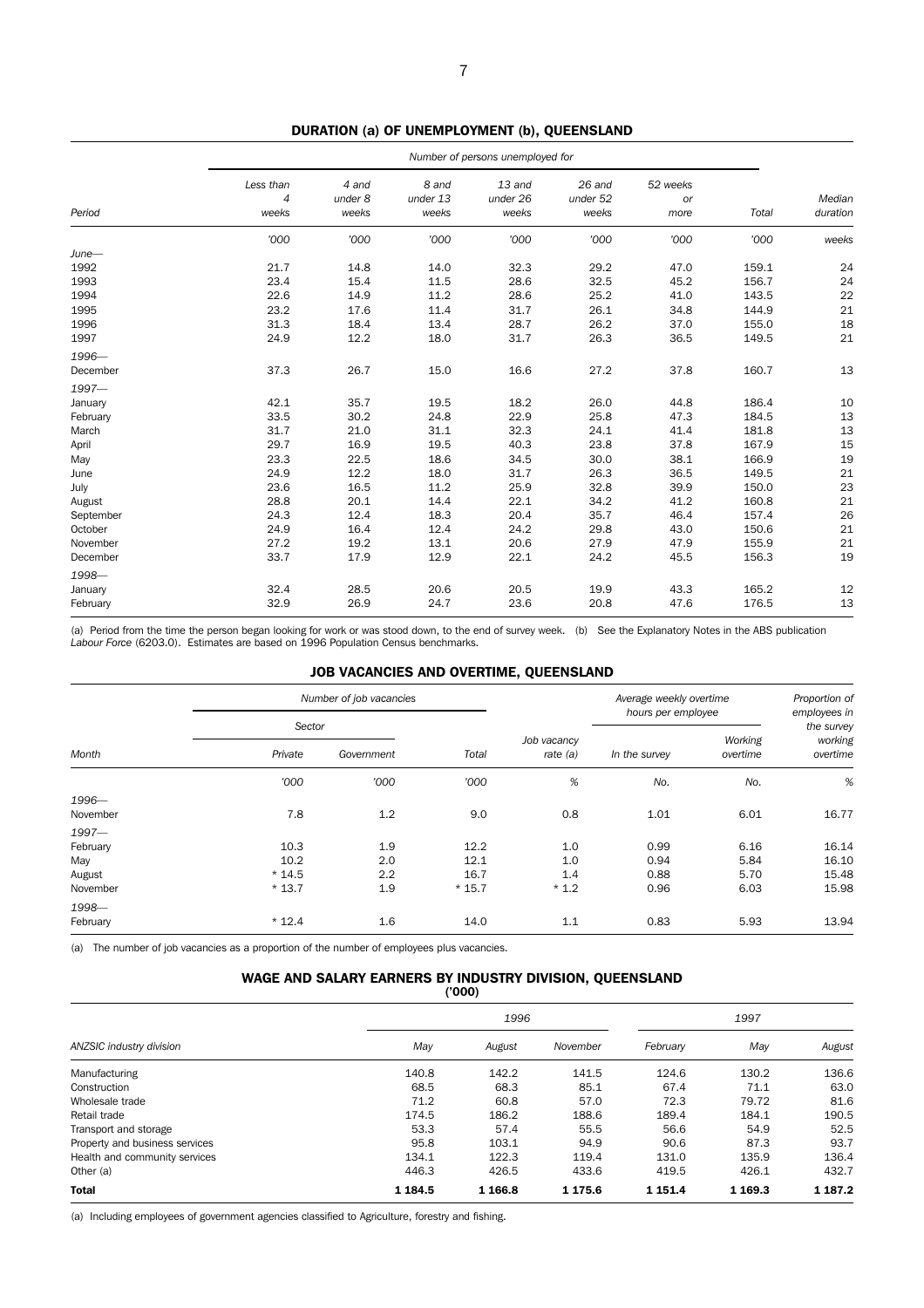|           | Number of disputes                    |                | Employees involved    |           |                   |
|-----------|---------------------------------------|----------------|-----------------------|-----------|-------------------|
| Period    | Commenced in<br>period                | Total (a)      | Newly<br>involved (b) | Total (a) | Working days lost |
|           | No.                                   | No.            | '000                  | '000      | '000              |
| 1991-92   | 135                                   | 139            | 39.9                  | 58.4      | 84.4              |
| 1992-93   | 123                                   | 124            | 65.4                  | 65.5      | 80.8              |
| 1993-94   | 110                                   | 114            | 56.2                  | 59.4      | 147.8             |
| 1994-95   | 164                                   | 164            | 67.4                  | 67.4      | 190.5             |
| 1995-96   | 147                                   | 151            | 78.9                  | 79.7      | 168.3             |
| 1996-97   | 121                                   | 124            | 148.4                 | 181.5     | 170.0             |
| 1996-     |                                       |                |                       |           |                   |
| November  | 12                                    | 14             | 5.7                   | 6.2       | $7.1\,$           |
| December  | 15                                    | 15             | 3.9                   | 3.9       | $6.3\,$           |
| 1997-     |                                       |                |                       |           |                   |
| January   | 5                                     | 5              | 0.7                   | 0.7       | 1.7               |
| February  | 6                                     | 6              | 1.2                   | 1.2       | $1.3\,$           |
| March     | 11                                    | 11             | 22.1                  | 22.1      | 22.5              |
| April     | 11                                    | 11             | 2.3                   | 2.3       | 2.3               |
| May       | 10                                    | 12             | 25.4                  | 26.2      | 33.0              |
| June      | $\overline{4}$                        | 6              | 1.1                   | 1.6       | 7.4               |
| July      | 11                                    | 13             | 3.0                   | 3.4       | 7.2               |
| August    | 5                                     | $\,6$          | 1.0                   | 1.1       | 3.5               |
| September | 10                                    | 12             | 5.2                   | 7.0       | 7.1               |
| October   | 6                                     | $\overline{7}$ | 2.6                   | 2.8       | 3.6               |
| November  |                                       | 5              | 0.3                   | 0.6       | 0.5               |
| December  | $\begin{array}{c} 3 \\ 2 \end{array}$ | 5              | 0.2                   | 1.2       | $1.3\,$           |
| 1998-     |                                       |                |                       |           |                   |
| January   | n.p.                                  | n.p.           | 1.0                   | 1.0       | 1.1               |

# INDUSTRIAL DISPUTES CAUSING STOPPAGE OF WORK, QUEENSLAND

(a) All disputes involving stoppages of 10 working days or more which were in progress during the period. (b) Comprises employees involved in disputes which<br>commenced during the month and additional employees involved in d

# AVERAGE WEEKLY EARNINGS OF EMPLOYEES, QUEENSLAND

|                |                                        |                             |                             | (3)                                    |                             |                             |                                        |                             |                             |
|----------------|----------------------------------------|-----------------------------|-----------------------------|----------------------------------------|-----------------------------|-----------------------------|----------------------------------------|-----------------------------|-----------------------------|
|                |                                        | Males                       |                             |                                        | Females                     |                             |                                        | Persons                     |                             |
|                | Full-time adults                       |                             | All<br>males                | Full-time adults                       |                             | All<br>females              |                                        | Full-time adults            | All<br>employees            |
| <b>Quarter</b> | Weekly<br>ordinary<br>time<br>earnings | Weekly<br>total<br>earnings | Weekly<br>total<br>earnings | Weekly<br>ordinary<br>time<br>earnings | Weekly<br>total<br>earnings | Weekly<br>total<br>earnings | Weekly<br>ordinary<br>time<br>earnings | Weekly<br>total<br>earnings | Weekly<br>total<br>earnings |
| 1994-          |                                        |                             |                             |                                        |                             |                             |                                        |                             |                             |
| May            | 616.90                                 | 671.90                      | 609.90                      | 516.00                                 | 529.30                      | 395.20                      | 582.50                                 | 623.30                      | 511.10                      |
| August         | 610.20                                 | 662.10                      | 589.00                      | 530.50                                 | 540.90                      | 401.20                      | 583.20                                 | 621.00                      | 505.50                      |
| November       | 623.30                                 | 681.60                      | 595.50                      | 526.10                                 | 536.90                      | 390.00                      | 589.90                                 | 631.90                      | 501.80                      |
| 1995-          |                                        |                             |                             |                                        |                             |                             |                                        |                             |                             |
| February       | 629.60                                 | 682.00                      | 587.00                      | 531.70                                 | 541.90                      | 390.10                      | 595.50                                 | 633.10                      | 496.00                      |
| May            | 643.50                                 | 694.80                      | 596.40                      | 545.40                                 | 556.30                      | 396.20                      | 608.90                                 | 645.80                      | 501.20                      |
| August         | 641.40                                 | 689.10                      | 600.00                      | 546.20                                 | 557.80                      | 399.10                      | 607.60                                 | 642.40                      | 503.50                      |
| November       | 653.40                                 | 697.40                      | 602.30                      | 551.50                                 | 564.70                      | 399.90                      | 617.10                                 | 650.20                      | 505.50                      |
| 1996-          |                                        |                             |                             |                                        |                             |                             |                                        |                             |                             |
| February       | 650.30                                 | 694.10                      | 595.80                      | 554.30                                 | 567.00                      | 410.70                      | 614.20                                 | 646.30                      | 506.80                      |
| May            | 662.00                                 | 707.10                      | 602.40                      | 553.70                                 | 566.30                      | 409.70                      | 621.80                                 | 654.80                      | 509.00                      |
| August         | 665.60                                 | 713.80                      | 617.50                      | 569.80                                 | 582.60                      | 415.00                      | 631.20                                 | 666.70                      | 520.80                      |
| November       | 679.00                                 | 728.50                      | 631.90                      | 579.80                                 | 591.20                      | 418.20                      | 644.20                                 | 680.30                      | 530.40                      |
| $1997 -$       |                                        |                             |                             |                                        |                             |                             |                                        |                             |                             |
| February       | 697.20                                 | 744.90                      | 653.80                      | 581.80                                 | 594.20                      | 437.00                      | 656.30                                 | 691.40                      | 553.20                      |
| May            | 697.60                                 | 753.30                      | 662.30                      | 591.90                                 | 605.60                      | 447.50                      | 659.10                                 | 699.60                      | 561.70                      |
| August         | 702.60                                 | 755.70                      | 660.00                      | 591.20                                 | 606.40                      | 447.80                      | 661.70                                 | 700.90                      | 562.80                      |
| November       | 716.70                                 | 776.80                      | 685.00                      | 607.60                                 | 622.90                      | 464.20                      | 675.60                                 | 718.80                      | 580.90                      |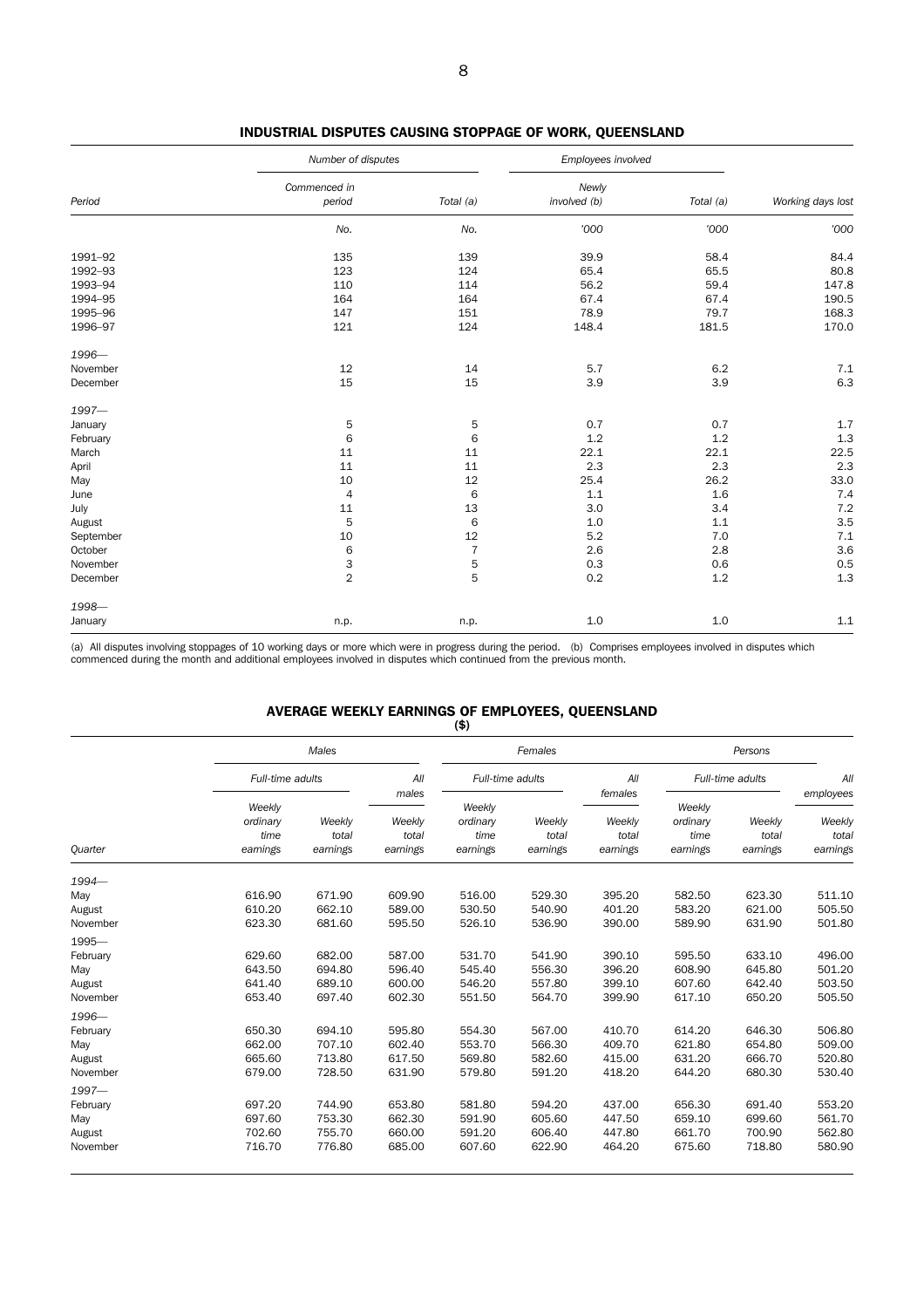#### CONSUMER PRICE INDEX, BRISBANE (Base Of Each Index: Year 1989–90 = 100.0)

| Period        | Food  | Clothing | Housing | Household<br>equipment<br>and<br>operation | Transport-<br>ation | Tobacco<br>and<br>alcohol | Health<br>and<br>personal<br>care | Recreation<br>and<br>education | All<br>groups |
|---------------|-------|----------|---------|--------------------------------------------|---------------------|---------------------------|-----------------------------------|--------------------------------|---------------|
|               |       |          |         |                                            |                     |                           |                                   |                                |               |
| 1994-95       | 112.6 | 105.8    | 106.2   | 109.2                                      | 116.3               | 140.0                     | 130.6                             | 115.8                          | 114.7         |
| 1995-96       | 116.5 | 105.3    | 112.0   | 112.6                                      | 120.7               | 150.9                     | 135.9                             | 118.1                          | 119.1         |
| 1996-97       | 118.9 | 105.3    | 107.9   | 115.0                                      | 123.4               | 159.9                     | 142.1                             | 120.8                          | 121.0         |
| 1996-         |       |          |         |                                            |                     |                           |                                   |                                |               |
| June qtr      | 117.8 | 105.8    | 112.5   | 113.7                                      | 122.1               | 154.7                     | 137.4                             | 119.3                          | 120.4         |
| September qtr | 117.7 | 105.3    | 112.4   | 114.5                                      | 122.2               | 155.1                     | 138.2                             | 119.3                          | 120.6         |
| December gtr  | 118.0 | 105.1    | 109.6   | 114.7                                      | 123.3               | 159.9                     | 138.5                             | 119.4                          | 120.8         |
| $1997 -$      |       |          |         |                                            |                     |                           |                                   |                                |               |
| March qtr     | 119.8 | 104.8    | 106.4   | 115.1                                      | 124.4               | 162.3                     | 144.8                             | 122.1                          | 121.5         |
| June gtr      | 119.9 | 105.8    | 103.0   | 115.7                                      | 123.7               | 162.3                     | 146.8                             | 122.3                          | 121.1         |
| September qtr | 118.7 | 105.3    | 102.4   | 115.6                                      | 123.7               | 162.9                     | 143.8                             | 122.8                          | 120.7         |
| December gtr  | 121.2 | 105.6    | 100.2   | 115.8                                      | 124.0               | 165.5                     | 149.7                             | 123.1                          | 121.4         |

# AVERAGE RETAIL PRICES OF SELECTED ITEMS (a), BRISBANE

(cents)

|                                    |             |         |             |         |           | Quarter ended |           |                |           |
|------------------------------------|-------------|---------|-------------|---------|-----------|---------------|-----------|----------------|-----------|
|                                    |             | Year    |             |         | 1996      |               |           | 1997           |           |
| ltem                               | Unit        | 1996    | 1997        | June    | September | December      |           | June September | December  |
| Dairy produce                      |             |         |             |         |           |               |           |                |           |
| Milk, carton (b)                   | 1 litre     | 114     | 117         | 114     | 114       | 115           | 116       | 117            | 118       |
| Milk, powdered, full cream         | 750 g pkt   | 463     | 468         | 464     | 461       | 481           | 469       | 467            | 466       |
| Cheese, processed, sliced, wrapped | 500 g pkt   | 351     | 364         | 379     | 344       | 313           | 362       | 338            | 367       |
| <b>Butter</b>                      | 500 g       | 170     | 175         | 170     | 172       | 175           | 180       | 173            | 172       |
| Cereal products                    |             |         |             |         |           |               |           |                |           |
| Bread, white, sliced (b)           | 680 g       | 187     | 194         | 190     | 193       | 186           | 197       | 191            | 195       |
| Biscuits, dry                      | $250$ g pkt | 149     | 160         | 152     | 161       | 148           | 158       | 161            | 161       |
| Breakfast cereal, corn-based       | 550 g pkt   | 340     | 343         | 353     | 346       | 355           | 357       | 358            | 357       |
| Flour, self-raising                | 2 kg pkt    | 260     | 267         | 259     | 259       | 261           | 267       | 267            | 264       |
| Rice, medium grain                 | 1 kg pkt    | (c) 121 | (d) 141     | 123     | 121       | $(d)$ 148     | $(d)$ 138 | $(d)$ 139      | $(d)$ 145 |
|                                    |             |         |             |         |           |               |           |                |           |
| Meat and seafoods                  |             |         |             |         |           |               |           |                |           |
| Beef                               |             |         |             |         |           |               |           |                |           |
| Silverside roast                   | $1$ kg      | 811     | (e) (f) 723 | 811     | 770       | 791           | 781       | (f) 717        | (f) 729   |
| Rump steak                         | $1$ kg      | 1072    | 1078        | 1 0 8 9 | 1 0 5 6   | 1041          | 1 0 8 4   | 1 0 8 8        | 1086      |
| T-bone steak, with fillet          | $1$ kg      | 979     | 981         | 979     | 956       | 992           | 950       | 978            | 983       |
| Chuck steak                        | $1$ kg      | 620     | 601         | 635     | 623       | 577           | 602       | 617            | 617       |
| Silverside, corned                 | $1$ kg      | 586     | 574         | 597     | 556       | 570           | 574       | 587            | 564       |
| Lamb                               |             |         |             |         |           |               |           |                |           |
| Leg                                | $1$ kg      | 597     | 589         | 590     | 603       | 586           | 579       | 616            | 573       |
| Loin chops                         | $1$ kg      | 820     | 820         | 816     | 822       | 800           | 802       | 843            | 824       |
| Foreguarter chops                  | $1$ kg      | 499     | 493         | 506     | 508       | 491           | 477       | 498            | 506       |
| Pork                               |             |         |             |         |           |               |           |                |           |
| Leg                                | $1$ kg      | 613     | 617         | 613     | 612       | 630           | 591       | 630            | 645       |
| Loin chops                         | $1$ kg      | 851     | 843         | 850     | 860       | 856           | 809       | 829            | 872       |
| Chicken, frozen                    | $1$ kg      | 313     | 346         | 311     | 342       | 329           | 329       | 354            | 359       |
| Bacon, middle rashers              | 250 g pkt   | 300     | 307         | 301     | 289       | 318           | 316       | 316            | 290       |
| Beef, corned                       | 340 g can   | 288     | 297         | 294     | 275       | 297           | 286       | 308            | 298       |
| Sausages                           | $1$ kg      | 399     | 339         | 419     | 407       | 356           | 338       | 350            | 333       |
| Salmon, pink                       | $210$ g can | 233     | 225         | 237     | 228       | 225           | 224       | 222            | 233       |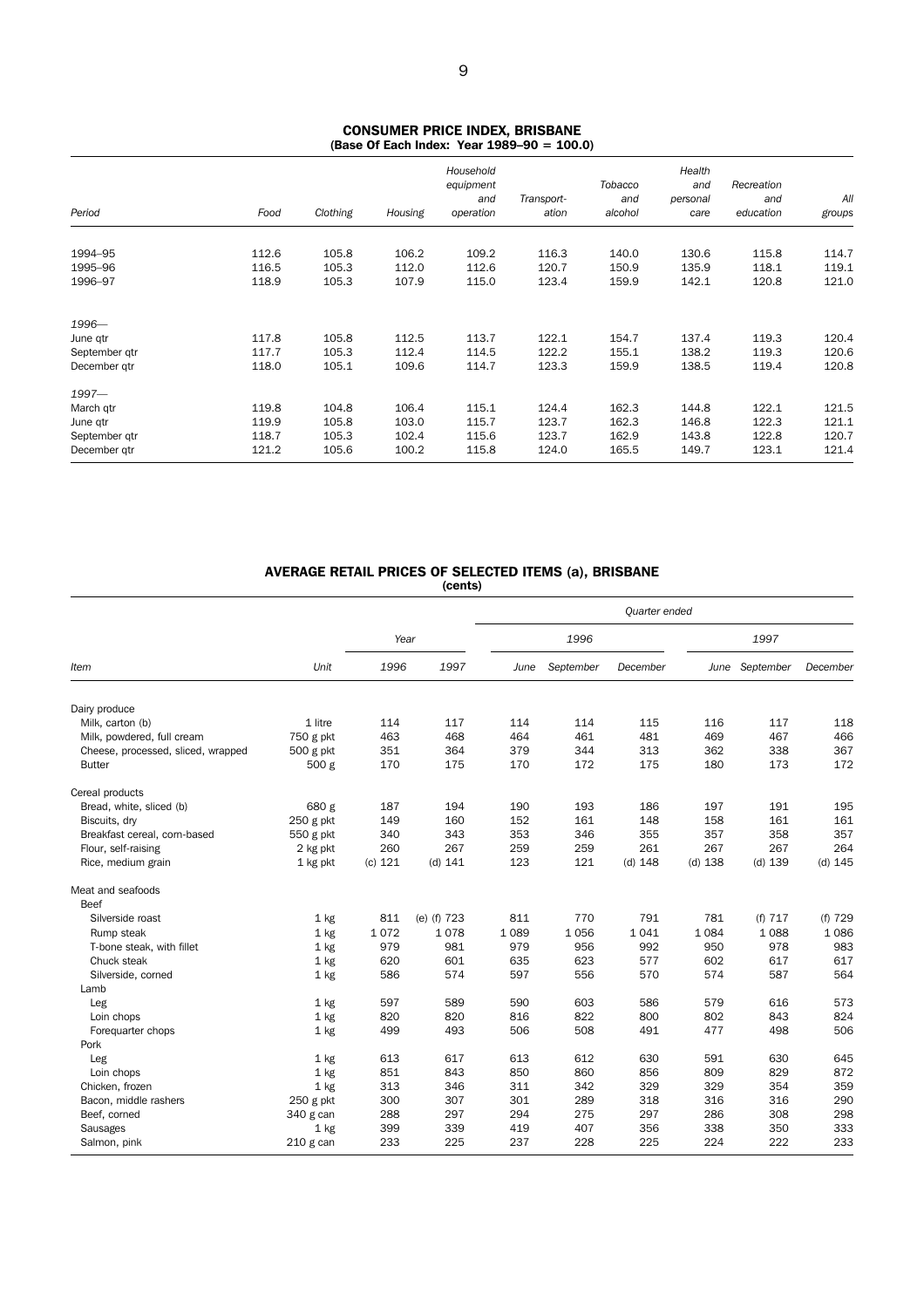# AVERAGE RETAIL PRICES OF SELECTED ITEMS (a), BRISBANE—*continued*

(cents)

|                                    |                     |         |             |         |           | Quarter ended |         |           |           |
|------------------------------------|---------------------|---------|-------------|---------|-----------|---------------|---------|-----------|-----------|
|                                    |                     | Year    |             |         | 1996      |               |         | 1997      |           |
| Item                               | Unit                | 1996    | 1997        | June    | September | December      | June    | September | December  |
| Fruit and vegetables               |                     |         |             |         |           |               |         |           |           |
| Oranges                            | $1$ kg              | 129     | 141         | 145     | 120       | 127           | 132     | 136       | 166       |
| Bananas                            | 1 <sub>kg</sub>     | 205     | 222         | 167     | 255       | 205           | 266     | 251       | 177       |
| Potatoes                           | 1 kg                | 90      | 110         | 86      | 90        | 82            | 116     | 117       | 114       |
| Tomatoes                           | $1$ kg              | 243     | 208         | 262     | 232       | 223           | 248     | 176       | 188       |
| Carrots                            | $1$ kg              | 113     | 117         | 127     | 109       | 95            | 117     | 100       | 106       |
| Onions                             | 1 kg                | 98      | 108         | 90      | 91        | 98            | 99      | 110       | 105       |
| Peaches                            | 825 g can           | 191     | 196         | 195     | 194       | 185           | 193     | 194       | 197       |
| Pineapple, sliced                  | 450 g can           | 97      | 104         | 96      | 95        | 102           | 107     | 104       | 104       |
| Peas, frozen                       | 500 g pkt           | 137     | 129         | 136     | 140       | 139           | 134     | 118       | 128       |
| Confectionery                      |                     |         |             |         |           |               |         |           |           |
| Chocolate, milk, block             | 250 <sub>g</sub>    | 276     | 282         | 270     | 281       | 280           | 281     | 292       | 285       |
| Other food                         |                     |         |             |         |           |               |         |           |           |
| Eggs                               | 52 g (min.), 1 doz. | 277     | 278         | 269     | 284       | 276           | 289     | 262       | 278       |
| Sugar, white                       | 2 kg pkt            | 202     | 189         | 205     | 202       | 200           | 177     | 196       | 189       |
| Jam, strawberry                    | 500 g jar           | 232     | 244         | 244     | 222       | 235           | 242     | 238       | 260       |
| Tea                                | $250$ g pkt         | 188     | 196         | 193     | 181       | 188           | 195     | 189       | 211       |
| Coffee, instant                    | 150 g jar           | 578     | 607         | 594     | 572       | 563           | 597     | 629       | 656       |
| Tomato sauce                       | 600 ml bottle       | 198     | 188         | 199     | 199       | 190           | 189     | 189       | 184       |
| Margarine, polyunsaturated         | $500$ g tub         | 153     | 154         | 158     | 152       | 158           | 165     | 145       | 159       |
| Baked beans (in tomato sauce)      | 425 g can           | (g) 99  | (c) 101     | 95      | 98        | 104           | 103     | 100       | (h) 103   |
| Baby food                          | $125$ g can         | 58      | $(c)$ 60    | 57      | 57        | 59            | 61      | 60        | $(i)$ 64  |
| Household supplies                 |                     |         |             |         |           |               |         |           |           |
| Laundry detergent                  | 1 kg                | 533     | 529         | 531     | 562       | 524           | 566     | 511       | 487       |
| Dishwashing detergent              | 1 litre             | 351     | (e) (j) 350 | 359     | 356       | 358           | 362     | (i) 347   | (i) 352   |
| <b>Facial tissues</b>              | pkt of 224          | 190     | 192         | 188     | 189       | 190           | 188     | 192       | 197       |
| Toilet paper                       | 4 x 280 sheet rolls | 344     | (c) 350     | 347     | 343       | 354           | 351     | 351       | (k) 362   |
| Pet food                           | 410 g can           | 99      | 100         | 98      | 103       | 101           | 100     | 98        | 106       |
| Motor vehicle operation            |                     |         |             |         |           |               |         |           |           |
| Petrol, leaded                     | 1 litre             | 65.4    | 67.3        | 66.3    | 64.4      | 66.7          | 67.1    | 65.8      | 68.1      |
| Petrol, unleaded                   | 1 litre             | 63.2    | 65.1        | 64.1    | 62.2      | 64.5          | 64.9    | 63.6      | 65.9      |
| Alcoholic beverages                |                     |         |             |         |           |               |         |           |           |
| Beer, low alcohol, unchilled       | 24 x 375 ml bottles | 2 3 0 7 | 2 3 3 3     | 2 3 4 2 | 2 2 7 6   | 2 2 9 7       | 2 3 3 9 | 2 3 0 3   | 2 3 3 6   |
| Beer, full strength (I), unchilled | 24 x 375 ml bottles | 2 5 6 4 | 2 6 1 2     | 2647    | 2 5 1 6   | 2 5 1 4       | 2 602   | 2638      | 2 638     |
| Draught beer, full strength (I),   |                     |         |             |         |           |               |         |           |           |
| public bar                         | 285 ml glass        | 177     | 180         | 177     | 178       | 179           | 179     | 180       | 182       |
| Draught beer, low alcohol,         |                     |         |             |         |           |               |         |           |           |
| public bar                         | 285 ml glass        | 166     | 169         | 165     | 166       | 168           | 169     | 170       | 170       |
| Scotch, nip, public bar            | 30 ml               | 251     | 254         | 251     | 251       | 252           | 254     | 255       | 256       |
| Personal care products             |                     |         |             |         |           |               |         |           |           |
| Toilet soap                        | $2 \times 125$ g    | 182     | (e) 293     | 181     | 186       | 187           | 181     | $(m)$ 283 | $(m)$ 302 |
| Toothpaste                         | 140 g tube          | 257     | 253         | 263     | 246       | 268           | 244     | 253       | 257       |

(a) Average prices of specific brands, etc. charged by a number of representative retailers. They do not purport to be the actual averages of all sales of these items. Refer to the Explanatory Notes in the ABS publication *Average Retail Prices of Selected Items, Eight Capital Cities* (6403.0) for more details. (b) Supermarket sales. (c) Average based on prices for March, June and September quarters. (d) Price not comparable with other periods due to change to long grain rice. (e) Average<br>price for September and December quarters. (f) Topside roast. (g can. (j) 500 ml. Price not comparable with other periods due to change in size and specification. (k)  $4 \times 270$  sheet roll. (l) The alcoholic content of full strength beer is greater than 3.9%. (m) 4 x 125 g.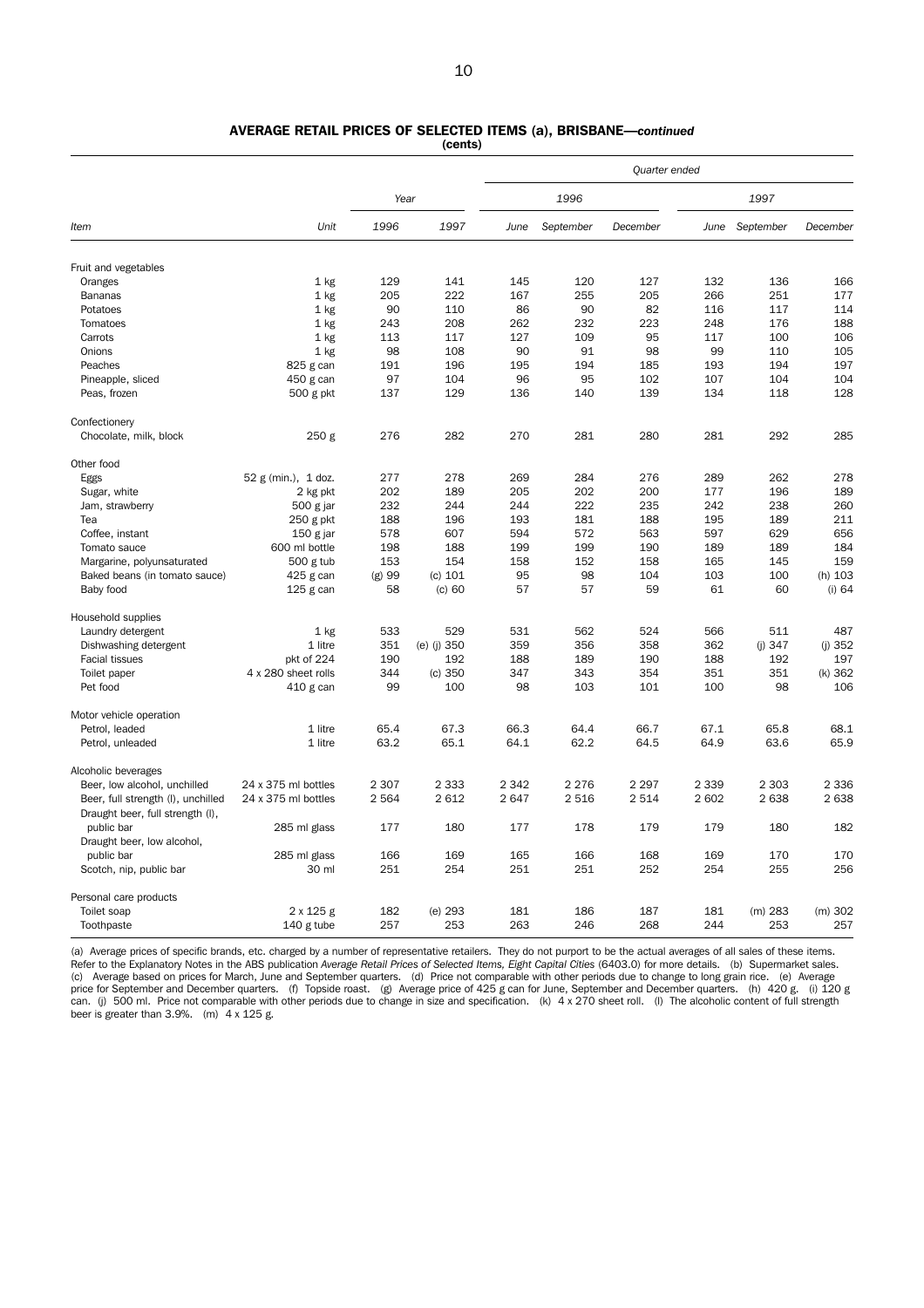|                                            |                                                                               |         |           | 1996-97                                                   |       |           | 1997-98  |       |
|--------------------------------------------|-------------------------------------------------------------------------------|---------|-----------|-----------------------------------------------------------|-------|-----------|----------|-------|
| Group                                      | 1995-96                                                                       | 1996-97 | September | December                                                  | March | September | December | March |
|                                            |                                                                               |         |           | HOUSE BUILDING (BASE OF EACH INDEX: YEAR 1989-90 = 100.0) |       |           |          |       |
| All groups                                 | 115.1                                                                         | 115.3   | 114.4     | 114.8                                                     | 115.4 | 116.8     | 116.7    | 117.0 |
|                                            | BUILDING OTHER THAN HOUSE BUILDING (BASE OF EACH INDEX: YEAR 1989-90 = 100.0) |         |           |                                                           |       |           |          |       |
| Selected major building materials          |                                                                               |         |           |                                                           |       |           |          |       |
| Structural timber                          | 115.7                                                                         | 109.8   | 109.2     | 109.2                                                     | 109.8 | 111.9     | 110.5    | 114.8 |
| Clay bricks                                | 102.0                                                                         | 104.3   | 101.3     | 104.2                                                     | 105.5 | 107.1     | 105.8    | 105.8 |
| Ready-mixed concrete                       | 105.2                                                                         | 104.2   | 102.3     | 103.1                                                     | 104.2 | 108.8     | 105.4    | 105.8 |
| Precast concrete products                  | 111.3                                                                         | 112.5   | 111.3     | 113.0                                                     | 112.8 | 113.2     | 113.2    | 110.7 |
| Steel decking and cladding                 | 107.4                                                                         | 111.3   | 109.5     | 109.6                                                     | 112.3 | 113.7     | 113.7    | 113.7 |
| Structural steel                           | 135.6                                                                         | 136.7   | 137.2     | 137.2                                                     | 136.1 | 137.8     | 136.5    | 136.0 |
| Reinforcing steel bar, fabric and mesh     | 114.6                                                                         | 114.8   | 113.9     | 114.6                                                     | 114.6 | 116.8     | 115.9    | 115.5 |
| Aluminium windows                          | 104.8                                                                         | 103.7   | 103.2     | 103.8                                                     | 103.8 | 103.8     | 103.8    | 103.8 |
| Fabricated steel products                  | 117.2                                                                         | 120.1   | 117.5     | 117.6                                                     | 122.1 | 122.8     | 122.8    | 123.5 |
| Builders' hardware                         | 109.0                                                                         | 104.1   | 103.7     | 104.0                                                     | 104.3 | 104.4     | 101.7    | 101.7 |
| Sand and aggregate                         | 156.6                                                                         | 156.6   | 156.6     | 156.6                                                     | 156.6 | 157.4     | 157.3    | 157.3 |
| Carpet                                     | 93.1                                                                          | 94.8    | 94.3      | 95.0                                                      | 95.0  | 94.2      | 94.8     | 94.8  |
| Paint and other coatings                   | 122.7                                                                         | 128.3   | 127.5     | 128.2                                                     | 128.0 | 129.9     | 129.8    | 129.8 |
| Nonferrous pipes and fittings              | 155.0                                                                         | 154.4   | 153.5     | 150.9                                                     | 154.9 | 161.7     | 161.6    | 161.6 |
| Special combinations of building materials |                                                                               |         |           |                                                           |       |           |          |       |
| All electrical materials                   | 110.7                                                                         | 109.7   | 109.2     | 108.9                                                     | 110.0 | 111.2     | 111.0    | 111.6 |
| All mechanical services                    | 112.3                                                                         | 113.9   | 113.9     | 113.8                                                     | 113.9 | 114.2     | 114.0    | 113.8 |
| All plumbing materials                     | 122.7                                                                         | 123.1   | 121.8     | 122.1                                                     | 123.5 | 126.6     | 125.6    | 125.6 |
| All groups, excluding electrical           |                                                                               |         |           |                                                           |       |           |          |       |
| materials and mechanical services          | 116.6                                                                         | 117.6   | 116.6     | 117.1                                                     | 117.8 | 119.6     | 118.9    | 118.9 |
| All groups                                 | 115.0                                                                         | 115.9   | 115.2     | 115.5                                                     | 116.1 | 117.5     | 117.0    | 117.0 |

# PRICE INDEX OF MATERIALS USED IN BUILDING, BRISBANE

# MANUFACTURING AND FOREIGN TRADE PRICE INDEXES, AUSTRALIA

|                                |                 | Manufacturing price indexes    |                  |                             |                     |                              | Export price index numbers (a)                   |               | Import price index<br>numbers (a)      |                |
|--------------------------------|-----------------|--------------------------------|------------------|-----------------------------|---------------------|------------------------------|--------------------------------------------------|---------------|----------------------------------------|----------------|
| Period                         | <i>Imported</i> | Materials used (a)<br>Domestic | All<br>materials | Articles<br>produced<br>(b) | Mineral<br>products | Wool and<br>cotton<br>fibres | Base<br>metals and<br>articles of<br>base metals | All<br>groups | Machinery<br>and trans-<br>port equip. | All<br>groups  |
| 1991-92                        | 101.8           | 101.2                          | 101.4            | 111.6                       | 103.1               | 66.6                         | 79.7                                             | 89.6          | 104.8                                  | 102.7          |
| 1992-93                        | 107.8           | 105.7                          | 106.4            | 114.3                       | 108.2               | 60.9                         | 81.0                                             | 93.5          | 116.8                                  | 112.1          |
| 1993-94                        | 108.8           | 102.5                          | 104.7            | 115.5                       | 100.9               | 59.0                         | 76.3                                             | 91.8          | 123.1                                  | 115.6          |
| 1994-95                        | 112.7           | 104.9                          | 107.6            | 118.1                       | 95.0                | 80.8                         | 96.8                                             | 94.7          | 121.1                                  | 114.8          |
| 1995-96                        | 117.6           | 106.0                          | 110.1            | 121.1                       | 100.9               | 72.7                         | 97.0                                             | 96.1          | 117.4                                  | 115.0          |
| 1996-97                        | 109.4           | 104.2                          | 106.0            | 121.8                       | 103.0               | 67.6                         | 86.1                                             | 92.4          | 108.5                                  | 108.6          |
| 1994-<br>September<br>December | 108.9<br>110.2  | 103.1<br>102.2                 | 105.1<br>105.0   | 116.2<br>117.1              | 92.7<br>92.1        | 71.9<br>80.1                 | 84.0<br>94.1                                     | 90.5<br>92.6  | 120.6<br>118.6                         | 113.4<br>112.2 |
| 1995-                          |                 |                                |                  |                             |                     |                              |                                                  |               |                                        |                |
| March                          | 112.2           | 105.7                          | 108.0            | 118.9                       | 94.5                | 83.3                         | 104.9                                            | 95.8          | 119.0                                  | 113.7          |
| June                           | 119.6           | 108.5                          | 112.4            | 120.3                       | 100.8               | 88.0                         | 104.1                                            | 99.7          | 126.1                                  | 119.8          |
| September                      | 119.9           | 106.6                          | 111.3            | 120.9                       | 100.7               | 84.4                         | 104.7                                            | 98.5          | 123.0                                  | 118.6          |
| December                       | 118.6           | 105.3                          | 110.0            | 120.9                       | 100.2               | 72.8                         | 98.7                                             | 96.0          | 118.7                                  | 116.1          |
| 1996-                          |                 |                                |                  |                             |                     |                              |                                                  |               |                                        |                |
| March                          | 118.1           | 106.7                          | 110.7            | 121.5                       | 102.1               | 68.6                         | 94.5                                             | 96.5          | 116.4                                  | 114.8          |
| June                           | 113.9           | 105.2                          | 108.2            | 121.1                       | 100.4               | 65.0                         | 89.9                                             | 93.4          | 111.4                                  | 110.5          |
| September                      | 110.8           | 103.5                          | 106.1            | 121.0                       | 100.9               | 67.2                         | 84.5                                             | 93.0          | 110.1                                  | 109.4          |
| December                       | 109.6           | 104.2                          | 106.1            | 121.5                       | 101.7               | 65.5                         | 80.7                                             | 91.1          | 108.5                                  | 108.5          |
| 1997-                          |                 |                                |                  |                             |                     |                              |                                                  |               |                                        |                |
| March                          | 108.9           | 105.1                          | 106.3            | 122.2                       | 104.3               | 66.7                         | 88.2                                             | 92.0          | 107.9                                  | 108.4          |
| June                           | 108.1           | 104.0                          | 105.4            | 122.3                       | 105.1               | 70.9                         | 90.8                                             | 93.4          | 107.6                                  | 107.9          |
| September                      | 109.9           | 104.6                          | 106.5            | 122.9                       | 107.9               | 77.8                         | 96.0                                             | 95.9          | 110.8                                  | 110.8          |
| December                       | 111.9           | 106.3                          | 108.2            | 123.7                       | 113.7               | 77.2                         | 96.8                                             | 99.2          | 114.9                                  | 115.4          |
| 1998-                          |                 |                                |                  |                             |                     |                              |                                                  |               |                                        |                |
| March                          | 112.5           | 102.6                          | 106.2            | 123.3                       | 114.5               | 75.9                         | 92.7                                             | 99.4          | 117.6                                  | 116.7          |

(a) Base: year  $1989-90 = 100.0$ . (b) Base: year  $1988-89 = 100.0$ .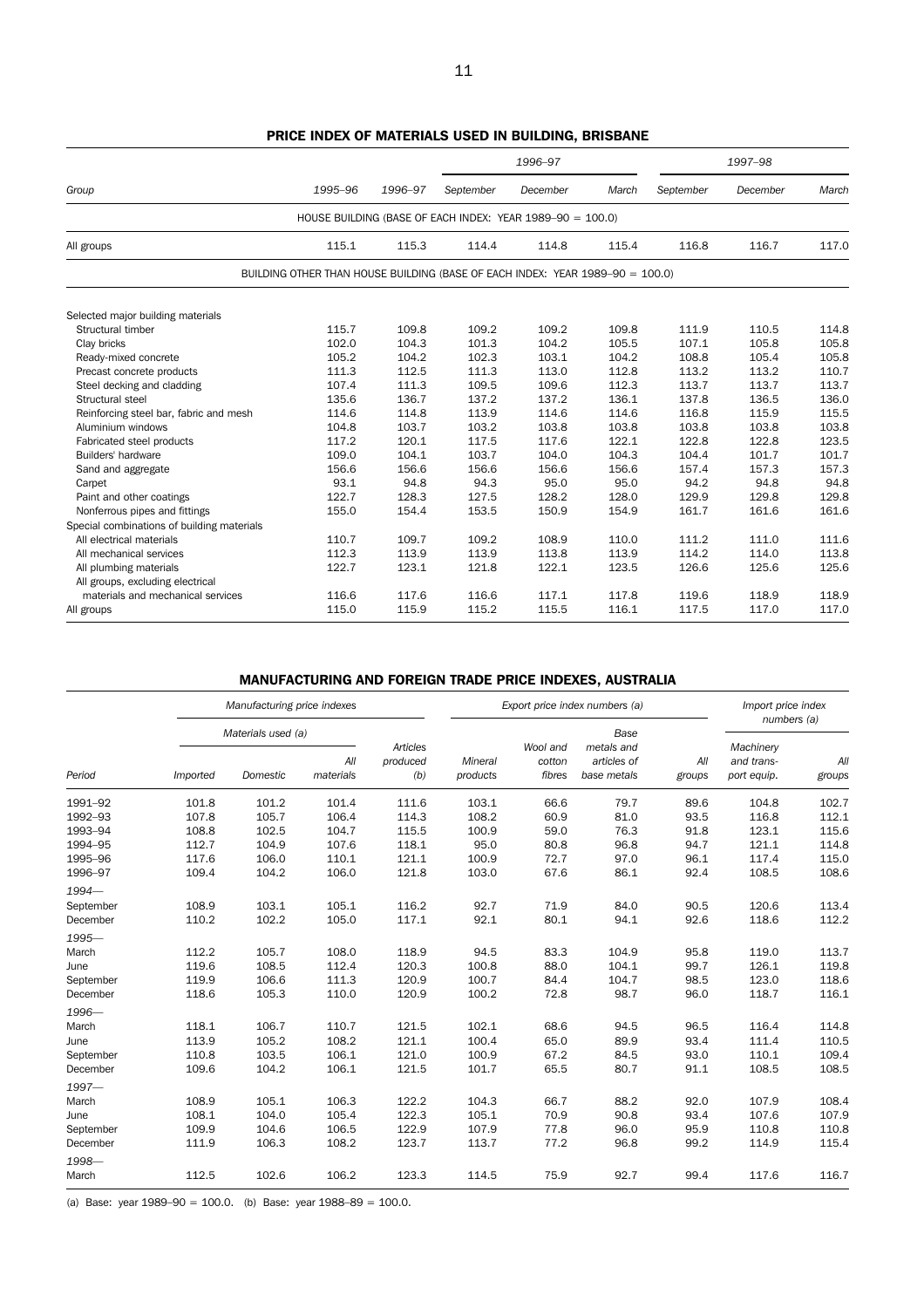|           |           |           | Livestock slaughtered |           |             | Meat produced (c) |         |
|-----------|-----------|-----------|-----------------------|-----------|-------------|-------------------|---------|
| Period    | Cattle    | Calves    | Sheep                 | Lambs     | Pigs        | Beef              | Veal    |
|           | '000 head | '000 head | '000 head             | '000 head | '000 head   | tonnes            | tonnes  |
| 1991-92   | 2 7 9 9.5 | 156.8     | 1 633.8               | 1016.1    | 1 1 5 6.1   | 717 477           | 6737    |
| 1992-93   | 2851.5    | 153.8     | 1 3 8 9.2             | 648.0     | 1 1 5 5 . 3 | 753 477           | 7 1 7 9 |
| 1993-94   | 2 781.8   | 148.7     | 856.6                 | 669.6     | 1 207.9     | 742 701           | 6 3 5 2 |
| 1994-95   | 2 557.8   | 117.1     | 770.9                 | 608.7     | 1 1 5 4 . 4 | 697 750           | 4918    |
| 1995-96   | 2 406.9   | 91.2      | 727.5                 | 695.3     | 1 080.0     | 655 664           | 3854    |
| 1996-97   | 2 517.9   | 120.9     | 977.3                 | 785.1     | 1 002.3     | 687 802           | 5579    |
| 1996-     |           |           |                       |           |             |                   |         |
| December  | 122.0     | 8.9       | 77.7                  | 56.2      | 79.7        | 33 764            | 416     |
| 1997-     |           |           |                       |           |             |                   |         |
| January   | 127.2     | 11.5      | 94.2                  | 72.9      | 82.6        | 35 537            | 550     |
| February  | 223.0     | 8.5       | 88.3                  | 64.1      | 83.4        | 62 186            | 427     |
| March     | 227.3     | 10.0      | 68.0                  | 61.2      | 81.8        | 62 219            | 470     |
| April     | 252.2     | 12.1      | 81.4                  | 71.1      | 93.6        | 68 938            | 561     |
| May       | 275.7     | 11.3      | 75.5                  | 69.2      | 90.5        | 74 265            | 531     |
| June      | 253.1     | 9.9       | 71.4                  | 59.0      | 85.2        | 67 908            | 464     |
| July      | 288.0     | 10.9      | 100.4                 | 73.7      | 94.9        | 77 114            | 479     |
| August    | 277.7     | 9.8       | 89.9                  | 71.3      | 86.6        | 74 685            | 438     |
| September | 279.9     | 9.8       | 103.0                 | 72.4      | 85.2        | 75 324            | 436     |
| October   | 267.8     | 10.3      | 119.4                 | 67.8      | 92.1        | 71 366            | 463     |
| November  | 245.4     | 8.5       | 101.6                 | 52.3      | 88.9        | 66 473            | 397     |
| December  | 168.8     | 7.5       | 107.4                 | 53.3      | 89.2        | 44 691            | 350     |
| 1998-     |           |           |                       |           |             |                   |         |
| January   | 157.2     | 9.6       | 132.7                 | 66.3      | 88.5        | 40 253            | 473     |
| February  | 235.9     | 9.6       | 118.0                 | 58.8      | 93.3        | 64 000            | 470     |

|  |  | LIVESTOCK SLAUGHTERED (a) AND PRODUCTION OF SELECTED COMMODITIES (b), QUEENSLAND |  |
|--|--|----------------------------------------------------------------------------------|--|
|--|--|----------------------------------------------------------------------------------|--|

|           |          | Meat produced (c) |                 | <b>Dressed</b>                       | Total<br>Factory                  | Cheese.                      |                                    |
|-----------|----------|-------------------|-----------------|--------------------------------------|-----------------------------------|------------------------------|------------------------------------|
| Period    | Mutton   | Lamb              | Pigmeats<br>(d) | weight of<br>chickens<br>slaughtered | intake<br>of whole<br>$m$ ilk (e) | <b>Butter</b><br>$(e)$ $(f)$ | $non-$<br>processed<br>$(e)$ $(f)$ |
|           |          |                   |                 |                                      | million                           |                              |                                    |
|           | tonnes   | tonnes            | tonnes          | '000 kg                              | litres                            | tonnes                       | tonnes                             |
| 1991-92   | 32 519   | 16812             | 79 013          | 64 081                               | 635                               | 3 4 2 4                      | 11885                              |
| 1992-93   | 26 656   | 10 570            | 79 749          | 67 305                               | 702                               | 5870                         | 12 2 13                            |
| 1993-94   | 21 2 8 2 | 12 447            | 84 553          | 72 000                               | 764                               | 6 7 7 4                      | 16 502                             |
| 1994-95   | 15 308   | 10 621            | 83 143          | 76 337                               | 741                               | 5845                         | 15 7 34                            |
| 1995-96   | 14 16 1  | 12 5 84           | 77 696          | 71 607                               | 751                               | 7 1 6 2                      | 19 303                             |
| 1996-97   | 19 646   | 14 348            | 73 809          | 80 4 85                              | 797                               | 8 6 8 3                      | 23 4 64                            |
| 1996-     |          |                   |                 |                                      |                                   |                              |                                    |
| December  | 1601     | 1014              | 5672            | 7 0 4 1                              | 72                                | 774                          | 1880                               |
| $1997 -$  |          |                   |                 |                                      |                                   |                              |                                    |
| January   | 1928     | 1 3 6 2           | 5967            | 7077                                 | 71                                | 869                          | 1831                               |
| February  | 1805     | 1 1 8 2           | 6 0 5 5         | 6314                                 | 61                                | 560                          | 1626                               |
| March     | 1 4 0 2  | 1 1 3 9           | 5929            | 7077                                 | 67                                | 819                          | 2 1 3 3                            |
| April     | 1614     | 1 3 0 1           | 6910            | 7 1 4 1                              | 61                                | 691                          | 2041                               |
| May       | 1 4 3 8  | 1 2 6 6           | 6829            | 6751                                 | 62                                | 642                          | 1864                               |
| June      | 1 3 8 3  | 1073              | 6 3 9 8         | 7 5 0 5                              | 64                                | 887                          | 2 600                              |
| July      | 1936     | 1 3 9 5           | 7 1 5 7         | 8 2 4 6                              | 69                                | 718                          | 2 0 9 0                            |
| August    | 1762     | 1 2 9 6           | 6575            | 6696                                 | 73                                | 744                          | 1911                               |
| September | 2076     | 1 3 3 2           | 6414            | 7 3 0 9                              | 72                                | 820                          | 2 0 8 5                            |
| October   | 2 3 7 8  | 1 2 5 5           | 6984            | 7853                                 | 76                                | 808                          | 2 3 7 9                            |
| November  | 1970     | 951               | 6 6 9 9         | 6989                                 | 73                                | 750                          | 1555                               |
| December  | 2 1 0 2  | 982               | 6348            | 7815                                 | 72                                | 784                          | 2 1 4 9                            |
| 1998-     |          |                   |                 |                                      |                                   |                              |                                    |
| January   | 2 604    | 1 2 0 7           | 6 4 6 6         | 7841                                 | 71                                | 796                          | 1799                               |
| February  | 2 2 3 3  | 1073              | 6837            | 7079                                 | n.y.a.                            | n.y.a.                       | n.y.a.                             |

(a) Including livestock slaughtered on farms. (b) Excluding producers with fewer than four persons employed and minor production from essentially<br>non-manufacturing activities. (c) Dressed carcass weight. Excluding offal. ( Corporation. (f) Excluding farm production.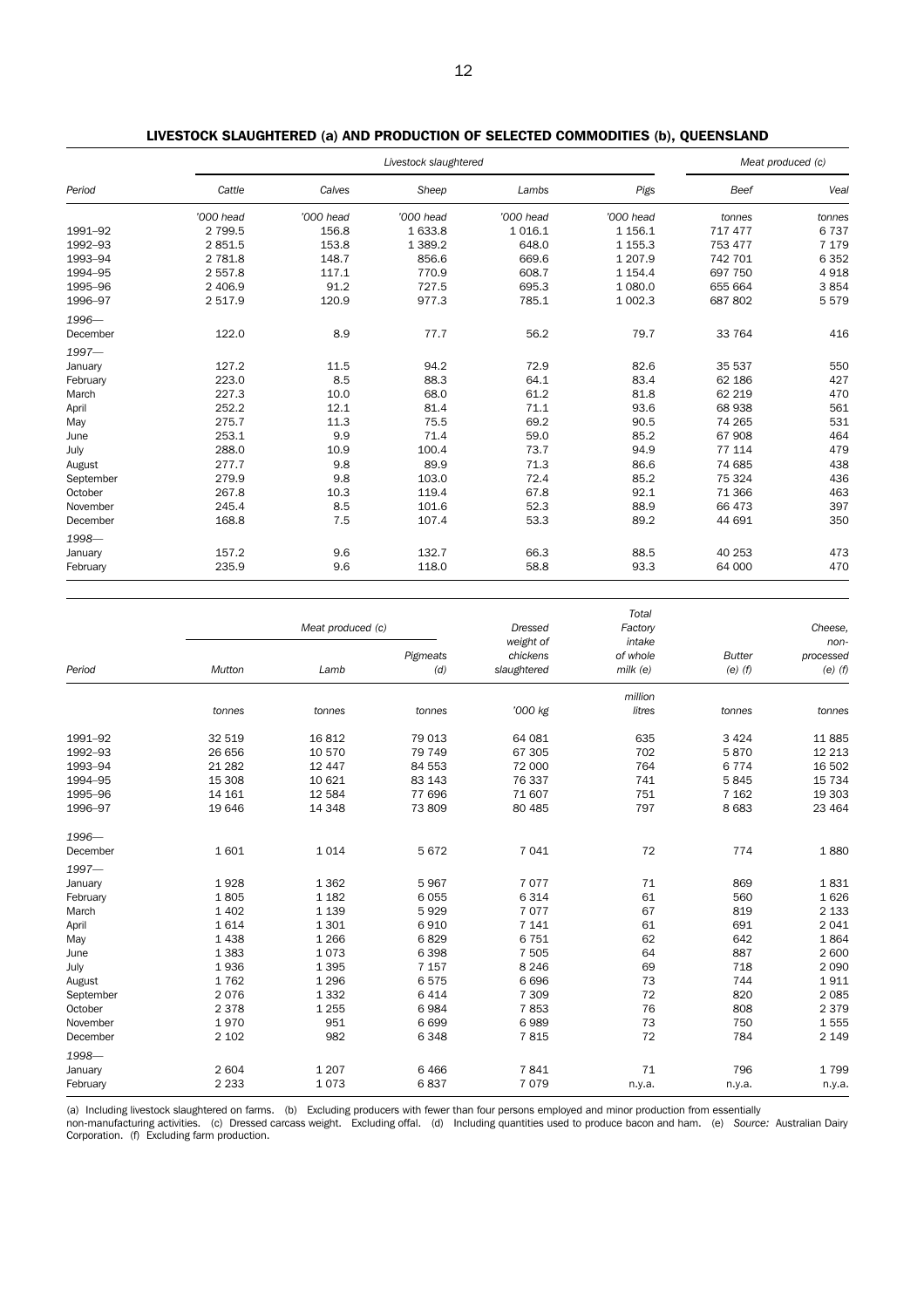### WOOL SALES AND PRICES, QUEENSLAND

(*Source:* The National Council of Wool Selling Brokers of Australia)

|                                                           |                            |                             |                             | 1996-97                  |                         |                              | 1997-98                      |                          |                           |
|-----------------------------------------------------------|----------------------------|-----------------------------|-----------------------------|--------------------------|-------------------------|------------------------------|------------------------------|--------------------------|---------------------------|
| Particulars                                               | Unit                       | 1995–96                     | 1996-97                     | December                 | Januarv                 | Februarv                     | December                     | Januarv                  | February                  |
| Wool received into stores (a)<br>Wool sold                | bales                      | 234 338                     | 228 728                     | 8 7 3 0                  | 15 668                  | 9870                         | 10 566                       | 13 554                   | 16 4 20                   |
| Quantity<br>Amount realised<br>Average price per kilogram | '000 kg<br>\$'000<br>cents | 39 585<br>145 712<br>368.10 | 44 321<br>168 663<br>381.00 | 968<br>3 4 5 2<br>356.00 | 3044<br>11808<br>388.00 | 2 2 7 2<br>8 7 2 0<br>384.00 | 1 2 9 1<br>5 7 7 0<br>447.00 | 3445<br>13 677<br>397.00 | 2 1 4 9<br>8632<br>402.00 |

(a) Queensland wool, excluding wool for resale.

#### ENGINEERING CONSTRUCTION, QUEENSLAND (\$ million)

|                                                                               |                                      |                                  |                                  |                           | Quarter ended                |                          |                             |                                   |
|-------------------------------------------------------------------------------|--------------------------------------|----------------------------------|----------------------------------|---------------------------|------------------------------|--------------------------|-----------------------------|-----------------------------------|
|                                                                               |                                      |                                  | 1996                             |                           |                              |                          |                             |                                   |
| Particulars                                                                   | 1995–96                              | 1996-97                          | September                        | December                  | March                        | June                     | September                   | December                          |
| Value of work commenced<br>Value of work done<br>Value of work yet to be done | 3 1 4 3 . 7<br>3 0 3 6 .0<br>1 189.3 | 3 605.0<br>3 593.4<br>1 0 7 4 .9 | 1 1 7 5 .9<br>896.7<br>1 3 9 4.2 | 1032.1<br>916.4<br>1531.3 | 723.5<br>793.4<br>1 3 6 4 .0 | 673.4<br>986.9<br>1074.9 | 902.3<br>877.6<br>1 0 6 0.9 | 1 1 9 4 .5<br>934.2<br>1 4 0 4 .4 |

### BUILDING ACTIVITY (a), QUEENSLAND

|               |           | Dwelling units in new residential<br>buildings |                                                |               |                                          | Value of building work completed |              |                                    |  |  |
|---------------|-----------|------------------------------------------------|------------------------------------------------|---------------|------------------------------------------|----------------------------------|--------------|------------------------------------|--|--|
| Period        | Commenced | Completed                                      | Under con-<br>struction<br>at end of<br>period | New<br>houses | New<br>other<br>residential<br>buildings | Non-<br>residential<br>building  | Total (b)    | Value of<br>work done<br>in period |  |  |
|               | No.       | No.                                            | No.                                            | \$m\$         | $\mathsf{m}$                             | $\mathsf{m}$                     | $\mathsf{m}$ | \$m                                |  |  |
| 1991-92       | 38 541    | 35 862                                         | 13 609                                         | 2 2 3 2 .0    | 685.2                                    | 1495.7                           | 4 603.2      | 4 7 3 6.9                          |  |  |
| 1992-93       | 46 985    | 45 541                                         | 14 760                                         | 2907.3        | 771.9                                    | 1 700.4                          | 5 608.2      | 5 4 6 7 .0                         |  |  |
| 1993-94       | 53 085    | 49 615                                         | 17 993                                         | 3 0 1 5.8     | 1 0 0 7.3                                | 1 3 9 1.7                        | 5 644.9      | 5 9 9 3.1                          |  |  |
| 1994-95       | 46 160    | 48 45 6                                        | 15 389                                         | 3 172.3       | 1 100.1                                  | 1834.1                           | 6 3 5 1.8    | 6819.9                             |  |  |
| 1995-96       | 31 1 25   | 35 103                                         | 11 1 25                                        | 2 3 7 2 . 2   | 994.9                                    | 2 656.7                          | 6 290.6      | 5 7 9 1.8                          |  |  |
| 1996-97       | 31874     | 30 405                                         | 12 371                                         | 2 3 2 0.2     | 695.2                                    | 2 3 8 9.1                        | 5 681.7      | 5 9 64.9                           |  |  |
| 1996-         |           |                                                |                                                |               |                                          |                                  |              |                                    |  |  |
| June qtr      | 8 2 3 3   | 7 7 2 0                                        | 11 1 25                                        | 587.9         | 157.5                                    | 603.4                            | 1 404.2      | 1 4 3 0.3                          |  |  |
| September qtr | 7833      | 7377                                           | 11 450                                         | 557.0         | 141.6                                    | 610.3                            | 1 372.5      | 1512.6                             |  |  |
| December gtr  | 8 4 5 4   | 8 1 9 3                                        | 11 664                                         | 647.4         | 149.0                                    | 589.4                            | 1 4 6 9.2    | 1 604.5                            |  |  |
| $1997 -$      |           |                                                |                                                |               |                                          |                                  |              |                                    |  |  |
| March qtr     | 7413      | 7 1 2 8                                        | 12 003                                         | 520.9         | 228.6                                    | 629.7                            | 1 4 3 6.5    | 1 3 6 5.2                          |  |  |
| June qtr      | 8 1 7 4   | 7707                                           | 12 3 7 1                                       | 594.8         | 176.1                                    | 559.7                            | 1 403.5      | 1 4 8 2.6                          |  |  |
| September qtr | 8 3 9 5   | 8 4 4 5                                        | 12 275                                         | 627.9         | 235.1                                    | 522.1                            | 1456.5       | 1578.1                             |  |  |
|               |           |                                                |                                                |               |                                          |                                  |              |                                    |  |  |

(a) The scope of building activity includes: (i) all new residential buildings, irrespective of value, and alterations and additions to residential buildings with an approval<br>value of \$10,000 and over and (ii) non-resident (b) Including alterations and additions (valued at \$10,000 and over) to residential buildings, which are not shown in the foregoing columns.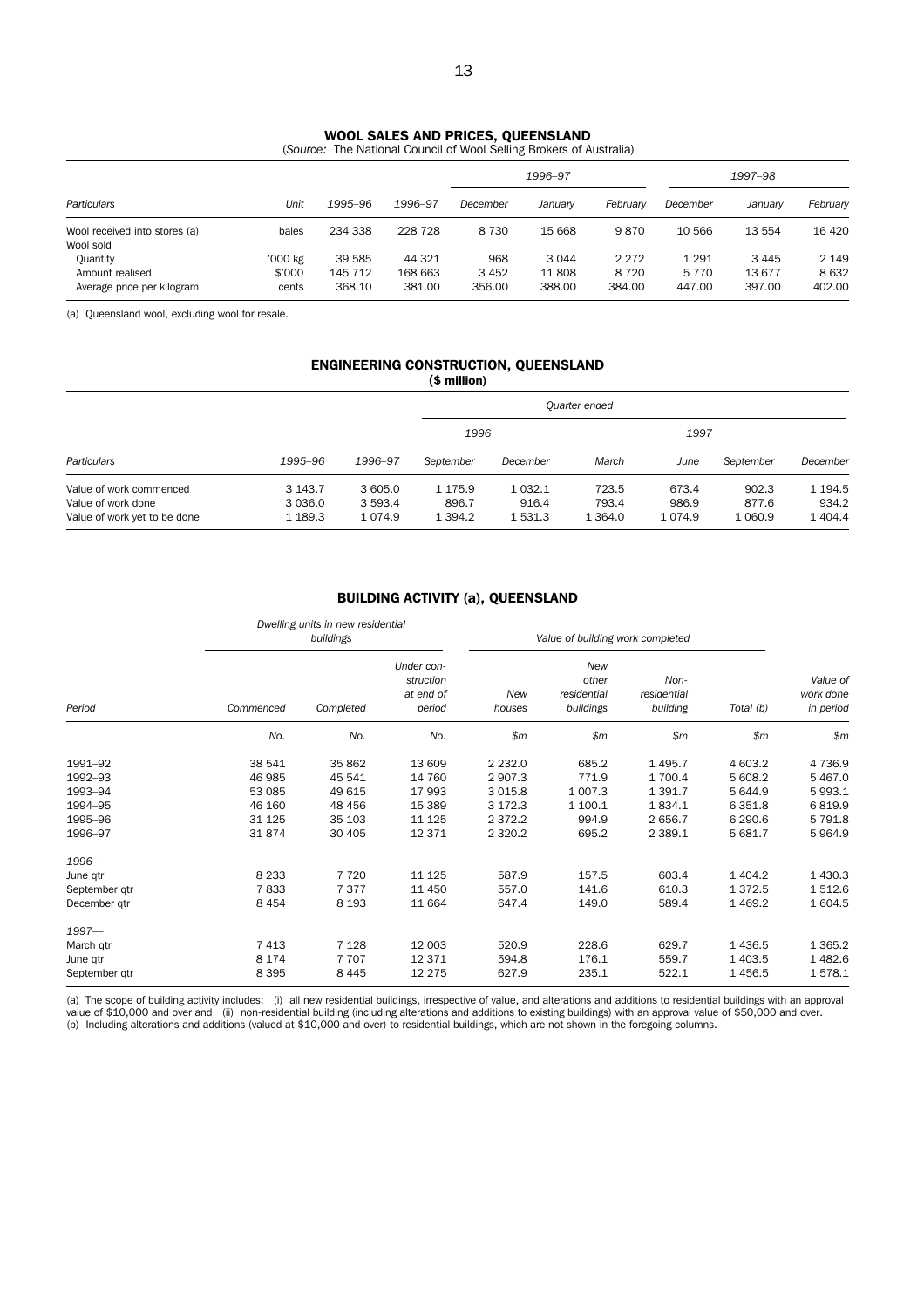# BUILDING ACTIVITY: NUMBER OF NEW DWELLING UNITS (a) BY TYPE AND STAGE OF CONSTRUCTION, QUEENSLAND

|                    | Commenced |                                        |                  | Completed        |                                        |                  | Under construction<br>at end of period |                                        |                  |
|--------------------|-----------|----------------------------------------|------------------|------------------|----------------------------------------|------------------|----------------------------------------|----------------------------------------|------------------|
| Period             | Houses    | Other<br>resi-<br>dential<br>buildings | Total            | Houses           | Other<br>resi-<br>dential<br>buildings | Total            | Houses                                 | Other<br>resi-<br>dential<br>buildings | Total            |
|                    | 29 016    |                                        |                  |                  | 8 7 5 7                                |                  |                                        | 4 7 8 7                                |                  |
| 1991-92<br>1992-93 | 33 516    | 9 5 2 5<br>13 4 69                     | 38 541<br>46 985 | 27 105<br>33 600 | 11 941                                 | 35 862<br>45 541 | 8822<br>8559                           | 6 201                                  | 13 609<br>14 760 |
| 1993-94            | 35 751    | 17 334                                 | 53 085           | 34 793           | 14 822                                 | 49 615           | 9 5 0 4                                | 8 4 8 9                                | 17 993           |
| 1994-95            | 31 047    | 15 113                                 | 46 160           | 33 527           | 14 9 29                                | 48 45 6          | 6971                                   | 8 4 1 8                                | 15 389           |
| 1995-96            | 23 082    | 8 0 4 3                                | 31 1 25          | 23852            | 11 251                                 | 35 103           | 6 0 4 9                                | 5076                                   | 11 1 25          |
| 1996-97            | 22 870    | 9 0 0 4                                | 31874            | 22 551           | 7854                                   | 30 405           | 6 2 8 4                                | 6 0 8 7                                | 12 371           |
| 1996-              |           |                                        |                  |                  |                                        |                  |                                        |                                        |                  |
| June qtr           | 6086      | 2 1 4 7                                | 8 2 3 3          | 5 7 5 3          | 1967                                   | 7 7 2 0          | 6 0 4 9                                | 5076                                   | 11 125           |
| September qtr      | 5 6 9 1   | 2 1 4 2                                | 7833             | 5 5 2 4          | 1853                                   | 7377             | 6 2 1 6                                | 5 2 3 4                                | 11 450           |
| December gtr       | 6 2 8 1   | 2 1 7 3                                | 8 4 5 4          | 6349             | 1844                                   | 8 1 9 3          | 6 1 4 8                                | 5 5 1 6                                | 11 664           |
| $1997 -$           |           |                                        |                  |                  |                                        |                  |                                        |                                        |                  |
| March gtr          | 4985      | 2 4 2 8                                | 7 4 1 3          | 4988             | 2 1 4 0                                | 7 1 2 8          | 6 1 3 7                                | 5866                                   | 12 003           |
| June qtr           | 5913      | 2 2 6 1                                | 8 1 7 4          | 5 6 9 0          | 2 0 1 7                                | 7 7 0 7          | 6 2 8 4                                | 6 0 8 7                                | 12 371           |
| September qtr      | 6040      | 2 3 5 5                                | 8 3 9 5          | 5769             | 2676                                   | 8 4 4 5          | 6534                                   | 5741                                   | 12 275           |

(a) Including new houses and dwelling units in other residential buildings (e.g. flats, home units, etc.) but excluding units offering temporary accommodation (e.g. motels, hostels, etc.) and caretakers' quarters in non-residential buildings.

### BUILDING APPROVALS (a), QUEENSLAND

|           |         | Dwelling units in new residential buildings |               |       |         |             |                                | Non-residential<br>building |            | Total                |
|-----------|---------|---------------------------------------------|---------------|-------|---------|-------------|--------------------------------|-----------------------------|------------|----------------------|
| Period    |         | Private sector                              | Public sector |       | Total   |             | to<br>residential<br>buildings | Private<br>sector           | Total      | value of<br>building |
|           | No.     | \$m\$                                       | No.           | \$m\$ | No.     | \$m\$       | \$m\$                          | \$m\$                       | \$m\$      | \$m                  |
| 1991-92   | 39 690  | 3 103.2                                     | 2 3 7 5       | 142.5 | 42 065  | 3 2 4 5 . 7 | 205.8                          | 1 0 7 9 . 2                 | 1 530.7    | 4 982.1              |
| 1992-93   | 45 992  | 3 700.1                                     | 1940          | 129.4 | 47 932  | 3829.6      | 212.9                          | 941.8                       | 1 3 8 3.9  | 5 4 2 6.3            |
| 1993-94   | 53 4 27 | 4 4 6 4 .3                                  | 1765          | 126.7 | 55 192  | 4 5 9 1.0   | 229.2                          | 1 3 4 8.4                   | 1761.6     | 6 5 8 1.8            |
| 1994-95   | 43 596  | 3856.7                                      | 1602          | 144.1 | 45 198  | 4 000.7     | 240.9                          | 1570.9                      | 2 0 6 3.5  | 6 305.1              |
| 1995-96   | 29 579  | 2 8 1 9 . 3                                 | 872           | 72.2  | 30 451  | 2 891.5     | 249.9                          | 1807.9                      | 2 3 2 6.0  | 5 4 6 7 . 4          |
| 1996-97   | 31853   | 3 0 8 3.4                                   | 1 2 3 3       | 108.3 | 33 086  | 3 191.7     | 270.1                          | 1 568.0                     | 2 2 4 4 .0 | 5 705.8              |
| 1996-     |         |                                             |               |       |         |             |                                |                             |            |                      |
| December  | 2 2 6 9 | 211.6                                       | 43            | 5.4   | 2 3 1 2 | 216.9       | 18.4                           | 88.6                        | 128.6      | 363.9                |
| $1997 -$  |         |                                             |               |       |         |             |                                |                             |            |                      |
| January   | 2 1 4 0 | 205.4                                       | 99            | 7.9   | 2 2 3 9 | 213.3       | 14.9                           | 140.4                       | 202.2      | 430.3                |
| February  | 2 5 4 5 | 235.0                                       | 155           | 13.5  | 2 700   | 248.4       | 17.2                           | 118.6                       | 140.2      | 405.8                |
| March     | 2 7 4 9 | 260.9                                       | 97            | 8.4   | 2846    | 269.4       | 19.4                           | 112.0                       | 144.1      | 432.8                |
| April     | 2686    | 251.8                                       | 62            | 6.4   | 2 7 4 8 | 258.2       | 23.6                           | 71.2                        | 122.5      | 404.3                |
| May       | 2 9 2 0 | 291.3                                       | 94            | 6.6   | 3 0 1 4 | 298.0       | 31.5                           | 117.6                       | 214.7      | 544.2                |
| June      | 2 4 3 3 | 231.4                                       | 113           | 12.4  | 2546    | 243.8       | 19.6                           | 98.7                        | 128.7      | 392.1                |
| July      | 3 3 5 3 | 329.3                                       | 10            | 1.3   | 3 3 6 3 | 330.5       | 22.3                           | 219.6                       | 535.1      | 888.0                |
| August    | 3 0 5 5 | 297.3                                       | 39            | 4.3   | 3 0 9 4 | 301.7       | 27.3                           | 125.6                       | 293.6      | 622.6                |
| September | 3 4 3 2 | 352.9                                       | 59            | 8.8   | 3 4 9 1 | 361.7       | 26.2                           | 205.0                       | 255.9      | 643.9                |
| October   | 3 1 2 2 | 299.1                                       | 54            | 4.0   | 3 1 7 6 | 303.1       | 24.4                           | 132.4                       | 249.4      | 576.9                |
| November  | 2 5 1 5 | 236.1                                       | 113           | 10.0  | 2628    | 246.1       | 24.5                           | 124.5                       | 182.0      | 452.6                |
| December  | 2 7 7 2 | 251.8                                       | 41            | 3.2   | 2813    | 255.0       | 18.2                           | 70.7                        | 116.3      | 389.5                |
| 1998-     |         |                                             |               |       |         |             |                                |                             |            |                      |
| January   | 2910    | 307.1                                       | 25            | 2.4   | 2 9 3 5 | 309.5       | 19.8                           | 114.2                       | 200.1      | 529.4                |
| February  | 2 7 1 8 | 276.4                                       | 45            | 4.4   | 2 7 6 3 | 280.8       | 22.5                           | 153.2                       | 320.7      | 624.0                |

(a) The scope of building approvals includes: (i) all approved new residential building jobs valued at \$10,000 or more; (ii) all approved non-residential building jobs<br>valued at \$50,000 or more and (iii) approved alteratio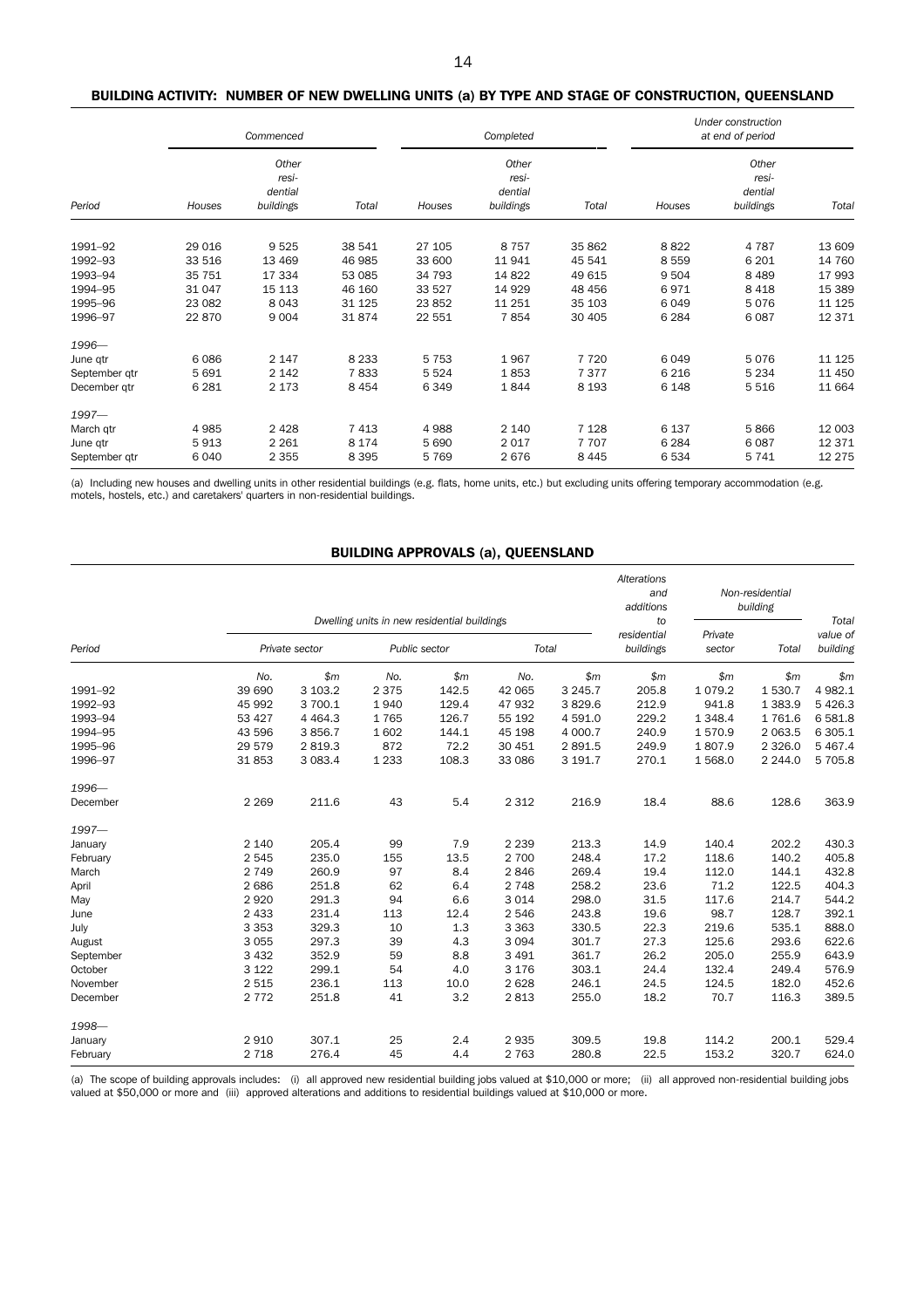# HOUSING FINANCE FOR OWNER OCCUPATION, QUEENSLAND

|           |                     |                         |                           |                  |                              |                           | Secured housing finance commitments to individuals |                  |             |
|-----------|---------------------|-------------------------|---------------------------|------------------|------------------------------|---------------------------|----------------------------------------------------|------------------|-------------|
|           |                     | Dwelling units involved |                           |                  |                              |                           |                                                    |                  |             |
|           |                     | For purchase            |                           |                  | For                          | For purchase of dwellings |                                                    |                  |             |
| Period    | For<br>construction | Newly<br>erected        | Previously<br>established | Refinance<br>(a) | construction<br>of dwellings | Newly<br>erected          | Previously<br>established                          | Refinance<br>(a) | Total (b)   |
|           | No.                 | No.                     | No.                       | No.              | \$m                          | \$m\$                     | \$m\$                                              | \$m              | \$m         |
| 1991-92   | 21 4 93             | 2658                    | 48 842                    | 7 5 8 4          | 1 0 0 7.2                    | 143.4                     | 2 5 1 4.9                                          | 375.5            | 4 2 8 5 . 1 |
| 1992-93   | 24 8 32             | 3 3 3 8                 | 55 502                    | 12 904           | 1 4 4 3.9                    | 203.0                     | 3 4 9 9.1                                          | 725.3            | 6 167.5     |
| 1993-94   | 25 967              | 4948                    | 58 980                    | 18 7 25          | 1836.9                       | 359.3                     | 4 1 4 1.8                                          | 1 1 5 3 . 7      | 7949.8      |
| 1994-95   | 20 166              | 4 4 2 9                 | 48 707                    | 13 950           | 1 497.3                      | 375.5                     | 3722.5                                             | 891.5            | 7 089.0     |
| 1995-96   | 15 141              | 3854                    | 44 599                    | 18 417           | 1 1 4 5 . 6                  | 354.4                     | 3 408.1                                            | 1 1 1 0 . 0      | 6 700.8     |
| 1996-97   | 15 097              | 4 0 38                  | 44 378                    | 20 449           | 1 2 6 1.9                    | 376.4                     | 3 7 1 7 .9                                         | 1 3 8 8.8        | 7 211.7     |
| 1996-     |                     |                         |                           |                  |                              |                           |                                                    |                  |             |
| December  | 1089                | 315                     | 3672                      | 1 4 4 9          | 92.9                         | 30.8                      | 309.6                                              | 95.4             | 560.5       |
| $1997 -$  |                     |                         |                           |                  |                              |                           |                                                    |                  |             |
| January   | 1 1 1 7             | 307                     | 3 5 5 8                   | 1378             | 90.4                         | 31.8                      | 308.4                                              | 99.5             | 563.8       |
| February  | 1 3 0 7             | 338                     | 4 0 4 3                   | 1620             | 109.4                        | 33.7                      | 348.4                                              | 111.0            | 636.1       |
| March     | 1 2 2 5             | 362                     | 3 7 8 4                   | 1768             | 110.9                        | 31.6                      | 347.0                                              | 129.3            | 657.4       |
| April     | 1 2 5 3             | 361                     | 3721                      | 1939             | 110.6                        | 33.0                      | 333.8                                              | 140.1            | 651.3       |
| May       | 1 3 1 8             | 347                     | 3 6 1 4                   | 1517             | 117.1                        | 33.2                      | 317.5                                              | 103.5            | 603.9       |
| June      | 1 2 2 9             | 342                     | 3 3 9 4                   | 1 609            | 111.8                        | 32.0                      | 302.8                                              | 102.6            | 578.8       |
| July      | 1 4 1 4             | 366                     | 3 6 18                    | 1895             | 128.2                        | 34.2                      | 331.2                                              | 129.3            | 653.1       |
| August    | 1 4 1 0             | 330                     | 3 4 9 3                   | 1653             | 132.4                        | 30.3                      | 313.6                                              | 119.6            | 620.7       |
| September | 1429                | 370                     | 3787                      | 1 600            | 133.1                        | 35.0                      | 345.8                                              | 105.7            | 652.0       |
| October   | 1 3 4 3             | 407                     | 3826                      | 1544             | 125.8                        | 35.3                      | 333.9                                              | 106.1            | 636.1       |
| November  | 1 2 6 8             | 340                     | 3739                      | 1 3 8 2          | 118.5                        | 31.2                      | 340.4                                              | 93.7             | 614.7       |
| December  | 1 1 7 3             | 363                     | 3 601                     | 1 2 0 8          | 114.1                        | 36.2                      | 329.6                                              | 84.9             | 593.1       |
| 1998-     |                     |                         |                           |                  |                              |                           |                                                    |                  |             |
| January   | 948                 | 296                     | 3 1 1 3                   | 1 0 5 3          | 90.8                         | 29.6                      | 278.3                                              | 77.4             | 497.3       |
| February  | 1 2 2 9             | 305                     | 3 7 1 5                   | 1 1 4 9          | 117.7                        | 28.8                      | 328.6                                              | 80.8             | 585.1       |

*Secured housing finance commitments to individuals— continued*

|           |                                  | Permanent building societies |                           |                  |           |                                       |           |  |  |
|-----------|----------------------------------|------------------------------|---------------------------|------------------|-----------|---------------------------------------|-----------|--|--|
|           |                                  | For purchase of dwellings    |                           |                  |           | Finance                               |           |  |  |
| Period    | For construction<br>of dwellings | Newly<br>erected             | Previously<br>established | Refinance<br>(a) | Total (b) | companies.<br>government<br>and other | Total (b) |  |  |
|           | \$m                              | \$m                          | \$m\$                     | \$m              | \$m       | \$m\$                                 | \$m       |  |  |
| 1991-92   | 165.6                            | 48.4                         | 645.8                     | 71.2             | 970.3     | 546.6                                 | 5 802.0   |  |  |
| 1992-93   | 215.8                            | 67.1                         | 736.4                     | 147.6            | 1 2 2 0.5 | 366.8                                 | 7 7 5 4.9 |  |  |
| 1993-94   | 290.5                            | 85.6                         | 902.3                     | 193.4            | 1537.2    | 240.9                                 | 9727.8    |  |  |
| 1994-95   | 242.7                            | 56.8                         | 684.4                     | 163.2            | 1 1 98.6  | 232.4                                 | 8 5 20.0  |  |  |
| 1995-96   | 226.1                            | 29.9                         | 660.9                     | 158.0            | 1 1 1 6.4 | 662.4                                 | 8 4 7 9.5 |  |  |
| 1996-97   | 197.8                            | 11.7                         | 389.8                     | 76.8             | 700.9     | 777.3                                 | 8689.8    |  |  |
| 1996-     |                                  |                              |                           |                  |           |                                       |           |  |  |
| December  | 10.9                             | 0.5                          | 21.7                      | 5.5              | 39.4      | 65.4                                  | 665.3     |  |  |
| $1997 -$  |                                  |                              |                           |                  |           |                                       |           |  |  |
| January   | 14.5                             | 0.6                          | 21.7                      | 4.3              | 42.3      | 57.5                                  | 663.6     |  |  |
| February  | 23.7                             | 0.8                          | 20.8                      | 6.0              | 52.9      | 71.0                                  | 760.0     |  |  |
| March     | 14.4                             | 0.4                          | 20.7                      | 5.6              | 42.8      | 60.6                                  | 760.8     |  |  |
| April     | 14.9                             | 0.8                          | 19.5                      | 7.2              | 44.5      | 62.6                                  | 758.4     |  |  |
| May       | 13.5                             | 1.3                          | 22.5                      | 5.6              | 44.3      | 59.4                                  | 707.6     |  |  |
| June      | 10.6                             | 1.1                          | 21.6                      | 6.0              | 40.6      | 86.8                                  | 706.2     |  |  |
| July      | 15.2                             | 0.2                          | 25.2                      | 5.1              | 47.1      | 77.3                                  | 777.5     |  |  |
| August    | 13.0                             | 0.4                          | 24.9                      | 6.0              | 45.2      | 72.7                                  | 738.5     |  |  |
| September | 16.2                             | 1.0                          | 28.0                      | 7.7              | 54.2      | 83.8                                  | 790.0     |  |  |
| October   | 11.5                             | 1.5                          | 33.5                      | 7.7              | 55.7      | 86.1                                  | 777.9     |  |  |
| November  | 20.3                             | 0.9                          | 27.2                      | 7.0              | 57.2      | 75.0                                  | 746.9     |  |  |
| December  | 13.5                             | 0.8                          | 30.1                      | 6.0              | 51.6      | 69.9                                  | 714.6     |  |  |
| 1998-     |                                  |                              |                           |                  |           |                                       |           |  |  |
| January   | 13.3                             | 0.9                          | 24.4                      | 5.9              | 45.7      | 60.9                                  | 603.9     |  |  |
| February  | 12.6                             | 0.4                          | 26.9                      | 6.7              | 47.9      | 78.6                                  | 711.6     |  |  |

(a) For existing home loans. (b) Including alterations and additions.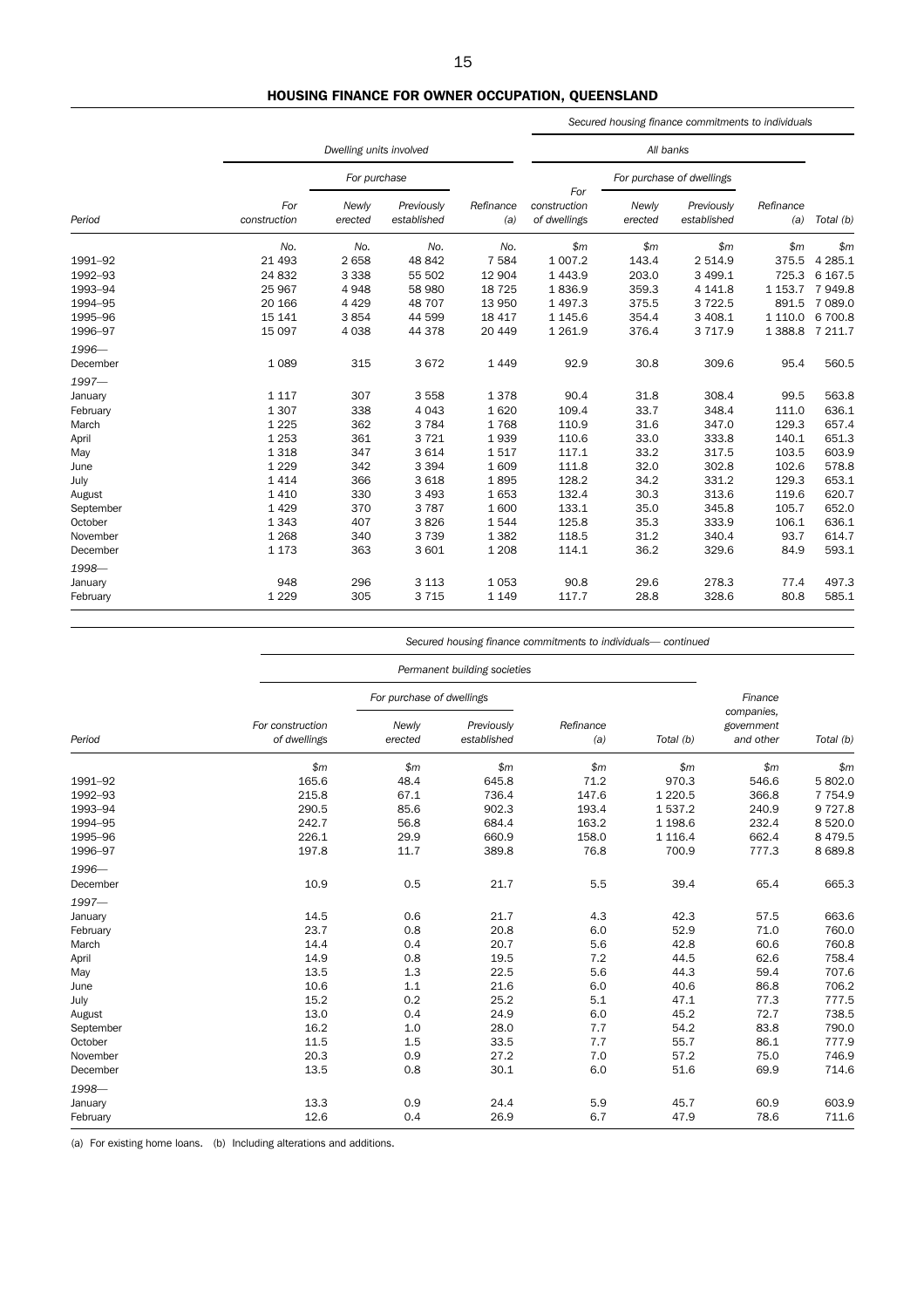#### SELECTED FINANCIAL INSTITUTIONS: LOANS OUTSTANDING (a), QUEENSLAND (\$ million)

|           | <b>Building societies</b> |             | Finance companies |             | Credit cooperatives (b) |             |
|-----------|---------------------------|-------------|-------------------|-------------|-------------------------|-------------|
| Month     | <b>Individuals</b>        | Total       | Individuals       | Total       | Individuals             | Total       |
| 1996-     |                           |             |                   |             |                         |             |
| December  | 2 0 5 4 . 3               | 2675.7      | 1800.9            | 5 2 5 4 . 1 | 1 692.7                 | 1 7 1 5 . 3 |
| $1997 -$  |                           |             |                   |             |                         |             |
| January   | 2 0 5 9.9                 | 2 6 8 4.9   | 1801.4            | 5 247.8     | 1 700.3                 | 1722.6      |
| February  | 2071.4                    | 2 6 9 7.4   | 1801.6            | 5 3 2 5 . 0 | 1 7 1 0.8               | 1733.0      |
| March     | 2 0 8 1.3                 | 2 707.5     | 1 7 7 8.3         | 5 2 8 6.9   | 1 7 2 5 . 9             | 1 748.4     |
| April     | 2 082.3                   | 2 7 18.1    | 1 7 7 3 .0        | 5 300.8     | 1 7 3 3 .5              | 1756.7      |
| May       | 2 0 8 9.3                 | 2 7 2 7 .9  | 1769.6            | 5 3 6 2.9   | 1 746.5                 | 1 7 7 0.1   |
| June      | 2 0 9 9.4                 | 2 749.5     | 1768.6            | 5 3 9 2.4   | 1766.6                  | 1 7 9 0.7   |
| July      | 2 0 9 9.9                 | 2 7 5 2.6   | 1 7 6 5 . 3       | 5 3 3 1.5   | 1 7 6 5 . 3             | 1791.8      |
| August    | 2 105.4                   | 2 7 6 7 . 2 | 1 7 5 0.4         | 5 346.9     | 1 7 7 6.8               | 1804.4      |
| September | 2 1 1 3 . 8               | 2 7 7 8.8   | 1 760.2           | 5 379.0     | 1 793.8                 | 1821.9      |
| October   | 2 2 1 7 . 1               | 2887.2      | 1 7 5 7 .9        | 4 8 8 0.8   | 1 7 2 3 . 7             | 1 7 5 1 . 1 |
| November  | 2 2 3 4 .5                | 2916.9      | 1 7 5 9.7         | 4977.1      | 1 747.3                 | 1775.1      |
| December  | 2 2 6 2 . 2               | 2949.1      | 1 7 4 9.5         | 4 900.0     | 1 7 7 9 . 3             | 1808.5      |
| 1998-     |                           |             |                   |             |                         |             |
| January   | 2 3 0 6.3                 | 2973.7      | 1 7 9 5.9         | 4 9 34.8    | 1811.4                  | 1840.7      |
| February  | 2 300.1                   | 3 0 1 0.9   | 1809.7            | 4898.3      | 1813.4                  | n.y.a.      |

(a) At end of period. (b) Credit cooperatives with assets in Australia exceeding \$5m.

#### LEASE, COMMERCIAL AND PERSONAL FINANCE, QUEENSLAND (\$ million)

|                      | Lease finance        |                               | Revolving credit limits at end of period |           |                  |             |  |
|----------------------|----------------------|-------------------------------|------------------------------------------|-----------|------------------|-------------|--|
|                      | Total finance        | Commitments                   | Commercial finance                       |           | Personal finance |             |  |
| Month                | lease<br>commitments | not drawn at<br>end of period | Total                                    | Used      | Total            | Used        |  |
| $1996 -$             |                      |                               |                                          |           |                  |             |  |
| December<br>$1997 -$ | 127.7                | 67.2                          | 14 622.5                                 | 9 0 5 1.1 | 8 3 2 6.6        | 3 653.3     |  |
| January              | 110.4                | 76.0                          | 14 650.9                                 | 8948.4    | 8 4 2 5 . 1      | 3 7 1 1.1   |  |
| February             | 122.0                | 74.0                          | 14 800.5                                 | 8 9 9 5.7 | 8 5 3 3.5        | 3766.9      |  |
| March                | 137.7                | 68.1                          | 15 132.3                                 | 9 2 5 8.4 | 8 6 9 1.4        | 3811.1      |  |
| April                | 152.7                | 65.2                          | 15 173.9                                 | 9 209.7   | 8 8 1 0.9        | 3 862.4     |  |
| May                  | 155.1                | 71.7                          | 15 4 21.7                                | 9 2 6 9.7 | 9 0 0 9.6        | 3935.0      |  |
| June                 | 250.9                | 76.0                          | 15 757.3                                 | 9 7 9 1.7 | 9 208.4          | 4 0 58.4    |  |
| July                 | 176.8                | 62.3                          | 15877.5                                  | 9 6 60.7  | 9 4 38.4         | 4 1 68.4    |  |
| August               | 152.0                | 46.6                          | 16 059.5                                 | 9 6 9 5.3 | 9 630.3          | 4 203.4     |  |
| September            | 164.3                | 42.9                          | 16 104.9                                 | 9913.3    | 9843.5           | 4 3 1 9.5   |  |
| October              | 170.3                | 44.9                          | 16 222.7                                 | 9 641.0   | 10 097.7         | 4 3 8 7 . 7 |  |
| November             | 155.8                | 42.5                          | 16 314.5                                 | 9832.2    | 10 225.8         | 4 5 3 4 .0  |  |
| December             | 191.9                | 45.9                          | 16 736.5                                 | 9 9 6 0.3 | 10 463.9         | 4 704.9     |  |
| 1998-                |                      |                               |                                          |           |                  |             |  |
| January              | 145.6                | 41.3                          | 16859.5                                  | 10 066.2  | 10 624.4         | 4 7 9 3 . 3 |  |
| February             | 162.1                | 39.6                          | 17 088.1                                 | 10 207.3  | 10 796.7         | 4 9 5 4.2   |  |

# SECURED HOUSING FINANCE COMMITMENTS (a) BY TYPE OF BORROWER, QUEENSLAND

|           |                                    |                                   | First home buyers       |                              | Other                              |                                   |                         |                              |  |
|-----------|------------------------------------|-----------------------------------|-------------------------|------------------------------|------------------------------------|-----------------------------------|-------------------------|------------------------------|--|
| Month     | Number of<br>dwellings<br>financed | Number as<br>per cent of<br>total | Value of<br>commitments | Average<br>borrowing<br>size | Number of<br>dwellings<br>financed | Number as<br>per cent of<br>total | Value of<br>commitments | Average<br>borrowing<br>size |  |
|           | No.                                | %                                 | \$m\$                   | \$7000                       | No.                                | $%$                               | \$m\$                   | \$'000                       |  |
| 1996-     |                                    |                                   |                         |                              |                                    |                                   |                         |                              |  |
| December  | 1456                               | 22.3                              | 137.3                   | 94.3                         | 5 0 6 9                            | 77.7                              | 493.6                   | 97.4                         |  |
| $1997 -$  |                                    |                                   |                         |                              |                                    |                                   |                         |                              |  |
| January   | 1418                               | 22.3                              | 136.8                   | 96.5                         | 4942                               | 77.7                              | 490.7                   | 99.3                         |  |
| February  | 1720                               | 23.5                              | 168.3                   | 97.8                         | 5588                               | 76.5                              | 555.1                   | 99.3                         |  |
| March     | 1624                               | 22.7                              | 157.2                   | 96.8                         | 5 5 1 5                            | 77.3                              | 561.5                   | 101.8                        |  |
| April     | 1597                               | 22.0                              | 155.9                   | 97.6                         | 5677                               | 78.0                              | 565.2                   | 99.6                         |  |
| May       | 1757                               | 25.9                              | 171.0                   | 97.3                         | 5 0 3 9                            | 74.1                              | 501.7                   | 99.6                         |  |
| June      | 1 3 3 7                            | 20.3                              | 136.0                   | 101.7                        | 5 2 3 7                            | 79.7                              | 538.1                   | 102.7                        |  |
| July      | 1 4 4 1                            | 19.8                              | 146.7                   | 101.8                        | 5852                               | 80.2                              | 598.4                   | 102.3                        |  |
| August    | 1 4 8 5                            | 21.6                              | 149.1                   | 100.4                        | 5 4 0 1                            | 78.4                              | 562.8                   | 104.2                        |  |
| September | 1541                               | 21.4                              | 157.0                   | 101.9                        | 5645                               | 78.6                              | 597.1                   | 105.8                        |  |
| October   | 1 5 5 0                            | 21.8                              | 156.0                   | 100.6                        | 5570                               | 78.2                              | 583.0                   | 104.7                        |  |
| November  | 1647                               | 24.5                              | 163.7                   | 99.4                         | 5 0 8 2                            | 75.5                              | 549.0                   | 108.0                        |  |
| December  | 1 4 4 9                            | 22.8                              | 146.1                   | 100.8                        | 4896                               | 77.2                              | 537.2                   | 109.7                        |  |
| 1998-     |                                    |                                   |                         |                              |                                    |                                   |                         |                              |  |
| January   | 1 1 6 7                            | 21.6                              | 120.4                   | 103.1                        | 4 2 4 3                            | 78.4                              | 459.7                   | 108.3                        |  |
| February  | 1500                               | 23.4                              | 155.4                   | 103.6                        | 4898                               | 76.6                              | 523.5                   | 106.9                        |  |

(a) Excluding alterations and additions, including refinancing.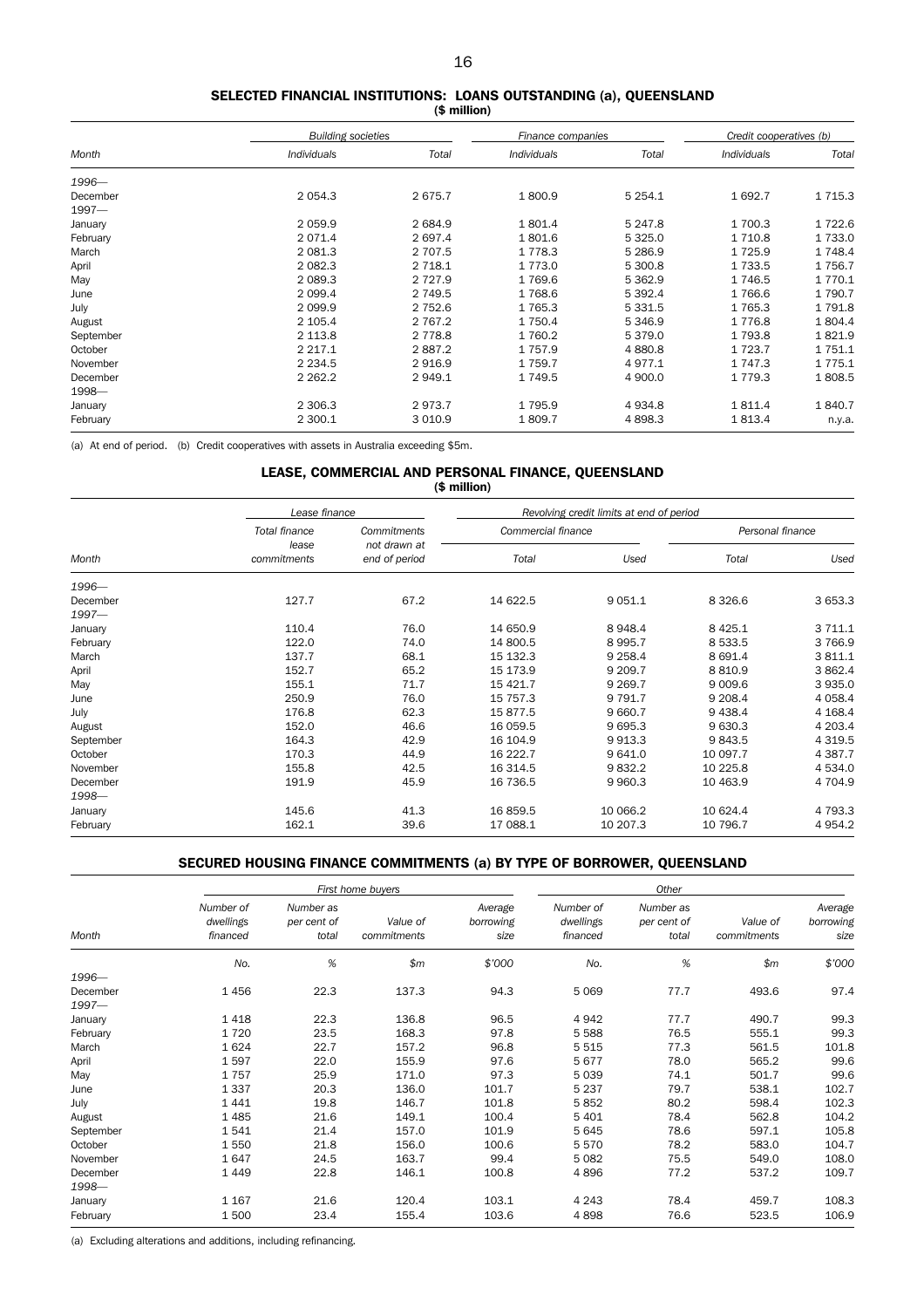#### ALL BANKS: DEPOSITS AND LENDING (\$ million)

|           |          | Deposits |                       |         |        |                         |  |  |  |
|-----------|----------|----------|-----------------------|---------|--------|-------------------------|--|--|--|
| Month     | Current  | Term (a) | Investment<br>savings | Other   | Total  | Other<br>lending<br>(b) |  |  |  |
| $1996 -$  |          |          |                       |         |        |                         |  |  |  |
| December  | 11912    | 23 751   | 4 2 7 5               | 4 1 8 8 | 44 126 | 56 093                  |  |  |  |
| $1997 -$  |          |          |                       |         |        |                         |  |  |  |
| January   | 11 6 19  | 23 562   | 4474                  | 4557    | 44 212 | 57 163                  |  |  |  |
| February  | 11862    | 23 4 20  | 4 6 20                | 4 3 9 2 | 44 293 | 57 485                  |  |  |  |
| March     | 11892    | 23 347   | 4 6 6 9               | 4 3 6 5 | 44 274 | 57 738                  |  |  |  |
| April     | 12 082   | 23 377   | 4675                  | 4 3 8 2 | 44 516 | 58 349                  |  |  |  |
| May       | 12 3 16  | 24 301   | 4 6 9 1               | 4 3 3 7 | 45 645 | 58 629                  |  |  |  |
| June      | 12 5 25  | 23 716   | 4 7 5 4               | 4 2 8 9 | 45 284 | 59 366                  |  |  |  |
| July      | 13 550   | 23 619   | 4918                  | 4 4 0 5 | 46 491 | 61 040                  |  |  |  |
| August    | 13512    | 23 25 2  | 5 0 3 5               | 4521    | 46 319 | 61 0 25                 |  |  |  |
| September | 13 7 30  | 22 985   | 5044                  | 4568    | 46 327 | 61 4 64                 |  |  |  |
| October   | 14 3 5 6 | 22 896   | 5045                  | 4 6 5 3 | 46 951 | 62 557                  |  |  |  |
| November  | 14 4 16  | 22 7 24  | 5 0 0 8               | 4 7 5 9 | 46 906 | 62 854                  |  |  |  |
| December  | 14 756   | 23 308   | 4993                  | 4807    | 47863  | 63 230                  |  |  |  |
| 1998-     |          |          |                       |         |        |                         |  |  |  |
| January   | 14 574   | 23 317   | 4 9 9 2               | 4809    | 47 691 | 62 837                  |  |  |  |
| February  | 14 3 66  | 23 199   | 4971                  | 4827    | 47 362 | 63 954                  |  |  |  |

(a) Including certificates of deposit. (b) Excluding public sector securities held by banks and commercial lending through intermediaries.

### STATE ACCOUNTS (a): EXPENDITURE  $(* min  $(\text{S})^2$$

|               |          | Final consumption expenditure | Gross fixed capital expenditure |         |                       |
|---------------|----------|-------------------------------|---------------------------------|---------|-----------------------|
| Period        | Private  | Government                    | Private                         | Public  | State final<br>demand |
| 1994-95       | 43 296   | 10 629                        | 14 633                          | 4 709   | 73 266                |
| 1995-96       | 45 0 27  | 11 4 16                       | 14 0 22                         | 4 704   | 75 186                |
| 1996-97       | 46 299   | 11 593                        | 15827                           | 5 1 2 9 | 78 848                |
| $1996 -$      |          |                               |                                 |         |                       |
| September qtr | 11 474   | 2 9 0 5                       | 3934                            | 788     | 19 10 1               |
| December gtr  | 12 109   | 2944                          | 4 0 1 6                         | 1 1 8 6 | 20 300                |
| $1997 -$      |          |                               |                                 |         |                       |
| March qtr     | 11 1 2 7 | 2806                          | 3510                            | 1 1 7 0 | 18 613                |
| June qtr      | 11 589   | 2938                          | 4 3 2 2                         | 1985    | 20 835                |
| September qtr | 11947    | 3019                          | 4 4 4 9                         | 940     | 20 355                |
| December gtr  | 12856    | 3052                          | 4 6 0 5                         | 1 2 4 9 | 21 762                |

(a) At average 1989–90 prices.

### NEW FIXED CAPITAL EXPENDITURE BY INDUSTRY GROUP AND TYPE OF ASSET, QUEENSLAND (\$ million)

|               |        |               | Industry group               | Type of asset |                                 |                          |         |
|---------------|--------|---------------|------------------------------|---------------|---------------------------------|--------------------------|---------|
| Period        | Mining | Manufacturing | Other selected<br>industries | Total         | New buildings<br>and structures | New capital<br>equipment | Total   |
| 1994-95       | 938    | 1 3 0 9       | 3 2 7 5                      | 5 5 2 2       | 1892                            | 3629                     | 5 5 2 2 |
| 1995-96       | 961    | 1 4 3 3       | 3459                         | 5853          | 1563                            | 4 2 9 0                  | 5853    |
| 1996-97       | 1865   | 1 7 3 4       | 4 0 0 2                      | 7 602         | 2 7 3 9                         | 4863                     | 7 602   |
| 1996-         |        |               |                              |               |                                 |                          |         |
| September gtr | 430    | 307           | 1 0 0 7                      | 1745          | 625                             | 1 1 1 9                  | 1745    |
| December qtr  | 458    | 386           | 1054                         | 1897          | 735                             | 1 1 6 2                  | 1897    |
| $1997 -$      |        |               |                              |               |                                 |                          |         |
| March gtr     | 543    | 420           | 870                          | 1833          | 747                             | 1086                     | 1833    |
| June gtr      | 435    | 621           | 1071                         | 2 1 2 7       | 631                             | 1495                     | 2 1 2 7 |
| September gtr | 477    | 574           | 918                          | 1968          | 664                             | 1 3 0 5                  | 1968    |
| December atr  | 532    | 510           | 923                          | 1965          | 710                             | 1 2 5 5                  | 1965    |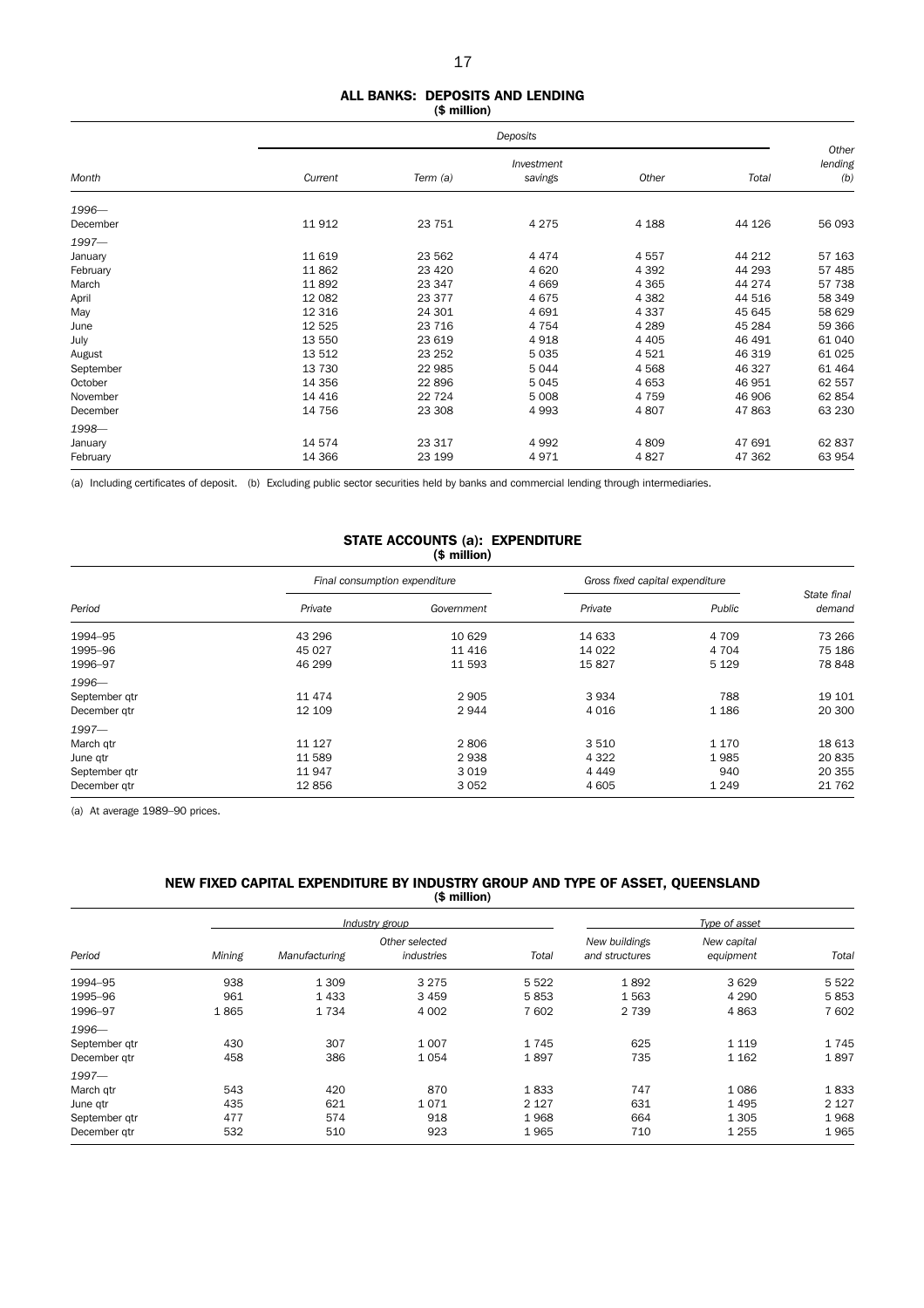# VALUE OF INTERSTATE EXPORTS (a), QUEENSLAND

 $($ \$'000)

(*Source*: Queensland Government Statistician)

|                    |                        |                    | Selected commodities (b)            |                                       |                                               |                                         |                                        |  |  |  |
|--------------------|------------------------|--------------------|-------------------------------------|---------------------------------------|-----------------------------------------------|-----------------------------------------|----------------------------------------|--|--|--|
| Period             | Total                  | Meat (c)           | Crude<br>materials,<br>inedible (d) | Chemicals<br>and related<br>materials | Manuf. goods<br>class. chiefly<br>by material | Machinery<br>and transport<br>equipment | Miscellaneous<br>manufactured<br>items |  |  |  |
|                    |                        |                    |                                     |                                       |                                               |                                         |                                        |  |  |  |
| 1991-92            | 3858636                | 179 091            | 808 259                             | 155 304                               | 787 723                                       | 557 196                                 | 235 352                                |  |  |  |
| 1992-93            | 4 235 353<br>4 627 314 | 180 508<br>213 859 | 743 687<br>757 955                  | 178 785<br>190 465                    | 857 203<br>925 859                            | 656 852<br>868 571                      | 252 174<br>294 577                     |  |  |  |
| 1993-94<br>1994-95 | 5 326 975              | 203 049            | 705 341                             | 196 411                               | 1 130 058                                     | 1 086 216                               | 329 097                                |  |  |  |
| 1995-96            | 6 219 976              | 174 819            | 760 638                             | 265 811                               | 1 3 1 8 4 7 5                                 | 974 455                                 | 397 904                                |  |  |  |
| 1996-97            | 6 022 732              | 149 247            | 717 739                             | 318 837                               | 1 142 478                                     | 920 284                                 | 437 023                                |  |  |  |
| 1996-              |                        |                    |                                     |                                       |                                               |                                         |                                        |  |  |  |
| September gtr      | 1527750                | 30 494             | 180 082                             | 68 757                                | 301 157                                       | 217 737                                 | 104 998                                |  |  |  |
| December gtr       | 1479243                | 31 163             | 180 745                             | 75 144                                | 273 180                                       | 236 267                                 | 114 248                                |  |  |  |
| $1997 -$           |                        |                    |                                     |                                       |                                               |                                         |                                        |  |  |  |
| March qtr          | 1 388 873              | 36 959             | 161 186                             | 78818                                 | 246 958                                       | 213 590                                 | 133 189                                |  |  |  |
| June qtr           | 1626866                | 50 630             | 195 727                             | 96 118                                | 321 184                                       | 252 691                                 | 84 588                                 |  |  |  |
| September qtr      | 1 742 514              | 53 618             | 181 252                             | 98 581                                | 280 239                                       | 297 105                                 | 112 299                                |  |  |  |
| December gtr       | 1672976                | 59 529             | 164 126                             | 94 964                                | 267 595                                       | 291 783                                 | 121 439                                |  |  |  |

(a) Interstate exports are compiled using a new classification based on the Standard International Trade Classification (Revision 3). (b) These are selected major<br>items only and therefore do not add to the totals shown. (c concentrates.

# VALUE OF INTERSTATE IMPORTS (a), QUEENSLAND

(\$'000)

(*Source:* Queensland Government Statistician)

|               |               |                          |                                    | Selected commodities (b) |                   |                                         |                                               |
|---------------|---------------|--------------------------|------------------------------------|--------------------------|-------------------|-----------------------------------------|-----------------------------------------------|
| Period        | Total         | Food and<br>live animals | Mineral<br>fuels and<br>lubricants | Chemicals                | Iron and<br>steel | Machinery<br>and transport<br>equipment | <b>Miscellaneous</b><br>manufactured<br>items |
| 1991-92       | 8856882       | 1517319                  | 443 001                            | 1088921                  | 642 238           | 2 639 573                               | 927891                                        |
| 1992-93       | 9 7 68 7 09   | 1 438 186                | 598 897                            | 1 257 271                | 645 807           | 2 844 247                               | 1 273 387                                     |
| 1993-94       | 11 426 272    | 1781351                  | 728 036                            | 1 387 728                | 752 374           | 3 3 68 6 7 1                            | 1 559 800                                     |
| 1994-95       | 12 496 497    | 1948 425                 | 754 779                            | 1 472 191                | 796 620           | 3 794 489                               | 1 737 118                                     |
| 1995-96       | 13 381 379    | 1823 107                 | 1543589                            | 1601163                  | 830 520           | 3869286                                 | 1680581                                       |
| 1996-97       | 13 486 288    | 1809836                  | 1 438 294                          | 1 710 559                | 782 342           | 3913782                                 | 1815744                                       |
| 1996-         |               |                          |                                    |                          |                   |                                         |                                               |
| September qtr | 3 3 7 2 2 6 7 | 445 039                  | 361 104                            | 415 355                  | 205 689           | 981 005                                 | 444 269                                       |
| December gtr  | 3 477 800     | 453 573                  | 381 907                            | 425 110                  | 182 127           | 978 755                                 | 527 060                                       |
| $1997 -$      |               |                          |                                    |                          |                   |                                         |                                               |
| March qtr     | 3 190 646     | 427 910                  | 340 855                            | 403 370                  | 207 758           | 927 702                                 | 419 334                                       |
| June qtr      | 3 4 4 5 5 7 5 | 483 313                  | 354 427                            | 466 725                  | 186 767           | 1 0 26 3 20                             | 425 080                                       |
| September qtr | 3 630 365     | 505 673                  | 379 313                            | 462 433                  | 206 061           | 1016965                                 | 508 369                                       |
| December gtr  | 3 830 798     | 531 574                  | 362 474                            | 475 540                  | 190 572           | 1 0 9 4 0 7 7                           | 579 638                                       |

(a) Interstate imports are compiled using a new classification based on the Standard International Trade Classification (Revision 3). (b) These are selected major items only and therefore do not add to the totals shown.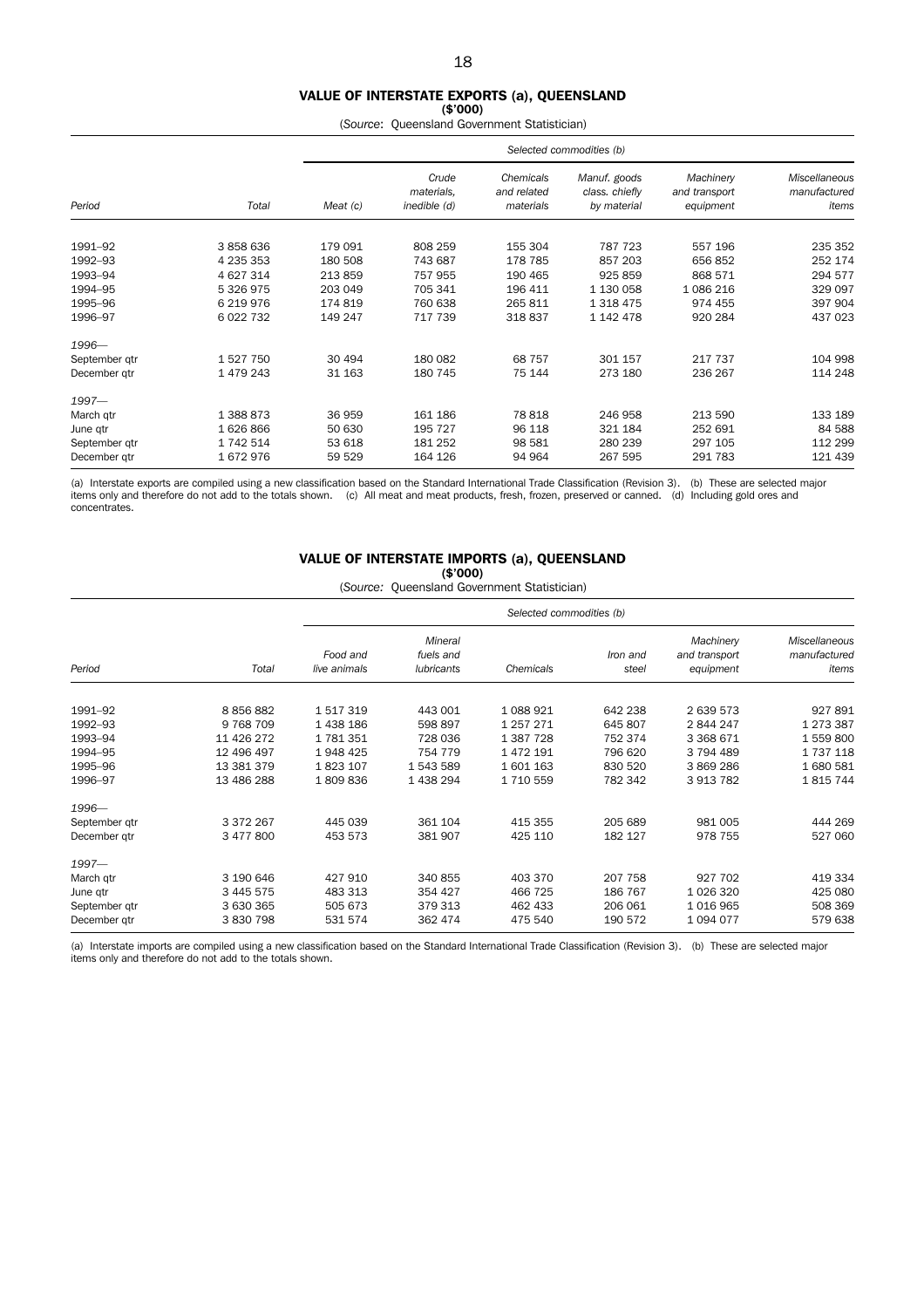#### VALUE OF FOREIGN EXPORTS (a), QUEENSLAND (\$'000)

|           |               |             |               | Selected commodities (c) |               |                  |                      |  |  |
|-----------|---------------|-------------|---------------|--------------------------|---------------|------------------|----------------------|--|--|
| Period    | Total (b)     | Meat (d)    | Sugar (e)     | Wool (f)                 | Coal          | Cereal<br>grains | Nonferrous<br>metals |  |  |
| 1991-92   | 11 065 605    | 1612710     | 680 645       | 212836                   | 4 0 1 2 9 2 7 | 124 736          | 861 707              |  |  |
| 1992-93   | 12 026 653    | 1780254     | 986 462       | 154 362                  | 4 379 206     | 146 213          | 934 754              |  |  |
| 1993-94   | 12 273 966    | 1857278     | 1 2 3 1 0 9 4 | 119 220                  | 4 143 343     | 183 977          | 860 105              |  |  |
| 1994-95   | 12 747 169    | 1597302     | 1619577       | 170 231                  | 4 124 509     | 83 496           | 836 778              |  |  |
| 1995-96   | 13 924 591    | 1 404 938   | 1 535 485     | 114 619                  | 4 4 8 1 7 7 1 | 210 687          | 930 166              |  |  |
| 1996-97   | 13 879 678    | 1 2 1 8 1 3 | 1 523 488     | 113 654                  | 4 557 376     | 544 597          | 779 798              |  |  |
| 1996-     |               |             |               |                          |               |                  |                      |  |  |
| December  | 1 1 1 5 2 8 1 | 92 075      | 90 385        | 6953                     | 379 299       | 52 858           | 73 884               |  |  |
| $1997-$   |               |             |               |                          |               |                  |                      |  |  |
| January   | 959 535       | 55 154      | 76 764        | 4 4 8 5                  | 419 317       | 43 4 23          | 70 237               |  |  |
| February  | 1 118 129     | 96 237      | 77 908        | 5573                     | 367 111       | 62 051           | 79 693               |  |  |
| March     | 897 002       | 104 244     | 47 380        | 6 2 5 8                  | 359 191       | 31 782           | 19 756               |  |  |
| April     | 1 182 708     | 123 570     | 46 946        | 6831                     | 439 572       | 46 704           | 77 071               |  |  |
| May       | 1 311 054     | 127 249     | 80 172        | 16 587                   | 472 058       | 40 113           | 76 739               |  |  |
| June      | 1 128 651     | 118 291     | 53 590        | 8 1 4 6                  | 307 464       | 36 043           | 69 110               |  |  |
| July      | 1 413 165     | 141 434     | 215 905       | 18 7 20                  | 415 192       | 12 297           | 100 806              |  |  |
| August    | 1 453 556     | 145 939     | 208 964       | 13 4 7 9                 | 436 230       | 37 746           | 104 539              |  |  |
| September | 1 447 405     | 134 209     | 227 040       | 9 3 1 2                  | 456 006       | 41 824           | 87 613               |  |  |
| October   | 1526848       | 163 442     | 238 826       | 14 5 18                  | 441 699       | 44 4 21          | 111 235              |  |  |
| November  | 1 438 341     | 131 274     | 210 329       | 8 1 5 3                  | 451 378       | 70 566           | 111 493              |  |  |
| December  | 1 270 314     | 136 421     | 68 806        | 9 3 0 6                  | 494 631       | 29 7 68          | 104 997              |  |  |
| 1998-     |               |             |               |                          |               |                  |                      |  |  |
| January   | 1 161 671     | 63 4 83     | 68 883        | 2868                     | 509 470       | 29 358           | 104 465              |  |  |
| February  | 1 123 498     | 114 773     | n.a.          | 6937                     | 446 539       | 22 176           | 85 25 9              |  |  |

(a) Foreign export data are compiled on the Harmonised Commodity Description Coding System (HCDCS), not the Standard International Trade Classification (Revision 3). (b) Excluding non-merchandise trade; including re-exports. (c) These are selected major items only and therefore do not add to the totals shown. From April 1992, exports are compiled on the basis of goods shipped in any calendar month rather than the documentation of goods shipped in that or earlier months. Data have been revised back to July 1991 on the new compilation basis. (d) All meats and meat products, fresh, frozen or canned. (e) Raw or refined. (f) Greasy or scoured.

#### VALUE OF FOREIGN IMPORTS (a), QUEENSLAND (\$'000)

|           |               |                          |                     | Selected commodity groups (c) |                                      |           |                       |  |  |  |
|-----------|---------------|--------------------------|---------------------|-------------------------------|--------------------------------------|-----------|-----------------------|--|--|--|
|           |               | Live animals,<br>food,   | Mineral<br>fuels.   |                               | Machinery and transport<br>equipment |           | Other<br>manufactured |  |  |  |
| Period    | Total (b)     | beverages<br>and tobacco | lubricants,<br>etc. | Chemicals                     | Road motor<br>vehicles               | Other     | goods<br>(d)          |  |  |  |
| 1991-92   | 5 626 715     | 200 969                  | 581 630             | 369 747                       | 824 289                              | 1 235 052 | 1 150 757             |  |  |  |
| 1992-93   | 6 3 3 4 1 7 5 | 225 394                  | 699 920             | 387 065                       | 1 144 443                            | 1 395 816 | 1 258 354             |  |  |  |
| 1993-94   | 6 8 69 1 58   | 262 200                  | 781 510             | 414 511                       | 1 285 946                            | 1 543 129 | 1 433 298             |  |  |  |
| 1994-95   | 7771035       | 336 535                  | 809 042             | 476 033                       | 1647337                              | 1891645   | 1610273               |  |  |  |
| 1995-96   | 8 0 5 2 2 0 2 | 311 775                  | 1 107 635           | 586 291                       | 1 499 924                            | 1924 300  | 1 682 702             |  |  |  |
| 1996-97   | 8 636 792     | 321815                   | 1 223 676           | 698 279                       | 1 629 122                            | 2 255 045 | 1 7 3 1 1 4 3         |  |  |  |
| $1997 -$  |               |                          |                     |                               |                                      |           |                       |  |  |  |
| January   | 785 181       | 27 519                   | 124 520             | 59 842                        | 111 582                              | 259 344   | 137 086               |  |  |  |
| February  | 682 129       | 24 343                   | 105 855             | 44 623                        | 123 211                              | 166 721   | 149 942               |  |  |  |
| March     | 665 077       | 24 0 28                  | 95 852              | 44 470                        | 139 561                              | 162 986   | 124 255               |  |  |  |
| April     | 705 378       | 27 9 24                  | 101 386             | 68 518                        | 135 721                              | 176 615   | 146 189               |  |  |  |
| May       | 655 821       | 33 186                   | 79 706              | 49 678                        | 122 824                              | 165 970   | 149827                |  |  |  |
| June      | 756 867       | 24 649                   | 151 640             | 63 066                        | 163 683                              | 162 884   | 141 347               |  |  |  |
| July      | 788 483       | 28 317                   | 128 510             | 65 374                        | 176 984                              | 154 633   | 179 023               |  |  |  |
| August    | 820 049       | 38 442                   | 86 088              | 61 028                        | 174 928                              | 216 426   | 179 646               |  |  |  |
| September | 769 071       | 30 342                   | 87 229              | 65 732                        | 169 658                              | 191 993   | 172 377               |  |  |  |
| October   | 874 054       | 38 490                   | 124 483             | 74 890                        | 194 170                              | 198 179   | 189 619               |  |  |  |
| November  | 735 905       | 30 696                   | 85 367              | 64 626                        | 157 035                              | 170 692   | 178 371               |  |  |  |
| December  | 834 716       | 35 932                   | 66 757              | 76 608                        | 189 681                              | 225 690   | 177 289               |  |  |  |
| 1998-     |               |                          |                     |                               |                                      |           |                       |  |  |  |
| January   | 819 240       | 35 088                   | 149 857             | 52 978                        | 177 181                              | 173 947   | 177 640               |  |  |  |
| February  | 760 953       | 30 0 27                  | 101 269             | 68 967                        | 177953                               | 174 202   | 165 408               |  |  |  |
| March     | 856 175       | 35 111                   | 110 999             | 77848                         | 209 180                              | 184 621   | 176 626               |  |  |  |

(a) Imports relate to the State in which the import entry was lodged with the Australian Customs Service. Foreign import data are compiled on the Harmonised Commodity Description Coding System (HCDCS), not the Standard International Trade Classification (Revision 3). (b) Excluding non-merchandise trade. (c) These are selected major groups only and therefore do not add to the totals shown. Imports are recorded statistically in the calendar month in which the import entries are both finalised by the Australian Customs Service and passed to the ABS for further processing. (d) Manufactured goods not included in the other selected commodity groups listed in this table.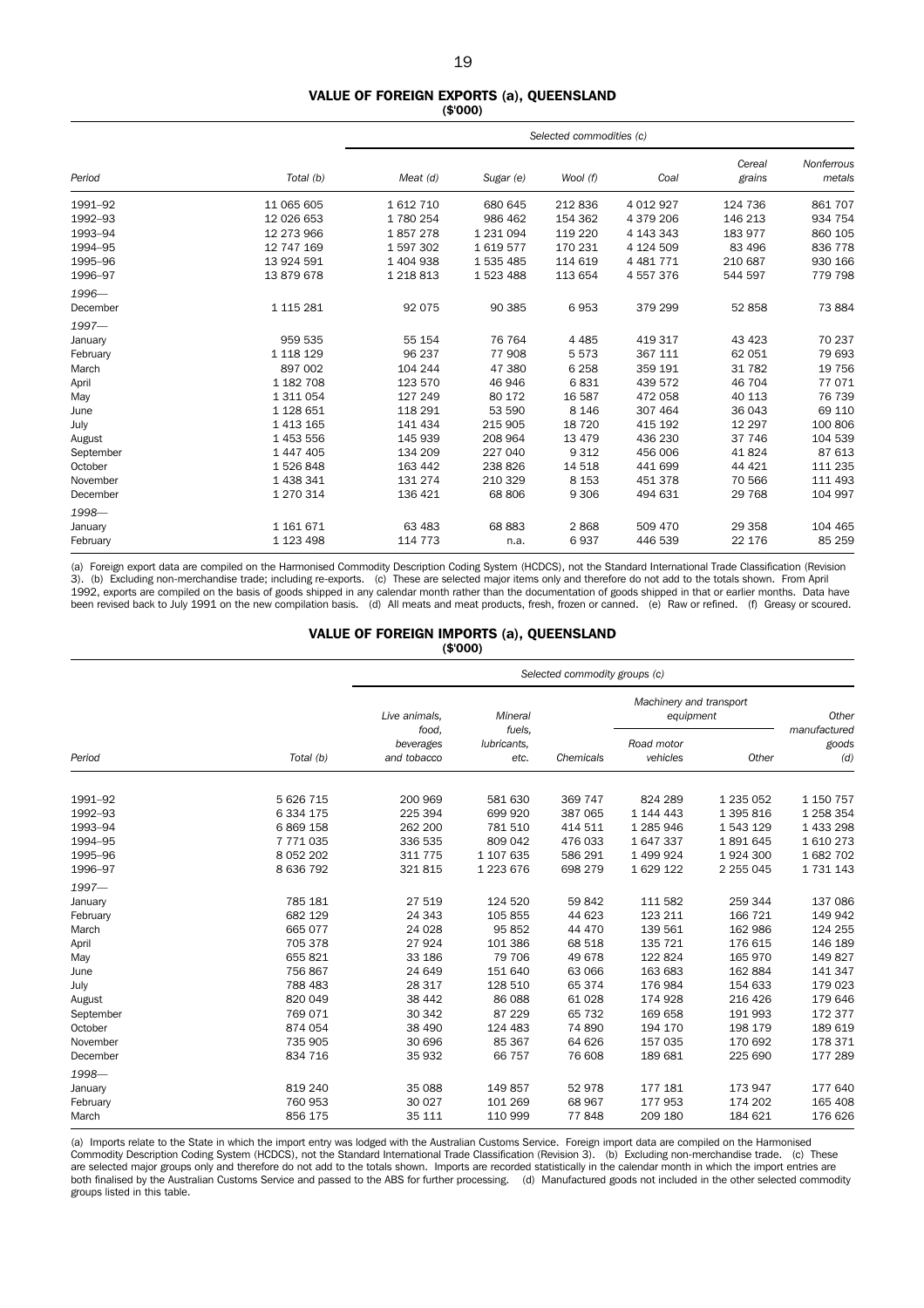#### RETAIL TRADE (a): TURNOVER BY INDUSTRY, QUEENSLAND (\$ million)

|                                   |             |          | 1996-97   |         |          |           | 1997-98  |         |          |  |
|-----------------------------------|-------------|----------|-----------|---------|----------|-----------|----------|---------|----------|--|
| Industry                          | 1996-97     | November | December  | January | February | November  | December | January | February |  |
| Food retailing                    | 9 3 3 1.1   | 783.0    | 832.6     | 792.6   | 709.9    | 802.8     | 900.3    | 877.7   | 784.4    |  |
| Department stores                 | 1965.7      | 187.3    | 305.4     | 148.5   | 120.3    | 182.4     | 309.6    | 153.2   | 116.1    |  |
| Clothing and soft goods retailing | 1 569.0     | 138.8    | 184.4     | 131.2   | 99.0     | 154.8     | 204.0    | 157.6   | 125.3    |  |
| Household goods                   |             |          |           |         |          |           |          |         |          |  |
| retailing                         | 2 2 2 7 . 7 | 196.9    | 244.3     | 178.9   | 168.9    | 196.6     | 249.2    | 188.0   | 168.7    |  |
| Recreational goods                |             |          |           |         |          |           |          |         |          |  |
| retailing                         | 1 3 2 4 . 7 | 110.7    | 149.8     | 116.8   | 99.3     | 125.3     | 174.6    | 125.1   | 103.5    |  |
| Other retailing                   | 2577.8      | 210.6    | 275.5     | 211.4   | 199.6    | 228.6     | 306.5    | 208.0   | 196.9    |  |
| Hospitality and                   |             |          |           |         |          |           |          |         |          |  |
| services                          | 4 3 1 9.9   | 353.1    | 406.7     | 377.5   | 327.8    | 408.8     | 480.6    | 400.7   | 354.6    |  |
| <b>Total</b>                      | 22 315.7    | 1980.3   | 2 3 9 8.7 | 1957.8  | 1724.9   | 2 0 9 9.4 | 2624.8   | 2 110.4 | 1840.3   |  |

(a) Excluding motor vehicles, parts, petrol, etc.

### TRANSPORT SERVICES: QUEENSLAND RAILWAYS AND BRISBANE CITY COUNCIL

|           |                       |                       |         | Queensland Railways (a) |                    |         |           |                    | <b>Brisbane</b>  |
|-----------|-----------------------|-----------------------|---------|-------------------------|--------------------|---------|-----------|--------------------|------------------|
|           |                       |                       |         | Paying freight          |                    |         |           |                    | City<br>Council  |
|           | Traffic (b)<br>train- | Passenger<br>journeys | Tonnes  |                         | Passenger earnings |         | Total     | Total<br>operating | bus<br>passenger |
| Period    | kilometres            | sold (c)              | carried | Tonne-kms               | Suburban           | Country | earnings  | expenses           | earnings (d)     |
|           | '000                  | '000                  | '000    | '000                    | \$'000             | \$'000  | \$'000    | \$'000             | \$'000           |
| 1991-92   | 29 509                | 41 0 76               | 90 658  | 24 719 163              | 48 382             | 27972   | 1 245 592 | 1 1 25 5 0 2       | 40 983           |
| 1992-93   | 28 9 25               | 40 392                | 90 303  | 24 613 660              | 48 703             | 36 037  | 1 360 464 | 1 346 544          | 42 558           |
| 1993-94   | 29 187                | 39 340                | 92 092  | 25 174 858              | 52 522             | 42 175  | 1 359 128 | 1 362 059          | 44 218           |
| 1994-95   | 30 273                | 37 921                | 96 808  | 26 497 560              | 53 695             | 40 027  | 1 473 567 | 1517777            | 49 0 78          |
| 1995-96   | 30 935                | 39 809                | 96 236  | 26 446 776              | 54 830             | 44 116  | 1803728   | 1 481 009          | 50 810           |
| 1996-97   | 33 931                | 42 320                | 104 926 | 28 726 992              | 63 644             | 44 823  | 1903 603  | 1 605 990          | 53 623           |
| $1997 -$  |                       |                       |         |                         |                    |         |           |                    |                  |
| January   | n.a.                  | 2966                  | 9 2 5 8 | 2 558 175               | 4 3 8 3            | 3617    | 166 357   | n.a.               | 4 0 7 6          |
| February  | n.a.                  | 3523                  | 7 601   | 2 114 806               | 5 4 1 9            | 2 2 4 0 | 148 882   | n.a.               | 6 20 6           |
| March     | n.a.                  | 3545                  | 8 1 8 8 | 2 2 5 8 4 2 3           | 5 5 6 7            | 3 2 3 6 | 154 630   | n.a.               | 4 5 6 3          |
| April     | n.a.                  | 3863                  | 8 9 6 0 | 2 517 205               | 5 9 0 2            | 3 3 6 1 | 155 282   | n.a.               | 4 3 6 2          |
| May       | n.a.                  | 3 3 3 3               | 9 4 2 6 | 2 559 656               | 5848               | 3766    | 138 923   | n.a.               | 4 6 4 2          |
| June      | n.a.                  | 3893                  | 8928    | 2 362 938               | 5950               | 3 3 7 0 | 158 634   | n.a.               | 4 0 8 5          |
| July      | n.a.                  | 3 4 8 5               | 8 4 6 2 | 2 181 554               | 5957               | 4 500   | 153 172   | n.a.               | 5 5 8 2          |
| August    | n.a.                  | 3 5 3 3               | 9 0 6 2 | 2 659 630               | 6741               | 4644    | 155 518   | n.a.               | 4 3 7 0          |
| September | n.a.                  | 3 5 4 5               | 9 3 9 8 | 2 579 356               | 5 1 8 6            | 4 3 9 8 | 154 017   | n.a.               | 3948             |
| October   | n.a.                  | 3 6 7 7               | 10 131  | 2 743 373               | 6088               | 4516    | 166 501   | n.a.               | 4826             |
| November  | n.a.                  | 3 1 8 8               | 9850    | 2 683 900               | 5 2 2 4            | 3 7 1 4 | 158 233   | n.a.               | 3825             |
| December  | n.a.                  | 2864                  | 8 3 6 1 | 2 2 5 8 6 7 8           | 5 4 4 1            | 3595    | 142 273   | n.a.               | 3 6 28           |
| 1998-     |                       |                       |         |                         |                    |         |           |                    |                  |
| January   | n.a.                  | 2615                  | 9 1 9 8 | 2 427 203               | 4 9 9 6            | 3841    | 152 622   | n.a.               | 4 0 4 8          |
| February  | n.a.                  | 3 3 1 3               | 8 0 9 3 | 2 190 753               | 5 4 8 7            | 2 2 3 3 | 149 409   | n.a.               | 6 3 0 4          |
| March     | n.a.                  | 3736                  | 9 9 9 1 | 2 714 626               | 6 2 2 4            | 2 7 1 1 | 166 183   | n.a.               | 4868             |

(a) *Source:* Queensland Rail. From July 1992, Queensland Rail introduced an accrual accounting system (previously cash based). (b) Comprising goods and passenger. (c) Based on ticket sales. All season ticket journeys counted in month of sale. (d) *Source:* Brisbane City Council.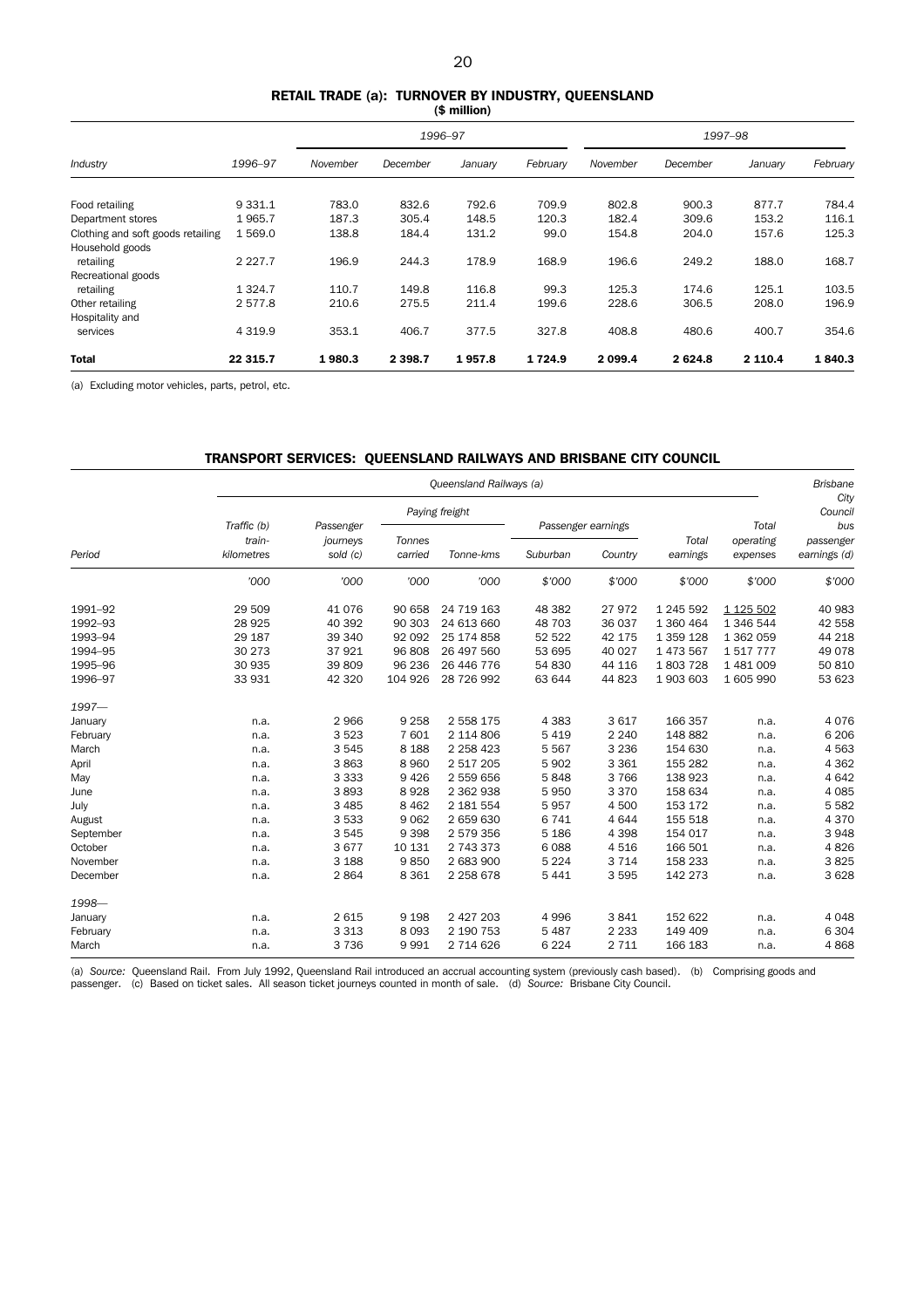### REGISTRATION OF NEW MOTOR VEHICLES AND MOTOR VEHICLES ON REGISTER, QUEENSLAND

|           |                            |                             |         |                     | New motor vehicles registered |              |                 |                            |                               |                            |                                                        |
|-----------|----------------------------|-----------------------------|---------|---------------------|-------------------------------|--------------|-----------------|----------------------------|-------------------------------|----------------------------|--------------------------------------------------------|
|           |                            |                             |         | Original series (a) |                               |              |                 |                            | Seasonally<br>adjusted series |                            | Number on register<br>at end of period<br>$(a)$ ('000) |
|           |                            | Light                       |         | <b>Trucks</b>       |                               |              |                 | Total                      |                               |                            | Total                                                  |
| Period    | Pass-<br>enger<br>vehicles | comm-<br>ercial<br>vehicles | Rigid   | Artic-<br>ulated    | Non-freight-<br>carrying      | <b>Buses</b> | Motor<br>cycles | Pass-<br>enger<br>vehicles | motor<br>vehicles<br>(b)      | Pass-<br>enger<br>vehicles | motor<br>vehicles<br>(b)                               |
| 1991-92   | 76 493                     | 16 4 8 1                    | 2 1 8 7 | 400                 | 115                           | 810          | 3 6 6 7         |                            | $\ddotsc$                     | 1 3 4 3.8                  | 1767.1                                                 |
| 1992-93   | 81 656                     | 18 9 16                     | 2 3 1 6 | 524                 | 91                            | 899          | 3865            |                            | $\cdot$ .                     | 1 3 9 3.6                  | 1827.6                                                 |
| 1993-94   | 86 045                     | 20 489                      | 2 4 8 8 | 739                 | 144                           | 778          | 3522            | ٠.                         | $\cdot$ .                     | 1 4 5 4 . 4                | 1905.8                                                 |
| 1994-95   | 92 586                     | 21 605                      | 2 7 4 3 | 1047                | 190                           | 1019         | 3 9 5 4         |                            | $\ddotsc$                     | 1 504.3                    | 1969.0                                                 |
| 1995-96   | 98 610                     | 21 29 2                     | 2 2 0 0 | 594                 | 122                           | 993          | 4 2 9 7         |                            | $\cdot$ .                     | 1 5 5 2.5                  | 2 0 2 3.6                                              |
| 1996-97   | 100 546                    | 21 4 16                     | 2 1 4 3 | 715                 | 206                           | 938          | 4 3 2 3         | $\cdot$ .                  | $\ddot{\phantom{a}}$          | n.y.a.                     | n.y.a.                                                 |
| 1996-     |                            |                             |         |                     |                               |              |                 |                            |                               |                            |                                                        |
| December  | 8 5 0 2                    | 1713                        | 186     | 44                  | 32                            | 67           | 332             | 8071                       | 10 172                        | $\cdot$ .                  |                                                        |
| $1997-$   |                            |                             |         |                     |                               |              |                 |                            |                               |                            |                                                        |
| January   | 6871                       | 1 4 2 8                     | 148     | 36                  | 8                             | 61           | 357             | 8528                       | 10 648                        |                            | ٠.                                                     |
| February  | 7832                       | 1707                        | 181     | 39                  | 16                            | 48           | 411             | 8 4 9 5                    | 10 739                        | ٠.                         | ٠.                                                     |
| March     | 8 5 6 4                    | 1731                        | 185     | 57                  | 13                            | 69           | 324             | 8 3 9 2                    | 10 538                        |                            | ٠.                                                     |
| April     | 8 3 9 8                    | 1783                        | 180     | 64                  | 12                            | 84           | 369             | 8 3 5 6                    | 10 348                        |                            | $\ddotsc$                                              |
| May       | 8 3 2 7                    | 1841                        | 204     | 63                  | 19                            | 92           | 406             | 8 3 4 0                    | 10 362                        | $\cdot$ .                  |                                                        |
| June      | 10 901                     | 2639                        | 226     | 85                  | 23                            | 87           | 350             | 9511                       | 11 910                        | n.y.a.                     | n.y.a.                                                 |
| July      | 10 0 22                    | 1902                        | 247     | 73                  | 30                            | 71           | 318             | 9 2 5 6                    | 11 372                        |                            |                                                        |
| August    | 8809                       | 1546                        | 206     | 59                  | 61                            | 68           | 356             | 8914                       | 11 0 39                       | $\cdot$ .                  |                                                        |
| September | 9532                       | 1783                        | 174     | 76                  | 80                            | 67           | 356             | 9684                       | 11 991                        | $\cdot$ .                  |                                                        |
| October   | 9 7 2 6                    | 1809                        | 197     | 94                  | 91                            | 81           | 456             | 9497                       | 11 7 7 5                      | $\ddotsc$                  |                                                        |
| November  | 9 1 5 0                    | 1728                        | 186     | 75                  | 64                            | 62           | 368             | 9697                       | 11873                         | $\cdot$                    |                                                        |
| December  | 10 787                     | 1989                        | 188     | 70                  | 33                            | 86           | 403             | 9852                       | 12 3 3 3                      | ٠.                         |                                                        |
| 1998-     |                            |                             |         |                     |                               |              |                 |                            |                               |                            |                                                        |
| January   | 8 1 0 6                    | 1551                        | 134     | 37                  | 8                             | 48           | 400             | 9 9 0 1                    | 12 002                        | ٠.                         | ٠.                                                     |
| February  | 8926                       | 1911                        | 206     | 60                  | 16                            | 57           | 382             | 9655                       | 12 190                        | ٠.                         |                                                        |

(a) *Source:* Queensland Department of Transport and Commonwealth Department of Administrative Services. (b) Excluding motor cycles, plant, equipment and trailers.

### ROAD TRAFFIC ACCIDENTS (a), QUEENSLAND

|           |                                                   | Persons killed (b)<br>Persons injured (c) |       |                                            |                      |        |  |
|-----------|---------------------------------------------------|-------------------------------------------|-------|--------------------------------------------|----------------------|--------|--|
| Period    | <b>Brisbane</b><br><b>Statistical</b><br>Division | <b>Rest of State</b>                      | Total | <b>Brisbane</b><br>Statistical<br>Division | <b>Rest of State</b> | Total  |  |
| 1992      | 125                                               | 291                                       | 416   | 3747                                       | 5 7 3 0              | 9477   |  |
| 1993      | 111                                               | 285                                       | 396   | 3998                                       | 5930                 | 9928   |  |
| 1994      | 129                                               | 293                                       | 422   | 4 4 5 0                                    | 6 3 5 5              | 10 805 |  |
| 1995      | 113                                               | 343                                       | 456   | 4 7 4 3                                    | 6 5 8 4              | 11 327 |  |
| 1996      | 93                                                | 292                                       | 385   | 4 4 1 4                                    | 6881                 | 11 295 |  |
| 1997      | 78                                                | 281                                       | 359   | 4 0 6 9                                    | 6 4 1 9              | 10 488 |  |
| 1997-     |                                                   |                                           |       |                                            |                      |        |  |
| January   | 6                                                 | 21                                        | 27    | 369                                        | 527                  | 896    |  |
| February  | 9                                                 | 25                                        | 34    | 342                                        | 461                  | 803    |  |
| March     | 11                                                | 20                                        | 31    | 316                                        | 520                  | 836    |  |
| April     | $\overline{7}$                                    | 19                                        | 26    | 342                                        | 543                  | 885    |  |
| May       | $\overline{7}$                                    | 27                                        | 34    | 343                                        | 518                  | 861    |  |
| June      | 5                                                 | 14                                        | 19    | 351                                        | 536                  | 887    |  |
| July      | 8                                                 | 25                                        | 33    | 360                                        | 539                  | 899    |  |
| August    | 6                                                 | 34                                        | 40    | 352                                        | 610                  | 962    |  |
| September | 4                                                 | 30                                        | 34    | 315                                        | 516                  | 831    |  |
| October   | 3                                                 | 24                                        | 27    | 329                                        | 508                  | 837    |  |
| November  | 5                                                 | 14                                        | 19    | 325                                        | 593                  | 918    |  |
| December  | $\overline{7}$                                    | 28                                        | 35    | 325                                        | 548                  | 873    |  |
| 1998-     |                                                   |                                           |       |                                            |                      |        |  |
| January   | 4                                                 | 16                                        | 20    | 248                                        | 402                  | 650    |  |
| February  | 6                                                 | 12                                        | 18    | n.y.a.                                     | n.y.a.               | n.y.a. |  |
| March     | 3                                                 | 18                                        | 21    | n.y.a.                                     | n.y.a.               | n.y.a. |  |

(a) *Source:* Queensland Department of Transport. (b) Killed instantly or died within 30 days of receiving injuries. (c) Injured to an extent requiring medical treatment.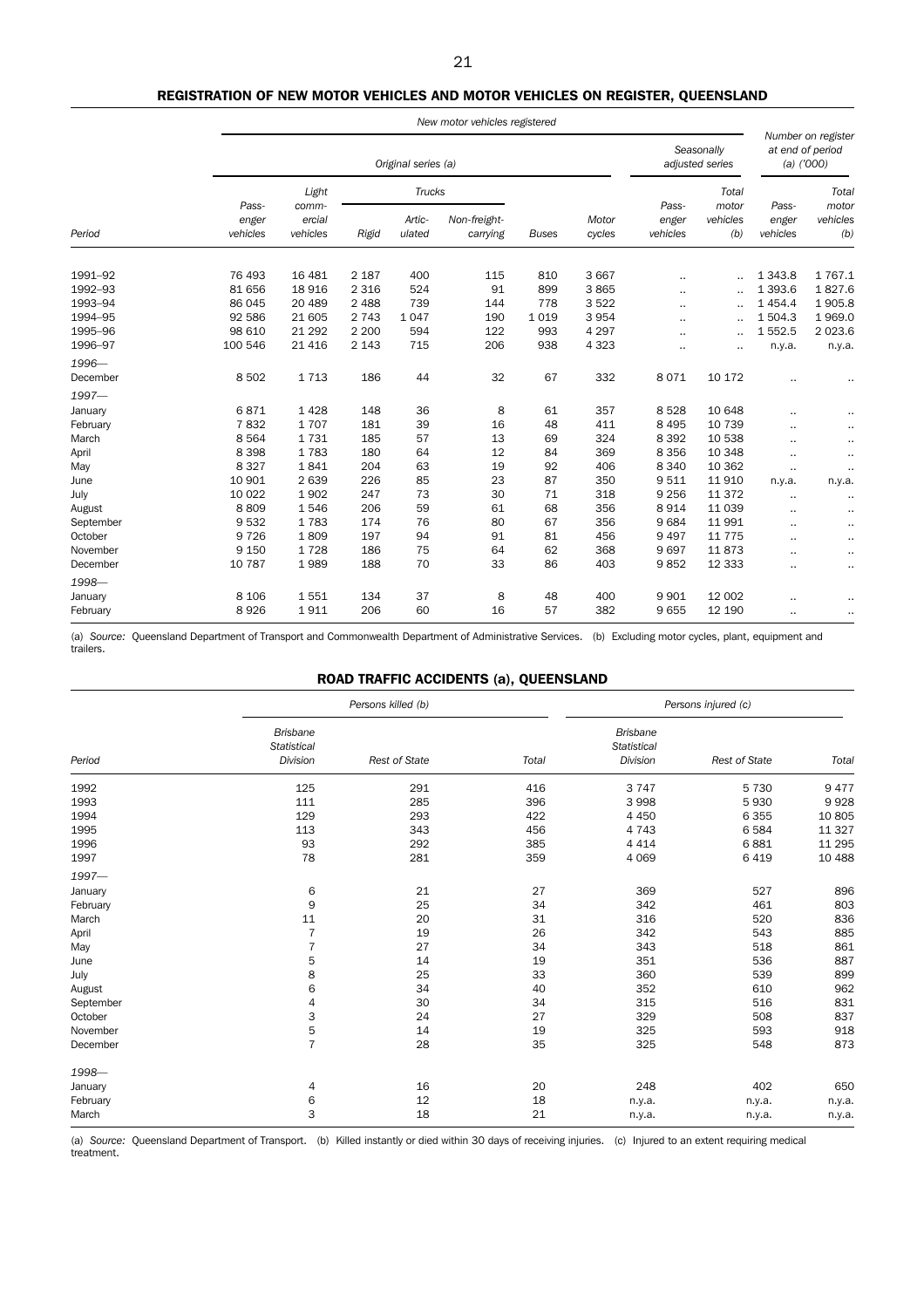### OIL INDUSTRY: SALES OF MAIN PETROLEUM PRODUCTS, QUEENSLAND (a)

(*Source:* Department of Primary Industries and Energy) (million litres)

|           |                      | Automotive      | Aviation        | Lighting<br>and power | Liquid           | Auto-<br>motive       | Industrial and<br>marine diesel fuel |                | Fuel oil      |                |
|-----------|----------------------|-----------------|-----------------|-----------------------|------------------|-----------------------|--------------------------------------|----------------|---------------|----------------|
| Period    | Aviation<br>gasoline | gasoline<br>(b) | turbine<br>fuel | kerosene<br>(c)       | petroleum<br>gas | diesel<br>$oil$ $(d)$ | Inland                               | <b>Bunkers</b> | Inland<br>(e) | <b>Bunkers</b> |
|           |                      |                 |                 |                       |                  |                       |                                      |                |               |                |
| 1991-92   | 22.7                 | 3 179.6         | 691.3           | 15.9                  | 302.6            | 2 4 6 4.9             |                                      | 2.1            | 117.1         | 103.7          |
| 1992-93   | 24.0                 | 3 2 7 8 .0      | 813.0           | 27.1                  | 306.2            | 2 5 6 2.2             |                                      | 2.6            | 70.8          | 73.2           |
| 1993-94   | 24.6                 | 3 4 3 0.5       | 900.6           | 16.5                  | 414.5            | 2 704.5               | 0.5                                  | 1.5            | 92.5          | 78.3           |
| 1994-95   | 26.4                 | 3 5 1 5 . 1     | 1 0 5 4 .0      | 13.4                  | 439.9            | 2856.1                | 1.4                                  | 0.5            | 111.8         | 205.9          |
| 1995-96   | 27.3                 | 3 606.0         | 1 0 7 2.6       | 8.5                   | 407.5            | 3 0 1 2.0             | 9.0                                  | 1.0            | 91.5          | 119.4          |
| 1996-97   | 26.8                 | 3 633.7         | 1 102.8         | 18.4                  | 366.0            | 3 1 64.6              | 25.9                                 | 9.8            | 59.3          | 123.4          |
| 1996-     |                      |                 |                 |                       |                  |                       |                                      |                |               |                |
| November  | 2.4                  | 308.2           | 94.7            | 1.4                   | 25.8             | 278.1                 | 3.4                                  | 0.1            | 3.1           | 5.7            |
| December  | 2.0                  | 321.2           | 94.2            | 1.2                   | 35.5             | 246.1                 | 2.6                                  | 0.5            | 5.0           | 5.5            |
| 1997-     |                      |                 |                 |                       |                  |                       |                                      |                |               |                |
| January   | 1.9                  | 307.4           | 91.5            | 1.9                   | 27.5             | 233.4                 | 2.6                                  | 0.1            | 3.2           | 2.1            |
| February  | 2.0                  | 279.0           | 89.0            | 1.0                   | 19.1             | 225.1                 | 1.3                                  | 0.2            | 3.9           | 37.8           |
| March     | 2.0                  | 298.2           | 98.4            | 1.1                   | 33.1             | 245.9                 | 2.3                                  | —              | 3.2           | 4.1            |
| April     | 2.6                  | 304.5           | 86.1            | 1.6                   | 31.4             | 273.2                 | 2.8                                  | 0.2            | 3.8           | 5.9            |
| May       | 2.5                  | 296.8           | 84.2            | 1.8                   | 28.9             | 263.4                 | 3.2                                  | 0.3            | 4.4           | 2.1            |
| June      | 2.3                  | 291.2           | 84.6            | 2.4                   | 33.3             | 279.4                 | 1.6                                  | 0.5            | 4.1           | 5.2            |
| July      | 2.6                  | 305.3           | 95.1            | 2.5                   | 33.3             | 293.5                 | 0.8                                  | 0.5            | 5.1           | 8.6            |
| August    | 2.5                  | 298.0           | 88.9            | 1.9                   | 37.2             | 287.9                 | 1.5                                  | 0.5            | 2.9           | 12.6           |
| September | 2.6                  | 306.8           | 94.9            | $1.1\,$               | 33.0             | 284.3                 | $1.2\,$                              | 0.5            | 4.0           | 5.7            |
| October   | 2.6                  | 326.1           | 87.4            | 1.1                   | 32.3             | 332.2                 | 1.1                                  | 0.4            | 4.4           | 3.7            |
| November  | 2.2                  | 283.8           | 91.4            | 1.1                   | 25.5             | 264.3                 |                                      | 0.3            | 3.9           | 5.2            |
| December  | 2.0                  | 318.7           | 92.7            | 1.4                   | 26.3             | 267.4                 | $\overline{\phantom{0}}$             | 0.2            | 5.6           | 5.6            |
| 1998-     |                      |                 |                 |                       |                  |                       |                                      |                |               |                |
| January   | 1.8                  | 286.9           | 86.0            | 1.3                   | 29.3             | 227.9                 |                                      | 0.1            | 3.0           | 6.9            |
|           |                      |                 |                 |                       |                  |                       |                                      |                |               |                |

(a) The State marketing area also includes the Murwillumbah district of New South Wales. (b) Including leaded and unleaded petrol. (c) Including heating oil<br>(1,003,000 litres in January 1998). (d) Including a small quantit

### LICENSED HOTELS, MOTELS, ETC. WITH FACILITIES (a), QUEENSLAND

|           | Estab-    | Guest  | <b>Bed</b> | Room<br>nights | Room      | Guest         | <b>Bed</b> | Guest       |         |
|-----------|-----------|--------|------------|----------------|-----------|---------------|------------|-------------|---------|
| Period    | lishments | rooms  | spaces     | occupied       | occupancy | nights        | occupancy  | arrivals    | Takings |
|           | No.       | No.    | No.        | No.            | %         | No.           | $\%$       | No.         | \$'000  |
| 1991-92   | 1 1 0 9   | 39 187 | 119 330    | 7 734 236      | 54.4      | 14 252 630    | 32.9       | 6 0 15 8 24 | 616 765 |
| 1992-93   | 1 1 2 1   | 39 965 | 121 403    | 8 4 10 9 46    | 58.0      | 15 572 091    | 35.3       | 6517376     | 685 384 |
| 1993-94   | 1 1 0 1   | 40 211 | 122 473    | 9072760        | 62.0      | 16 959 444    | 38.2       | 7 095 147   | 779 950 |
| 1994-95   | 1 1 0 2   | 41 301 | 126 304    | 9 3 8 4 8 0 3  | 63.1      | 17 424 499    | 38.4       | 7 336 981   | 858 115 |
| 1995-96   | 1 1 3 1   | 43 667 | 134 099    | 9 592 387      | 61.7      | 17 609 221    | 37.0       | 7 378 928   | 933 395 |
| 1996-97   | 1 1 4 1   | 45 066 | 139 673    | 9 755 045      | 60.5      | 18 001 669    | 36.1       | 7 553 876   | 966 035 |
| 1996-     |           |        |            |                |           |               |            |             |         |
| July      |           |        |            | 883 757        | 65.7      | 1639231       | 39.5       | 683 171     | 83 917  |
| August    | 1 1 2 8   | 43 512 | 134 246    | 883 622        | 65.6      | 1612739       | 38.8       | 665 704     | 85 923  |
| September |           |        |            | 849 793        | 65.2      | 1582463       | 39.3       | 648 207     | 83 105  |
| October   |           |        |            | 924 174        | 67.3      | 1688743       | 39.8       | 688 124     | 93 191  |
| November  | 1 1 3 7   | 44 373 | 137 178    | 857 079        | 64.4      | 1524586       | 37.1       | 638 570     | 87 369  |
| December  |           |        |            | 775 499        | 56.4      | 1528172       | 36.0       | 626 626     | 82 031  |
| 1997-     |           |        |            |                |           |               |            |             |         |
| January   |           |        |            | 800 454        | 58.1      | 1651796       | 38.7       | 642 380     | 84 796  |
| February  | 1 1 3 2   | 44 471 | 137 673    | 704 789        | 56.7      | 1 240 274     | 32.3       | 536 408     | 68 541  |
| March     |           |        |            | 783 224        | 56.9      | 1 4 1 4 1 8 1 | 33.2       | 609 960     | 76 611  |
| April     |           |        |            | 755 520        | 56.5      | 1 372 452     | 33.1       | 592 824     | 76 175  |
| May       | 1 1 4 1   | 45 066 | 139 673    | 755877         | 54.7      | 1 3 1 5 7 7 3 | 30.7       | 592 800     | 71 109  |
| June      |           |        |            | 781 257        | 58.0      | 1 431 259     | 34.3       | 629 102     | 73 267  |
| July      |           |        |            | 911 762        | 64.3      | 1707027       | 38.8       | 736 940     | 86 131  |
| August    | 1 1 7 0   | 46 172 | 143 287    | 918 950        | 64.7      | 1 699 106     | 38.5       | 730 497     | 90 183  |
| September |           |        |            | 896 035        | 64.7      | 1676401       | 39.0       | 718 880     | 87 756  |
| October   |           |        |            | 931 371        | 64.5      | 1727900       | 38.3       | 723 391     | 94 149  |
| November  | 1 1 7 6   | 47 108 | 146 771    | 851 615        | 60.8      | 1 514 135     | 34.6       | 649 268     | 86 304  |
| December  |           |        |            | 776 276        | 53.4      | 1 532 020     | 33.8       | 641 466     | 81 278  |

(a) From December quarter 1993, hotel, motel and guest house establishments with fewer than five rooms have been formally excluded from the scope of this statistical collection.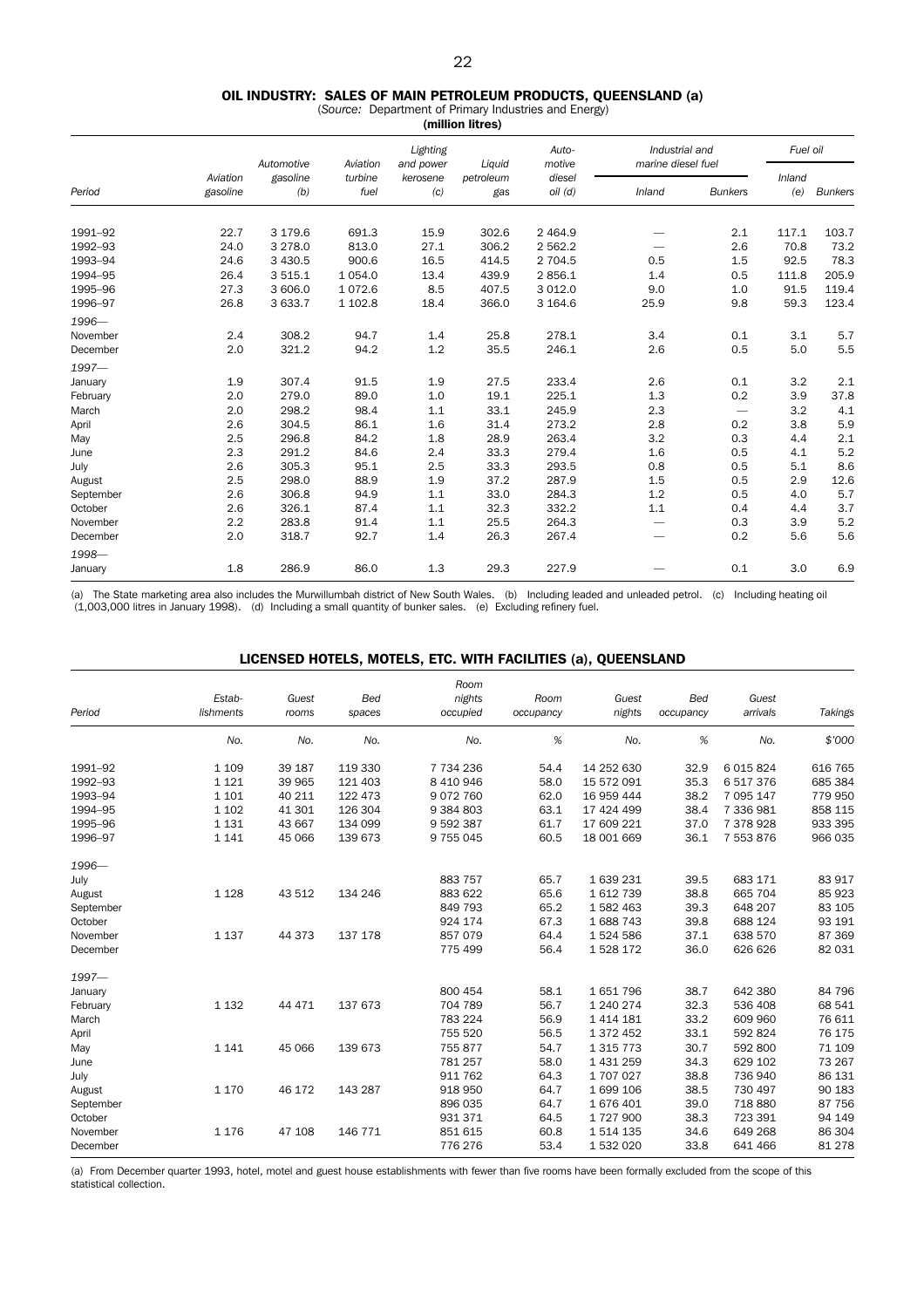### TOTAL CARAVAN PARKS, QUEENSLAND

| Period    | Estab-<br>lishments | Powered<br>sites (a) | <b>Unpowered</b><br>sites | Cabins.<br>etc. | Total<br>sites | <b>Sites</b><br>occupied<br>by<br>long-term<br>guests | Other<br>sites<br>perman-<br>ently<br>reserved (b) | Site<br>nights<br>occupied (b) | Site<br>occup-<br>$\text{ancy}(b)$ | Takings |
|-----------|---------------------|----------------------|---------------------------|-----------------|----------------|-------------------------------------------------------|----------------------------------------------------|--------------------------------|------------------------------------|---------|
|           |                     |                      |                           |                 |                |                                                       |                                                    |                                |                                    |         |
|           | No.                 | No.                  | No.                       | No.             | No.            | No.                                                   | No.                                                | No.                            | %                                  | \$'000  |
| 1991-92   | 629                 | 38 329               | 14 132                    | 3 1 8 6         | 55 647         |                                                       | $\ddotsc$                                          | 9 237 681                      | 45.8                               | 89 439  |
| 1992-93   | 626                 | 38 234               | 13 8 64                   | 3 3 8 8         | 55 486         | $\cdot$ .                                             |                                                    | 9 4 2 6 0 1 5                  | 46.7                               | 93 354  |
| 1993-94   | 631                 | 38 185               | 13 3 7 7                  | 3597            | 55 159         | $\ddotsc$                                             | $\ddotsc$                                          | 9 4 68 2 94                    | 46.9                               | 97 950  |
| 1994-95   | 628                 | 37979                | 13 063                    | 3781            | 54 823         |                                                       |                                                    | 9 332 391                      | 46.8                               | 101 333 |
| 1995-96   | 632                 | 37 809               | 12 959                    | 4 0 5 2         | 54 820         |                                                       | $\ddotsc$                                          | 9 133 368                      | 45.6                               | 104 070 |
| 1996-97   | 622                 | 37 491               | 13 2 7 9                  | 4 2 9 4         | 55 064         | $\cdot$                                               | $\cdot$ .                                          | 9 192 101                      | 45.6                               | 111 235 |
| 1996-     |                     |                      |                           |                 |                |                                                       |                                                    |                                |                                    |         |
| July      |                     |                      |                           |                 |                |                                                       |                                                    | 945 672                        | 55.1                               | 11 453  |
| August    | 630                 | 37 865               | 13 3 12                   | 4 1 4 7         | 55 324         | 15 7 12                                               | 1 2 4 5                                            | 922 745                        | 53.9                               | 10 942  |
| September |                     |                      |                           |                 |                |                                                       |                                                    | 830 456                        | 50.1                               | 10 180  |
| October   |                     |                      |                           |                 |                |                                                       |                                                    | 756 339                        | 44.1                               | 9 4 3 4 |
| November  | 626                 | 37 710               | 13 4 18                   | 4 2 3 2         | 55 360         | 14 8 89                                               | 1 2 7 5                                            | 677809                         | 40.8                               | 8 0 6 8 |
| December  |                     |                      |                           |                 |                |                                                       |                                                    | 735 695                        | 43.0                               | 8839    |
| $1997-$   |                     |                      |                           |                 |                |                                                       |                                                    |                                |                                    |         |
| January   |                     |                      |                           |                 |                |                                                       |                                                    | 758 732                        | 44.3                               | 9537    |
| February  | 626                 | 37 649               | 13 3 76                   | 4 3 1 5         | 55 340         | 14 8 26                                               | 1 3 2 6                                            | 599 496                        | 38.8                               | 6744    |
| March     |                     |                      |                           |                 |                |                                                       |                                                    | 682 942                        | 39.9                               | 8 0 9 9 |
| April     |                     |                      |                           |                 |                |                                                       |                                                    | 706 048                        | 42.8                               | 8 5 6 5 |
| May       | 622                 | 37 491               | 13 279                    | 4 2 9 4         | 55 064         | 14 8 64                                               | 1 2 8 3                                            | 746 553                        | 43.7                               | 8926    |
| June      |                     |                      |                           |                 |                |                                                       |                                                    | 829 614                        | 50.2                               | 10 4 48 |
| July      |                     |                      |                           |                 |                |                                                       |                                                    | 946 452                        | 56.0                               | 12 278  |
| August    | 616                 | 37 332               | 12 8 56                   | 4 3 6 0         | 54 548         | 14 7 5 7                                              | 1 2 2 8                                            | 917 589                        | 54.4                               | 11 602  |
| September |                     |                      |                           |                 |                |                                                       |                                                    | 814 977                        | 49.9                               | 10 905  |
| October   |                     |                      |                           |                 |                |                                                       |                                                    | 740 477                        | 43.8                               | 9657    |
| November  | 614                 | 37 213               | 12 8 34                   | 4 4 7 7         | 54 524         | 14 189                                                | 1280                                               | 661 619                        | 40.4                               | 7986    |
| December  |                     |                      |                           |                 |                |                                                       |                                                    | 721 423                        | 42.7                               | 9 0 4 0 |

(a) Including both on-site van sites and other powered sites. (b) From September quarter 1992, caravan park sites, etc. permanently reserved but only casually occupied by their tenants have been recorded continuously as site nights occupied irrespective of whether the tenants of individual sites were in residence on any<br>particular night. Occupancy measures from September quarte

#### METEOROLOGY, BRISBANE (*Source:* Bureau of Meteorology)

|           |             | Rainfall        |             |                     | Shade temperature   |                 |                 |
|-----------|-------------|-----------------|-------------|---------------------|---------------------|-----------------|-----------------|
| Period    | Total       | Wet<br>days (a) | Average (b) | Absolute<br>maximum | Absolute<br>minimum | Mean<br>maximum | Mean<br>minimum |
|           | mm          | No.             | mm          | deg. C              | deg. C              | deg. C          | deg. C          |
| 1992      | 1274        | 110             |             | 34.8                | 3.4                 | 25.1            | 15.3            |
| 1993      | 726         | 117             |             | 36.3                | 4.2                 | 25.3            | 15.8            |
| 1994      | 838         | 113             |             | 37.5                | 0.6                 | 25.2            | 14.7            |
| 1995      | 1 1 2 8     | 116             | 1 1 7 5     | 37.6                | 1.3                 | 25.2            | 15.4            |
| 1996      | 1478        | 111             |             | 34.5                | 1.8                 | 25.3            | 15.2            |
| 1997      | 845         | 101             |             | 33.2                | 1.2                 | 25.2            | 15.4            |
| 1997-     |             |                 |             |                     |                     |                 |                 |
| January   | 83          | 14              | 158         | 29.8                | 15.7                | 27.4            | 19.6            |
| February  | 70          | 12              | 171         | 32.1                | 17.4                | 29.3            | 20.9            |
| March     | 38          | 9               | 138         | 30.9                | 16.7                | 27.9            | 19.0            |
| April     | 16          | 4               | 89          | 31.6                | 12.3                | 26.5            | 15.5            |
| May       | 198         | 13              | 98          | 25.6                | 8.2                 | 23.0            | 13.8            |
| June      | 27          | $\overline{7}$  | 70          | 23.6                | 4.4                 | 20.7            | 10.1            |
| July      | 24          | $\mathbf 5$     | 62          | 22.7                | 7.7                 | 20.3            | 10.0            |
| August    | $\mathbf 1$ | 3               | 41          | 25.2                | 1.2                 | 21.7            | 8.5             |
| September | 39          | 8               | 33          | 29.9                | 6.6                 | 24.3            | 12.7            |
| October   | 120         | 6               | 93          | 28.9                | 10.8                | 24.8            | 14.7            |
| November  | 123         | 11              | 97          | 31.4                | 14.2                | 27.2            | 18.5            |
| December  | 107         | 9               | 126         | 33.2                | 18.0                | 29.5            | 21.3            |
| 1998-     |             |                 |             |                     |                     |                 |                 |
| January   | 72          | 14              | 158         | 34.4                | 18.4                | 29.8            | 21.6            |
| February  | 78          | 12              | 171         | 33.8                | 18.2                | 30.4            | 21.7            |
| March     | 53          | 6               | 138         | 32.3                | 16.0                | 29.8            | 19.5            |

(a) Days on which 0.1 millimetres or more of rain fell. (b) Average of all years of record.